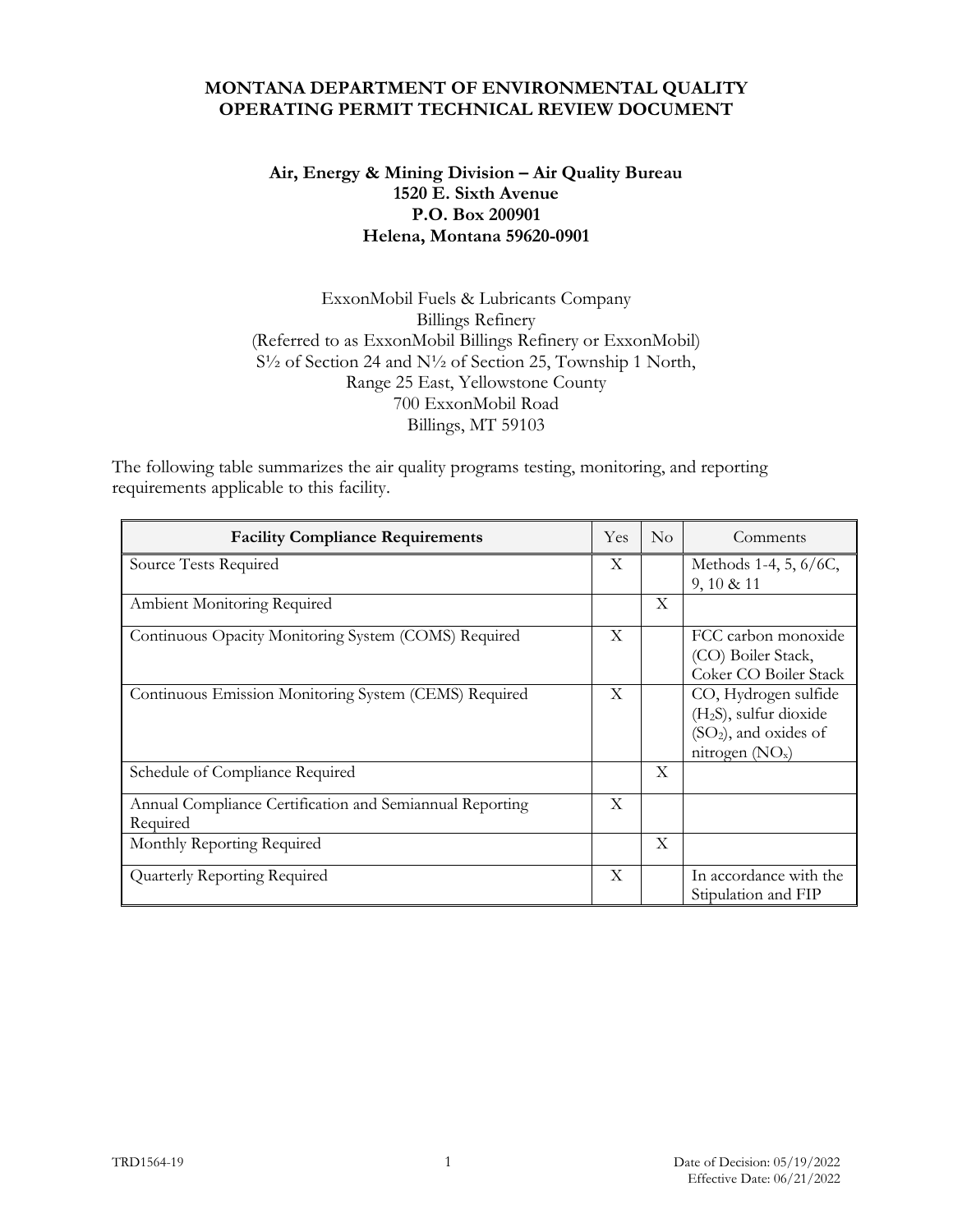| <b>Applicable Air Quality Programs</b>                                         |              |              |                                                                                             |
|--------------------------------------------------------------------------------|--------------|--------------|---------------------------------------------------------------------------------------------|
| ARM Subchapter 7 Montana Air Quality Permits (MAQP)                            | X            |              | <b>MAQP #1564</b>                                                                           |
| New Source Performance Standards (NSPS)                                        | X            |              | Subparts A, J, Ja, Kb,<br>GGG, GGGa, and IIII                                               |
| National Emission Standards for Hazardous Air Pollutants<br>(NESHAPS)          | X            |              | Subparts J, V, M, and<br>FF                                                                 |
| Maximum Achievable Control Technology (MACT)                                   | X            |              | Subparts A, CC, UUU,<br>EEEE ZZZZ and<br><b>DDDDD</b>                                       |
| Major New Source Review (NSR)/Prevention of Significant<br>Deterioration (PSD) | $\mathbf{X}$ |              | ExxonMobil is defined<br>as a major source but<br>has not yet triggered a<br>PSD/NSR review |
| Risk Management Plan Required (RMP)                                            | X            |              | Submitted to EPA on<br>6/21/99                                                              |
| Acid Rain Title IV                                                             |              | $\mathbf{X}$ |                                                                                             |
| Compliance Assurance Monitoring (CAM)                                          | X            |              | Appendix F                                                                                  |
| State Implementation Plan (SIP)                                                | X            |              | Billings/Laurel $SO2$<br>Control Plan                                                       |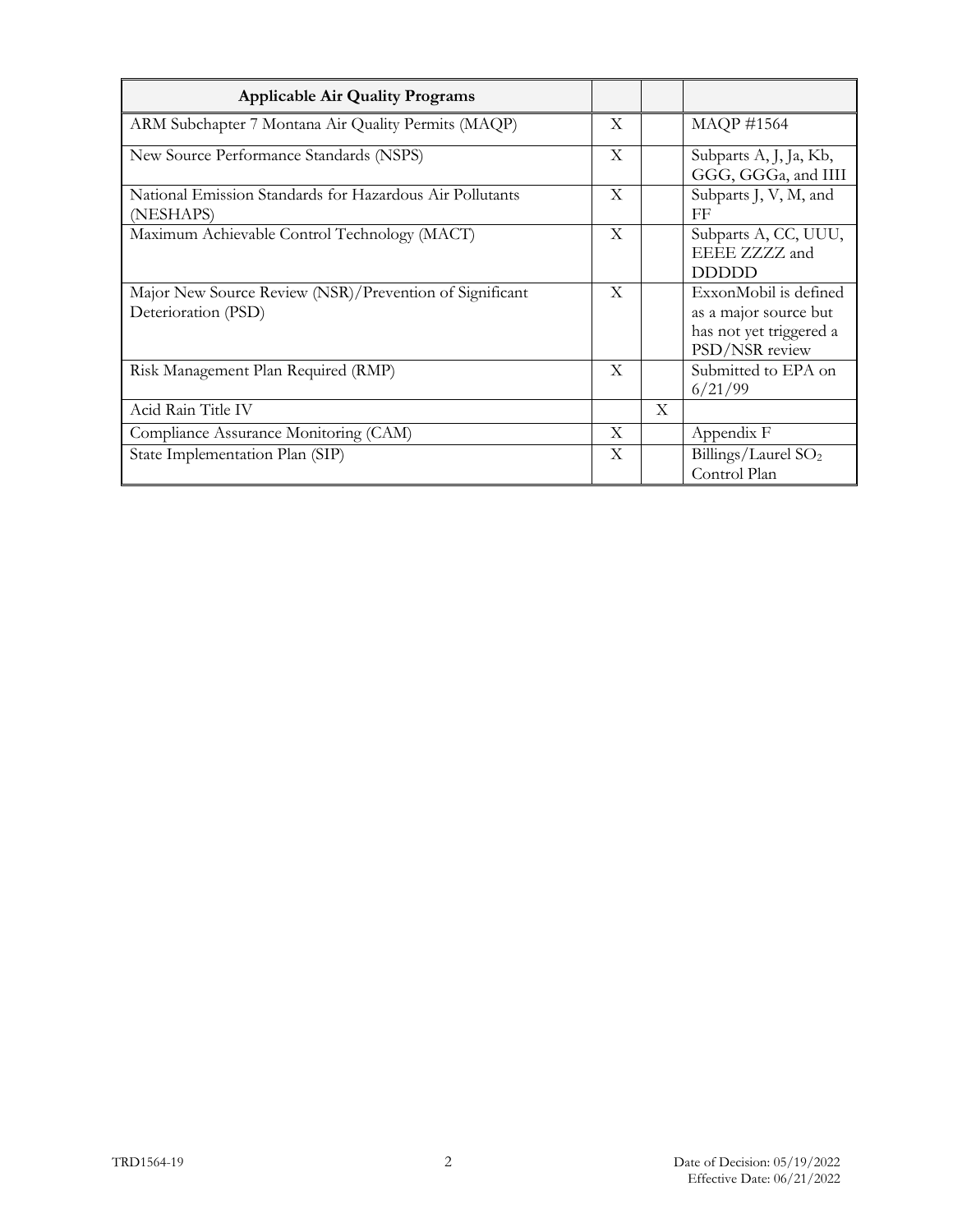# TABLE OF CONTENTS

| $A_{-}$        |                                                                          |  |
|----------------|--------------------------------------------------------------------------|--|
| B.             |                                                                          |  |
| C.             |                                                                          |  |
| D.             |                                                                          |  |
| E.             |                                                                          |  |
| F.             |                                                                          |  |
|                |                                                                          |  |
| $A_{-}$        |                                                                          |  |
| B <sub>1</sub> | EMISSION UNITS AND POLLUTION CONTROL DEVICE IDENTIFICATION 22            |  |
|                |                                                                          |  |
|                |                                                                          |  |
| A.             |                                                                          |  |
| <b>B.</b>      |                                                                          |  |
| C.             |                                                                          |  |
| D.             |                                                                          |  |
| E.             |                                                                          |  |
| $F_{\cdot}$    |                                                                          |  |
|                |                                                                          |  |
|                | SECTION IV. NON-APPLICABLE REQUIREMENT ANALYSIS 28                       |  |
| $A_{\cdot}$    |                                                                          |  |
| <b>B.</b>      |                                                                          |  |
|                |                                                                          |  |
| А.             |                                                                          |  |
| $B_{-}$        |                                                                          |  |
| $C_{\cdot}$    |                                                                          |  |
| D.             |                                                                          |  |
| Ε.             |                                                                          |  |
| F.             | PREVENTION OF SIGNIFICANT DETERIORATION (PSD) AND TITLE V GREENHOUSE GAS |  |
|                |                                                                          |  |
|                |                                                                          |  |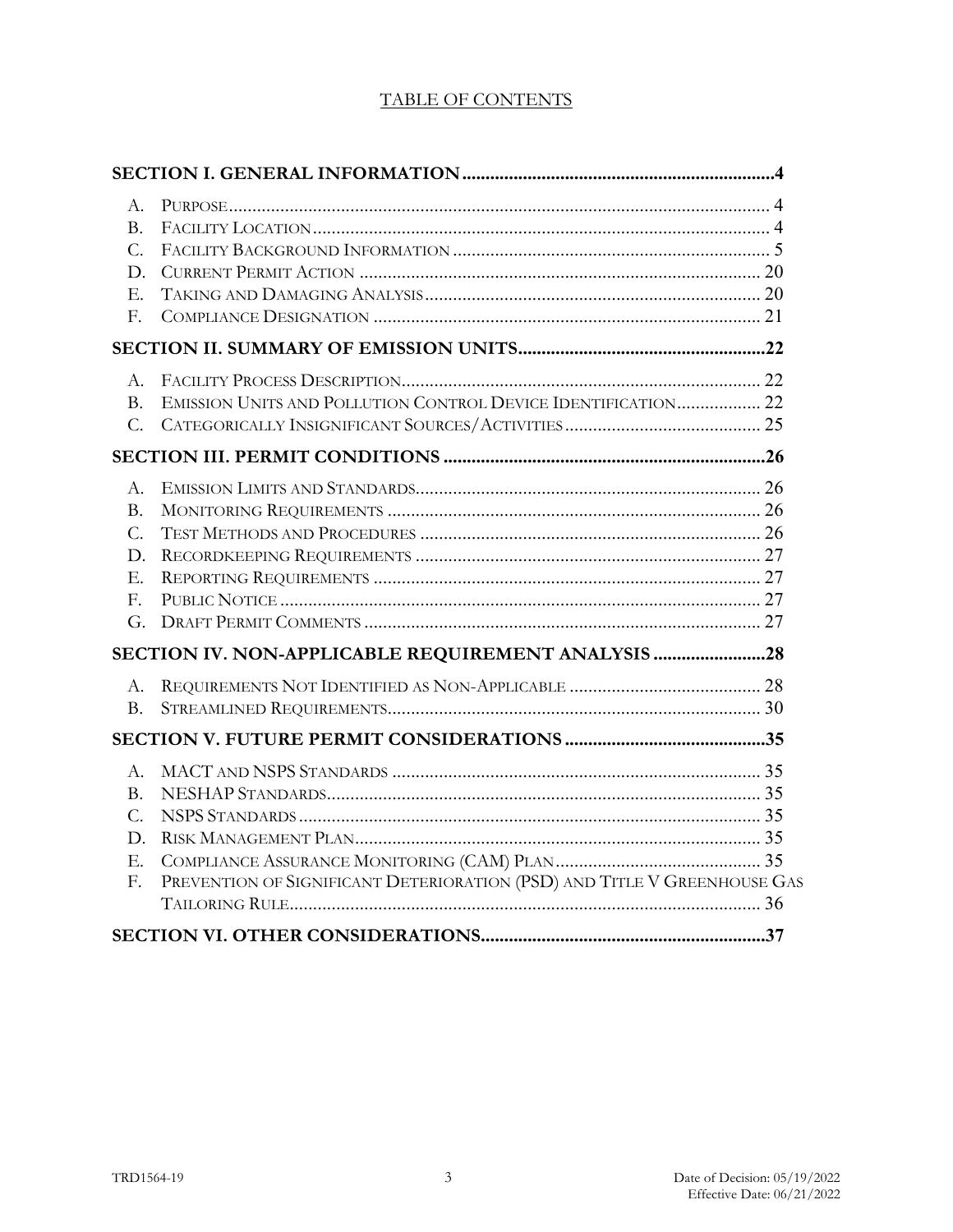#### **SECTION I. GENERAL INFORMATION**

#### **A. Purpose**

This document establishes the basis for the decisions made regarding the applicable requirements, monitoring plan, and compliance status of emission units affected by the operating permit proposed for this facility. The document is intended for reference during review of the proposed permit by the U.S. Environmental Protection Agency (EPA) and the public. It is also intended to provide background information not included in the operating permit and to document issues that may become important during modifications or renewals of the permit.

Conclusions in this document were based on information provided in the original application submitted by ExxonMobil on June 12, 1996; additional submittals on March 23, 2000, April 24, 2000, and April 25, 2000; a significant modification application submitted on August 21, 2000, with additional information submitted on November 13, 2000, and November 22, 2000; significant modification applications submitted on February 13, 2002, October 22, 2003, April 9, 2004, February 9, 2005, September 22, 2005, and October 5, 2005; Administrative Amendment requests dated January 11, 2006, April 5, 2006, and February 9, 2007; the Title V renewal application submitted June 6, 2006; Administrative Amendment requests dated February 28, 2008, April 15, 2008, June 19, 2008, and November 24, 2008; a significant modification application submitted on April 20, 2009; a significant modification application submitted on July 6, 2009, with additional information submitted on August 11, 2009, and December 24, 2009; a significant modification application submitted on June 1, 2010; and a significant modification application submitted on April 28, 2011, with additional information submitted on June 24, 2011, and August 17, 2011; correspondence received on April 16, 2012; correspondence and an Administrative Amendment requests received on August 6, 2012, September 28, 2012, and January 28, 2013, the modification request received November 27, 2013; a renewal application received July 23, 2013; modification request received February 4, 2015; a change in Responsible Official notice received on August 1, 2016; notice of update of the contact person from Joe Lierow to Joshua McIntosh and name change from ExxonMobil Refining & Supply Company to ExxonMobil Fuels & Lubricants Company received on April 5, 2018, the renewal application received March 27, 2020, the administrative amendment received August 20, 2021 and the administrative amendment received April 15, 2022.

### **B. Facility Location**

The ExxonMobil Billings Refinery is located at 700 ExxonMobil Road in Billings, Montana. The Yellowstone River forms the northern and northeastern boundaries and interstate Highway 90 lies along the southern border. Refinery units and storage tanks lie in the southern half of Section 24 and the northern half of Section 25 of Township 1 North, Range 25 East in Yellowstone County. The Montana Rail Link railroad tracks transect the refinery product storage tanks lying south of the railroad right-of-way and the remainder of the refinery lying north of the tracks. The active refinery occupies approximately 380 acres on a level plot with an elevation of approximately 3091 feet (Mean Sea Level). ExxonMobil Road, which provides access to the refinery, is paved. Parking lots and roadways within the active portion of the site are also paved. The refinery lies east of the Billings City Limits in an area zoned Heavy Industrial. A 5- to 7-foot-high chain link fence, topped with 1 foot of three strands of barbed wire and 24-hour guards provide security.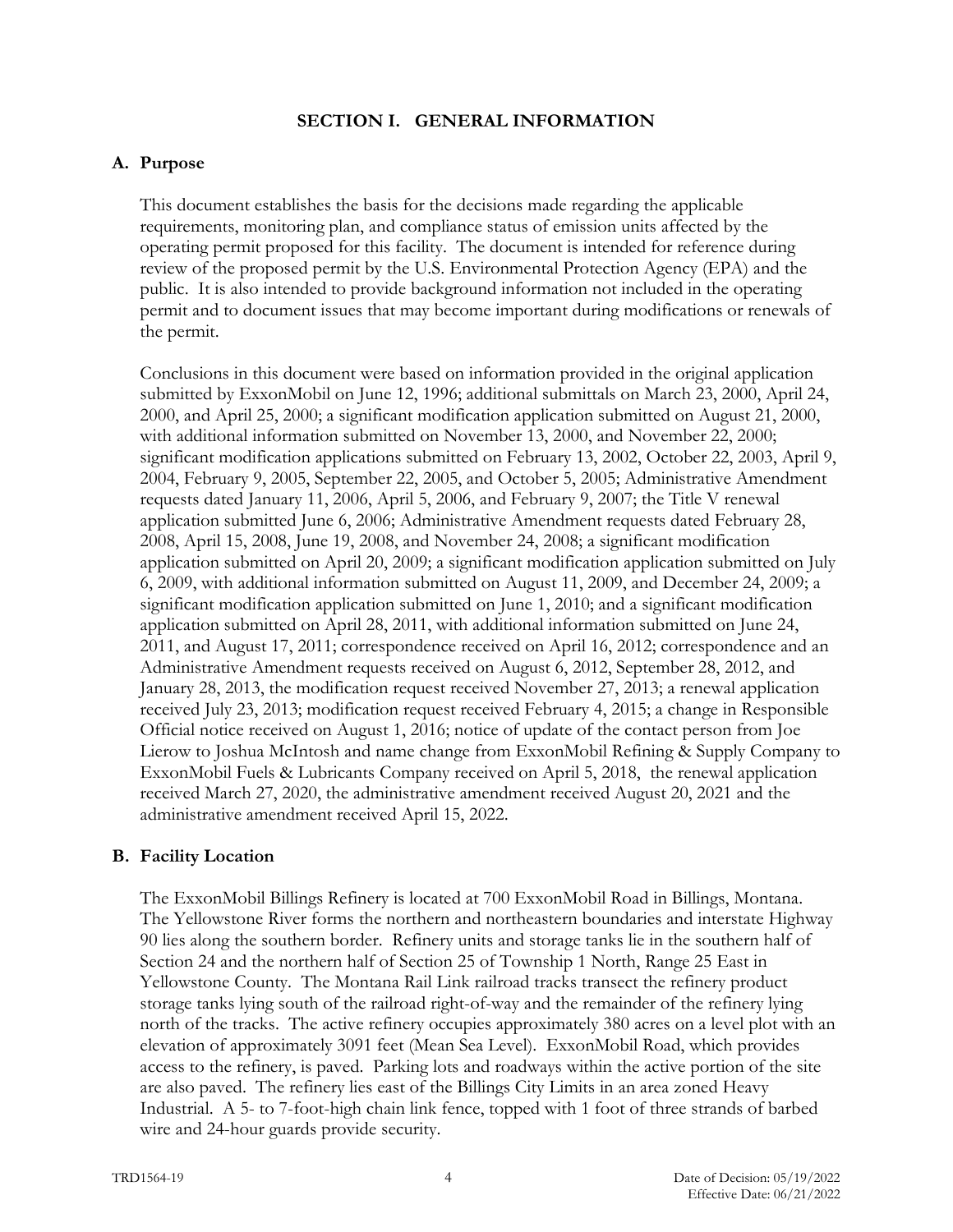## **C. Facility Background Information**

The Exxon Company U.S.A Billings Refinery (Exxon) requested a modification to **Montana Air Quality Permit (MAQP) #1564A2** to support the Yellowstone Energy Limited Partnership (YELP) permit. The permit modification was given **MAQP #1564-03**. That request was addressed under the provisions of Subchapter 7, Administrative Rules of Montana (ARM) 17.8.733(1)(b) (now ARM 17.8.764). Exxon proposed to do the following in conjunction with the YELP permit: (1) send all coker process gases to YELP for treatment; (2) change the manner in which the refinery-wide sulfur-in-fuel emission limitation is calculated (daily to hourly) for all fuel-burning units; (3) change the 1.1 pounds per million British thermal units (lb/MMBtu) sulfur limit to 0.96 in order to provide sufficient offsets for the YELP facility; (4) cap the refinery fuel oil burning at 720 barrels per day any time YELP is operating both of its boilers; and (5) provide additional verification of sulfur dioxide emission reductions by the addition of recording devices on the Coker Carbon Monoxide Boiler (KCOB) fuel oil-firing unit and storage fuel oil system, and by utilizing the present emission calculation/ accounting procedures at the refinery.

The projected operational changes in Exxon's permit would reduce  $SO<sub>2</sub>$  emissions into the Billings air shed. This reduction takes place as a result of the coker process gas emissions, which include  $SO_2$ , CO, coke fines, reduced sulfur compounds and oxides of nitrogen  $(NO_x)$  being sent to YELP for treatment. This is discussed further in the YELP permit analysis.

In addition, Exxon proposed no fuel oil burning in the KCOB any time YELP is operating two boilers, plus a commitment to adhere to an hourly sulfur-in-fuel limitation on a refinery-wide basis when YELP is operating both of their boilers.

Adherence to an hourly sulfur-in-fuel limitation has been changed from 1.1 to 0.96 lbs. of sulfurin-fuel per million Btu's fired. This change has been equated to a 100-ton-per-year offset based on actual SO<sub>2</sub> emissions for the past 2 years. In addition, Exxon has committed to a daily refinery fuel oil consumption cap of 720 barrels any time YELP is operating two boilers. This condition was insisted upon by the EPA because of the difficulty in meeting the federal definition of federally enforceable emission limits. Logic suggests that if the YELP facility operates as expected and provides the anticipated steam load to Exxon, a larger reduction in  $SO<sub>2</sub>$ emissions would actually be realized because of reduced fuel oil firing at the refinery.

It was critical for both YELP and Exxon to coordinate their activities closely once operation of YELP commenced. The Exxon proposal was based on information attached to MAQP #1564- 03 which more fully explains the 100-ton-per-year figure and also the rationale for the block hourly 0.96 lbs. of sulfur-in-fuel figure calculated on a refinery-wide basis.

Exxon requested that Department of Environmental Quality (DEQ) consider revising the permit when the new 213-foot stack at Montana Sulphur and Chemical Company (MSCC) is constructed and made federally enforceable. This increase in stack height decreases MSCC's ambient impacts and could decrease the required offset at Exxon for YELP. DEQ agreed to provide the opportunity for such a revision. However, before Exxon's sulfur-in-fuel limit could be increased, the new 213-foot stack must be made federally enforceable through a modification of MSCC's air quality permit. Further, DEQ believed the increased stack height may be necessary to address concerns with the current SIP and, therefore, may not be available to reduce the required emission offset at Exxon.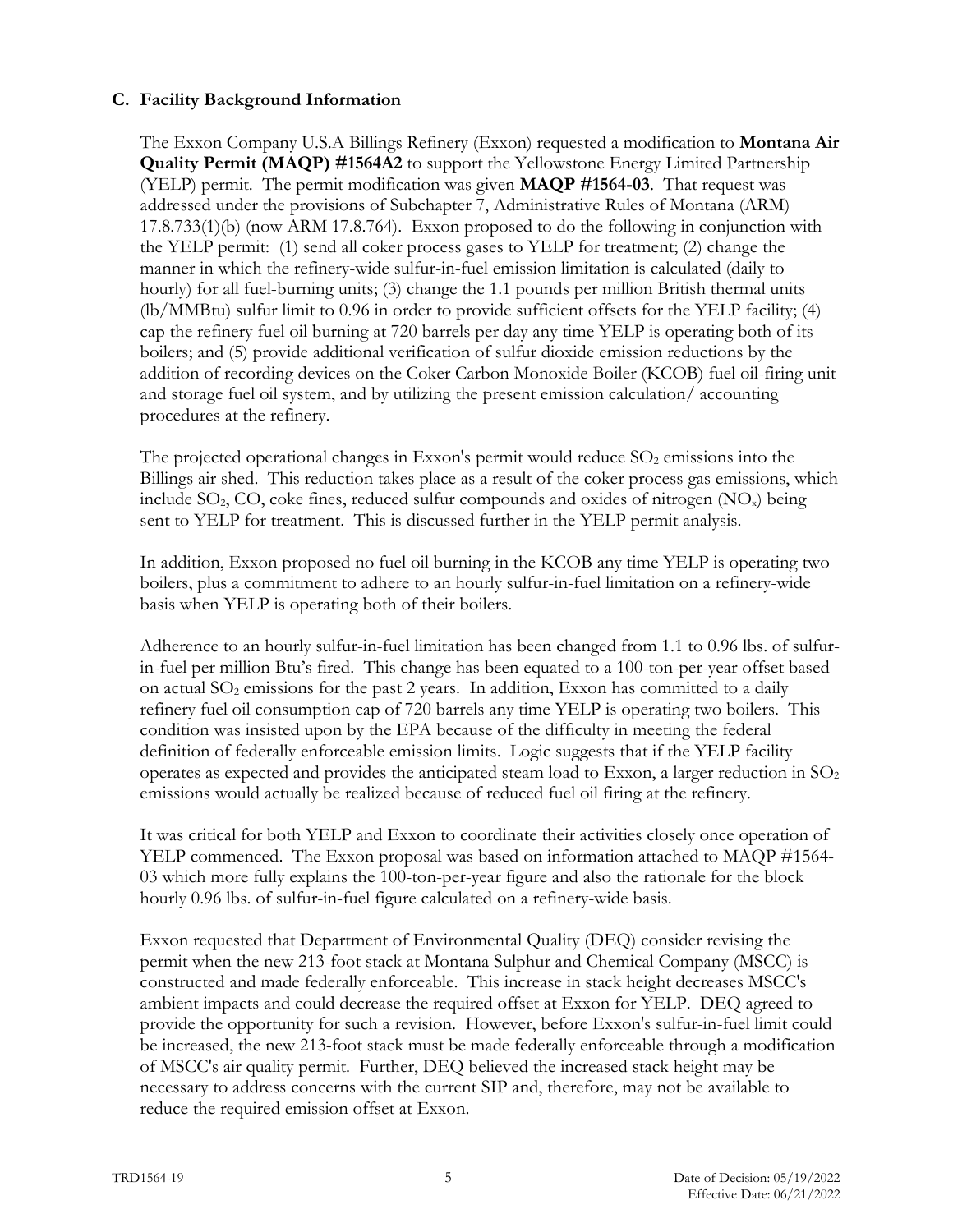On November 12, 1994, Exxon was issued **MAQP #1564-04** to construct and operate an 800 ton/day Polymer Modified Asphalt (PMA) unit. The PMA unit allows Exxon to produce polymerized asphalt. Conventional asphalt base stock is mixed with solid polymer pellets in a wetting/mixing tank, ground with a shear mill, and returned to the PMA storage tank. The PMA is then loaded out through existing stubs at the west rack. No additional steam demand or fuel consumption was necessary for the PMA project. Volatile Organic Compound (VOC) emissions were the primary pollutant of concern; however, all VOC emissions from equipment and tanks in asphalt service were assumed to be negligible since asphalt has negligible vapor pressure at the working temperature seen in the unit.

This alteration also addressed Exxon's August 9, 1994, modification request to replace the strip recorder of the tank gauging device on the fuel oil storage system with a data transmission system inputting to a data acquisition system (DAS). The modification allowed Exxon to use the computer system to collect and archive the fuel data to meet permit conditions.

On August 25, 1995, Exxon was issued **MAQP #1564-05** for a stack extension to the D-4 Drum Atmospheric Vent stack constructed in July 1993. The stack extension raised the height of the D-4 Drum Atmospheric Vent stack from 40.8 meters (134 feet) to 70.1 meters (230 feet). In addition, steam injection capability was added to raise the effective height of the stack to 79.2 meters. The stack extension was designed to eliminate refinery worker exposure impacts during emergencies.

The D-4 Drum Atmospheric Vent is a safety device used to control and manage both routine and abnormal releases from process units. A limited number of safety valves and intermittent blowdowns from the crude, hydrofiner and coker units are vented to this drum. Inside the drum, a continuous flow of water cools any safety valve releases or blowdowns to condense vapors for subsequent treatment in the wastewater treatment plant. Any vapors not condensed, exit through the D-4 Drum Atmospheric Vent stack.

On January 14, 1996, Exxon was issued **MAQP #1564-06** to construct the Fluid Catalytic Cracking (FCC)/CO Boiler stack extension from 63.4 to 76.7 meters and the F-2 Crude/Vacuum Heater stack from 63.6 to 65 meters. As part of the 1995 proposed Billings/Laurel SO2 State Implementation Plan, Exxon and DEQ stipulated that Exxon shall extend the heights of the F-2 Crude/Vacuum Heater and FCC/CO Boiler stacks to at least 65 meters. Exxon was allowed to raise these stacks to above 65 meters, but will receive a Good Engineering Practices (GEP) credit for modeling purposes of 65 meters. Exxon shall be entitled to a greater GEP credit for either stack if a physical demonstration (fluid model or field study) is conducted and justifies a taller GEP stack height.

On June 17, 1996, DEQ issued **MAQP #1564-07** to modify the opacity limitations for the wetting/mixing tank exhaust vent in the PMA unit. The requirements of 40 CFR 60, Subpart UU - Standards of Performance for Asphalt Processing and Asphalt Roofing Manufacture, were reviewed during the initial permit review and it was determined that this Subpart was not applicable to the wetting/mixing tank because the tank is used for mixing only and does not store asphalt; therefore, it does not meet the definition of a storage tank. The opacity limit set in the original permit was representative of an asphalt tank used for storage of asphalt as defined under 40 CFR 60, Subpart UU. However, the permitted opacity limit did not recognize the fact that mixing asphalt is occurring in the mixing tank. Due to mixing, there may be a noticeable opacity at the wetting/mixing tank top, even when mixing temperatures are well below 400º F.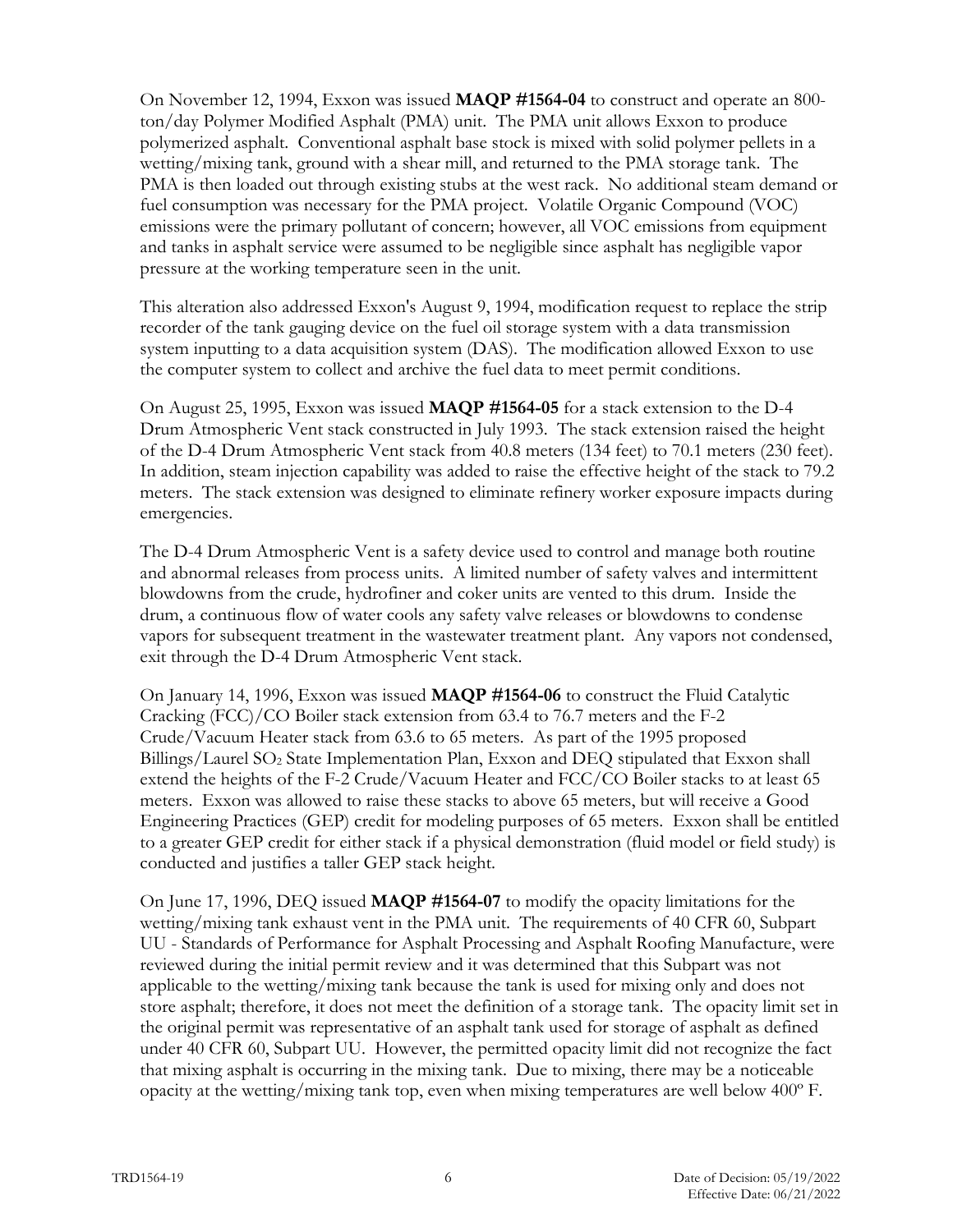A 20% opacity limit was set to reflect the effects of minor mixing in the wetting/mixing tank, which is consistent with ARM 17.8.304 (2). This rule requires that no person may cause or authorize emissions to be discharged into the outdoor atmosphere, from any source installed after November 23, 1968, that exhibit an opacity of 20% or greater averaged over 6 consecutive minutes.

Exxon still needs to maintain the operating temperature of the wetting/mixing tank below the smoking point of the asphalt in order to comply with a 20% opacity limit. The wetting/mixing tank only operates intermittently during the summer asphalt season. Any opacity is localized inside the refinery and does not create a public nuisance.

On July 7, 1999, Exxon was issued **MAQP #1564-08** to bring the permit closer to the requirements of the June 12, 1998, Stipulation between Exxon, DEQ, and the Board of Environmental Review. The proposed changes reduced the reporting and recordkeeping burden for both Exxon and DEQ, updated the permit with current rule references, and consolidated all the previously issued permits to Exxon in MAQP #1564-08. The specific changes to the permit and consolidated permits are outlined in the permit analysis section of MAQP #1564-08.

On August 21, 2000, Exxon submitted a permit application to DEQ, with additional submittals on November 13, 2000, and November 22, 2000. The submittals requested the following changes to MAQP #1564-08:

- 1. Addition of one new furnace (F-1201) with a firing capacity of 99 million British thermal units per hour (MMBtu/hr) or less;
- 2. Allow for the modification of furnace F-700 to increase its firing capability from 105.6 MMBtu/hr to 122 MMBtu/hr; and
- 3. Modification to the method of operation of Tank 26 to reduce volatilization of the stored petroleum product.

Several other administrative changes were made during this permit action. The following changes were incorporated into this permit, as well:

- 1. Removal of condition II.E.7 (Odors), based on ARM 17.8.717, from Exxon's permit, so it remains solely state enforceable.
- 2. A name change from Exxon Company U.S.A. to ExxonMobil received January 7, 2000.
- 3. Clarification of new operating temperature used in Section II.E.1. The description of the operating temperature was changed from "minimum operating temperature" to "operating temperature of the wetting/mixing tank below the smoking point of asphalt."
- 4. Reorganization of Section II of the permit.
- 5. Attachment of the letter dated September 25, 1989, which specifies the monitoring procedures (Appendix A) to be used for the permit (the above letter was previously referenced for monitoring procedures).

The requirements contained in Section II, Parts B and C, concerning an hourly limitation on sulfur in fuel and a daily limitation on fuel oil firing, respectively, apply on a refinery-wide basis to all fuel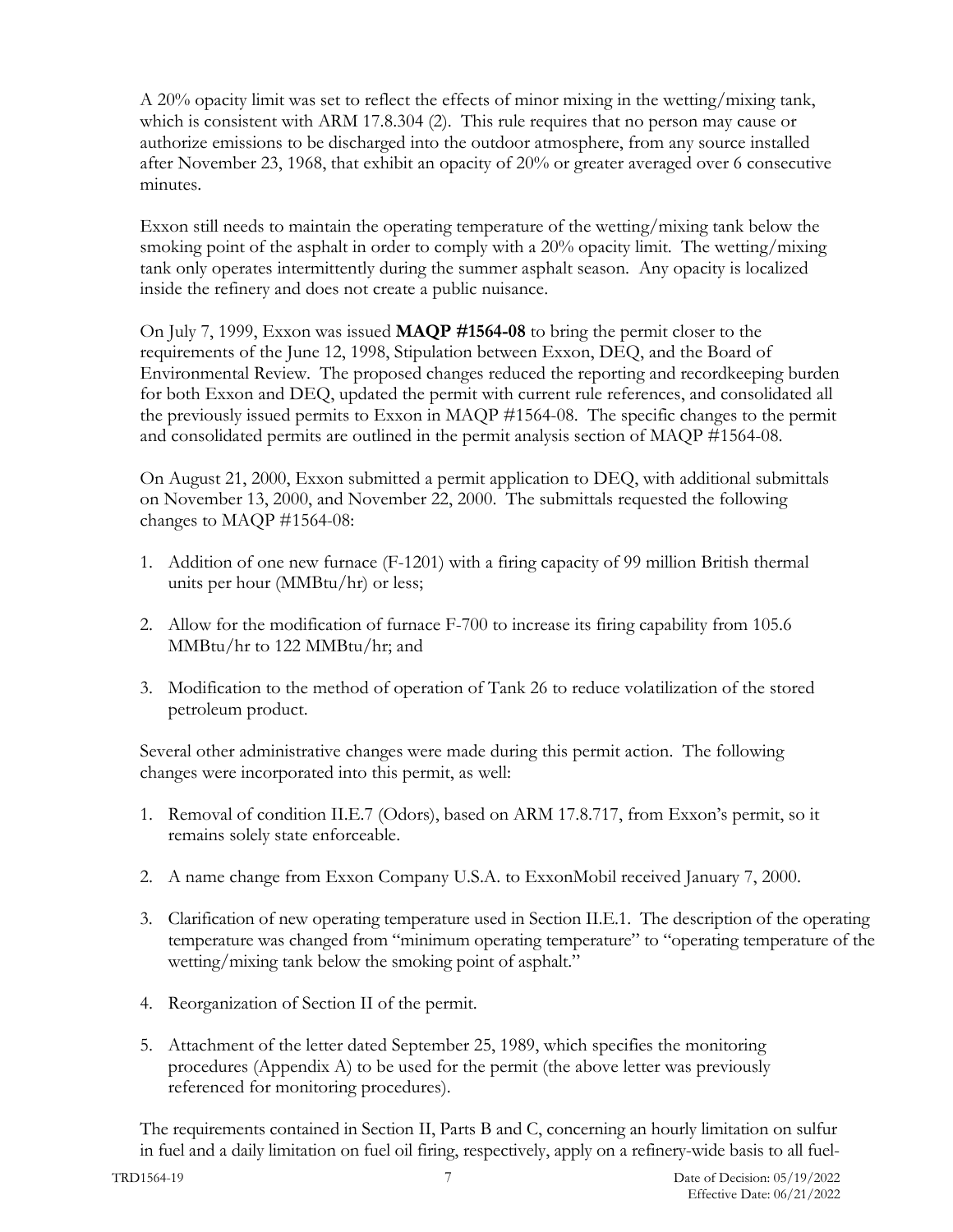burning units at the refinery, consistent with the 1977 Stipulation. **MAQP #1564-09** reflected all of the above changes and replaced MAQP #1564-08.

**MAQP #1564-10** was not issued. Two applications were received within the same time period to alter MAQP #1564-09 and were not issued in the order in which they were received. To avoid confusion in referencing these permit applications and actions, MAQP #1564-10 was removed from use.

On March 3, 2001, DEQ issued a permit for the installation and operation of two temporary aero-derivative jet engine electricity generators (Model LM1500), each capable of generating approximately 10 megawatts of power, and an accompanying diesel storage tank. These generators were necessary because of the high cost of electricity. The operation of the generators would not occur beyond 2 years and was not expected to last for an extended period of time, but rather only for the length of time necessary for ExxonMobil to acquire a more economical supply of power.

Because these generators would only be used when commercial power was too expensive to obtain, the amount of emissions expected during the actual operation of these generators was minor. In addition, the installation of these generators qualified as a "temporary source" under the PSD permitting program because the permit limited the operation of these generators to a period of less than 2 years. Therefore, ExxonMobil was not required to comply with ARM 17.8.804, 17.8.820, 17.8.822, and 17.8.824. Even though the portable generators were considered temporary, DEQ required compliance with BACT and public notice requirements; therefore, compliance with ARM 17.8.819 and 17.8.826 was ensured. In addition, ExxonMobil was responsible for complying with all applicable air quality standards. As these generators were temporary, the Title V permit was not modified to include them. **MAQP #1564-11** replaced MAQP #1564-09.

On May 16, 2001, DEQ issued a permit for the installation and operation of a temporary aeroderivative jet engine electricity generator (Model LM1500), capable of generating approximately 10 megawatts of power. This generator would be used in addition to the two similar generators permitted in MAQP #1564-11 and would be considered a part of the same project with respect to time constraints. This generator and the two generators previously permitted are necessary because of the high cost of electricity. The operation of the generators will not occur beyond 2 years and is not expected to last for an extended period, but rather only for the length of time necessary for ExxonMobil to acquire a more economical supply of power.

As previously mentioned, because the generators will only be used when commercial power is too expensive to obtain, the amount of emissions expected during the actual operation of the generators is minor. In addition, the installation of the generators qualifies as a "temporary source" under the PSD permitting program because the permit will limit the operation of the generators to a period of less than 2 years. Therefore, ExxonMobil will not need to comply with ARM 17.8.804, 17.8.820, 17.8.822, and 17.8.824. Even though the portable generators are considered temporary, DEQ requires compliance with BACT and public notice requirements; therefore, compliance with ARM 17.8.819 and 17.8.826 will be ensured. In addition, ExxonMobil is responsible for complying with all applicable air quality standards. Again, as this generator was temporary, the Title V permit was not modified to include it. **MAQP #1564-12** replaced MAQP #1564-11.

ExxonMobil was issued a final and effective Title V permit on December 2, 2001 (**Permit**  #**OP1564-00**).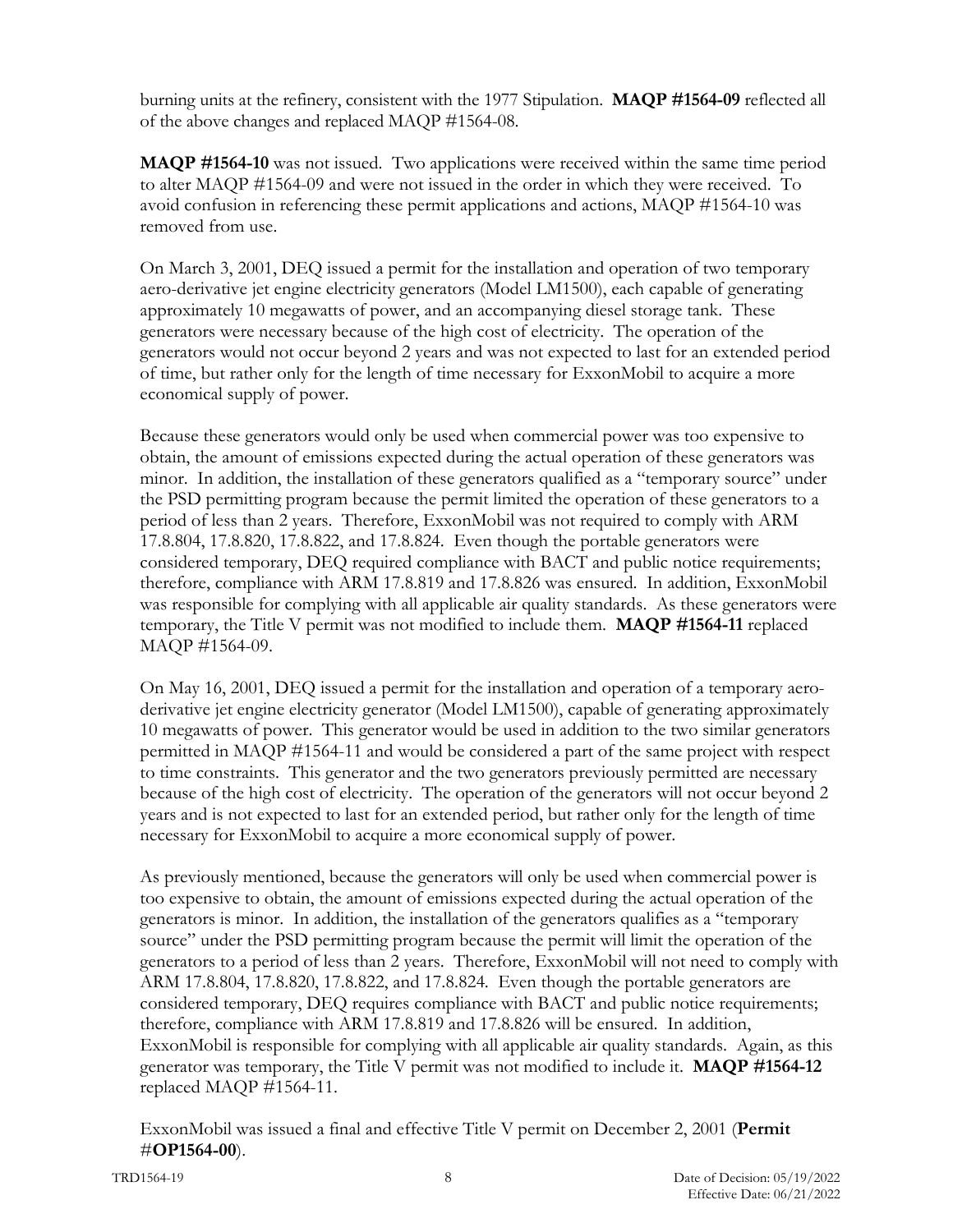On February 13, 2002, DEQ received a permit application to address emission increases associated with the proposed modifications to allow approximately 500 barrels per day more fresh feed to be processed through the Fluid Coker unit (Coker). Other units/processes that would be affected by the proposed modifications include the FCC Unit, the motor gasoline (mogas) storage tank throughputs, and the refinery fuel gas system throughput. Included in this permitting action is a limit on refinery-wide fuel oil combustion used to keep the overall  $SO<sub>2</sub>$ emissions increase from the project below the PSD of Air Quality  $SO_2$  significance levels. In addition, a contemporaneous decrease in VOC emissions on Tank #309 would offset the increase in VOC emissions from the project, to keep the project below PSD VOC significance levels.

The project involves the following activities (not all of them requiring permitting, but all included in the application as they relate to the overall project):

- 1. Replace the existing product coke line with a larger diameter pipe and remove several bends and turns to decrease piping pressure drop. Line size will increase from 6 inch to 8 inch in diameter and allow for a product coke capacity of approximately 550 tons per day. This line connects from the Coker unit to the BGI coke silo (capacity related);
- 2. Upgrade the gearbox of the Coker light ends compressor to facilitate compressing the increased volume of light ends from the higher throughput at the Coker. This compressor (C-311) is located in the refinery Gas Compressor Building near the north end of the FCC Unit facility (capacity related);
- 3. Install new steam aeration nozzles and replace appropriate sections of the scouring coke line from the Coker burner to the reactor. This will allow improved coke circulation and avoid excessive coke buildup at the Coker area (maintenance related);
- 4. Install a multi-hole orifice chamber in the Coker Process Gas line that goes to either BGI or the Coker CO Boiler. This device stabilizes the backpressure that the slide valves, located on the top of the Coker burner vessel, will have to control. This device will allow smoother transition in unit operations whenever the Coker Process Gas must be diverted away from BGI and back to the Coker CO Boiler (maintenance and capacity related);
- 5. Modify the cyclone outlet from the Coker reactor to the scrubber section to a newer design, which has a custom designed elbow and larger horn (outlet), decreasing the velocity and pressure drop through the cycle to accommodate an increased vapor rate. The cyclone is located at the top of the Coker reactor outlet and carries reactor hydrocarbon vapors into the scrubber section of the vessel (capacity related);
- 6. Modify the internals of the D-202 Coker Fractionator Overhead receiver drum to improve liquid/vapor separation. This drum is located at the Coker unit (capacity related);
- 7. Modify the Coker reactor feed pumps and drivers to increase capacity to match the 500 barrel per day unit increase and higher discharge pressure requirements. The reactor feed pumps take oil from the scrubber and recycle this liquid back to the feed surge drum and supply the reactor feed nozzles. By increasing the speed of the pump impellars, both pressure and increased capacity requirements are satisfied without having to replace the pumps. The bearing housings will be upgraded, if necessary, to safely achieve these higher speeds (capacity related);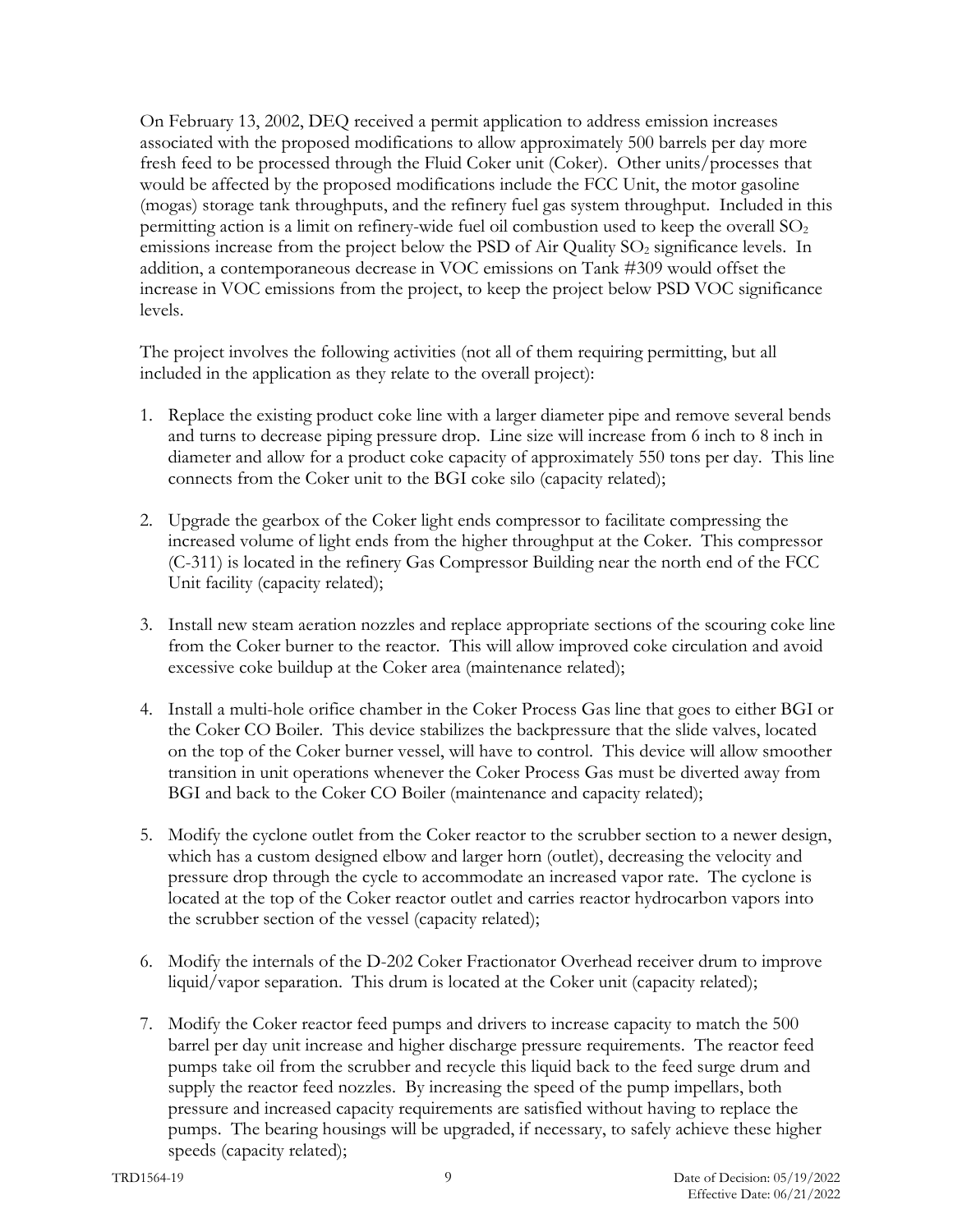- 8. Modify the reactor feed nozzle system with an improved design. The intent of these changes will be to optimize the Coker unit feed nozzle system operation (capacity related); and
- 9. Include adequate safety facilities to address safety concerns at the higher Coker unit capacity. This may include replacement of some vessel nozzles and connecting piping to upgrade metallurgy or refractory linings such that higher operating temperatures could be achieved. This may also include the installation of larger safety valves and associated piping (capacity related).

## **MAQP #1564-13** replaced MAQP #1564-12.

**Operating Permit #OP1564-01** incorporated the changes made to the MAQPs #1564-09 and #1564-13. As mentioned above, MAQP #1564-10 was not issued. MAQPs #1564-11 and #1564-12 involved temporary sources, and, therefore, the Title V permit was not updated to include those sources. In addition, upon review of Operating Permit #OP1564-00, DEQ discovered that an applicable requirement from the MAQP was not included in the Title V permit. That requirement (a 0.96 lb/MMBtu limit on sulfur in the refinery fuel gas) has been superseded by other requirements listed in the permit, but is still applicable, and needs to be included. Operating Permit **#**OP1564-01 was issued final and effective on July 20, 2004 and replaced Operating Permit #OP1564-00.

On October 22, 2003, DEQ received a MAQP Application from ExxonMobil to modify MAQP #1564-13 to meet the EPA 15 parts per million (ppm) sulfur standard for highway diesel fuel. On December 4, 2003, DEQ deemed the application complete. Units/processes that were affected by the proposed modifications included the Kerosene Hydrofiner (Hydrofiner No. 3), Diesel Hydrofiner (Hydrofiner No. 1), new facilities to segregate Hydrocracker diesel from Hydrofiner No. 1 diesel, and modifications and additions to facilities to segregate highway and off-road No. 2 diesel fuels. The modifications resulted in an increase in throughput through the FCCU and an increase on motor gas (mogas) production. This permitting action resulted in a limit on refinery-wide fuel oil combustion so that the overall  $SO<sub>2</sub>$  emissions increase from the project would stay below the  $PSD SO<sub>2</sub>$  significance levels. The permit action took out all references to the temporary generators that were previously permitted and were removed from the facility. The equation for Tank 26 was updated to more accurately account for temperature and pressure in the calculation of VOC emissions for Tank 26. **MAQP** #**1564-14** replaced MAQP #1564-13.

On April 9, 2004, DEQ received a MAQP Application from ExxonMobil to modify MAQP #1564-14 for changes in how ExxonMobil planned to meet the EPA's 15 ppm sulfur standard for highway diesel fuel. Units/processes affected by the proposed modifications included the addition of a lubricity facility and the addition of minor piping. ExxonMobil no longer planned to segregate Hydrocracker diesel from Hydrofiner No. 1 diesel, or to segregate highway and offroad No. 2 diesel fuels. The current modification resulted in an increase in throughput through the FCC Unit, an increase in mogas production, an increase at the Hydrogen Unit, and an increase in throughput at the marketing terminal. The permitting action resulted in a limit on refinery-wide fuel oil combustion so that the overall  $SO<sub>2</sub>$  and particulate matter (PM) emissions increase from the project would stay below the  $PSD SO<sub>2</sub>$  and PM significance levels. **MAQP #1564-15** replaced MAQP #1564-14.

On February 9, 2005, DEQ received a complete MAQP Application from ExxonMobil to modify MAQP #1564-15. The purpose of the application was to address the replacement of six existing convection section tubes with six new finned convection section tubes in the Steam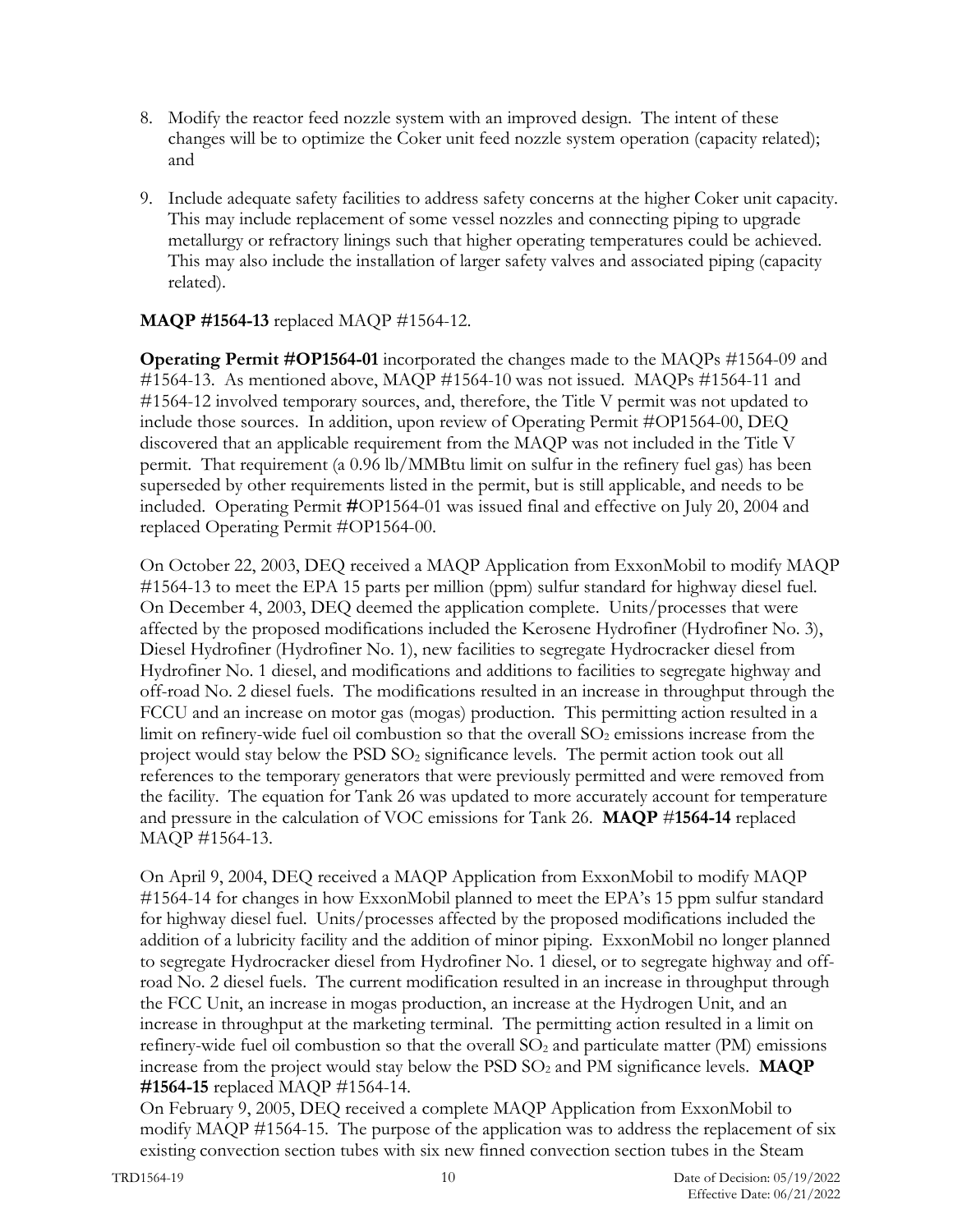Reforming Furnace (F-551) located in the Hydrogen Plant. Replacing and finning the upper tube row in the secondary preheat coil of F-551 allowed for improved heat absorption from the process stream which in turn results in improved Hydrogen Plant production. The modifications directly affected F-551 and, potentially, indirectly increased throughput to the FCC Unit, Alkylation Unit, Powerformer Unit, and Hydrocracker Unit. Crude oil throughput did not increase because of the modification. The permitting action resulted in lowering the existing limit on refinery-wide fuel oil combustion so that the overall  $SO<sub>2</sub>$  and PM emissions increase from the project was below the  $PSD SO<sub>2</sub>$  and PM significance levels. Section II.F.2 of the Permit Analysis (MAQP #1564-16) included a discussion of the netting analysis conducted for the permit action. **MAQP #1564-16** replaced MAQP #1564-15.

On September 22, 2005, DEQ received a complete MAQP Application from ExxonMobil to modify MAQP #1564-16. Further information was received in a letter from ExxonMobil dated October 20, 2005. The purpose of this application was to address several projects impacting the PMA unit. ExxonMobil proposed modifications to the PMA process unit and addition of a new PMA railcar loading to create more PMA from a historical production rate of 300 – 600 barrels per day, to 5000 barrels per day PMA, and to allow PMA loading of railcars. In addition, on October 19, 2005, DEQ received a request for an Administrative Amendment to allow the use of Method ASTM D1298 for determining the API gravity of fuel oil. These permit actions were combined. **MAQP #1564-17** replaced MAQP #1564-16.

On October 5, 2005, DEQ received a MAQP Application from ExxonMobil to incorporate the following emergency stationary engines into MAQP #1564-17: five existing diesel-fired engines; one new diesel-fired engine; and two existing gasoline-fired engines. After receiving additional submittals from ExxonMobil, DEQ determined that the application was complete on February 17, 2006. **MAQP** #**1564-18** replaced MAQP #1564-17.

DEQ received two de minimis notifications and two administrative amendment requests from ExxonMobil. The administrative amendment was issued May 8, 2007, in response to these four requests:

- 12/22/05 Catalytic Hydrotreater Unit Billings (CHUB-Amine) and FCC Unit de minimis notification (no permit changes required).
- $\bullet$  1/11/06 Administrative Amendment request to eliminate fuel oil monitoring requirements, based on elimination of fuel oil firing at the refinery;
- 4/5/06 Administrative Amendment request to incorporate Consent Decree requirements; and
- $2/9/07$  De minimis notification for addition of Selective Catalytic Reduction (SCR) to FCC Unit/CO boiler and treat Sour Water Stripper (SWS) overhead to meet Consent Decree requirements (no permit changes required).

Section II of the permit was also reorganized, and extraneous permit conditions were eliminated. **MAQP #1564-19** replaced MAQP #1564-18.

On June 6, 2006, DEQ received an application for the renewal of Title V Operating Permit #OP1564-01. The application was deemed administratively complete on July 6, 2006, and technically complete on August 7, 2006. Operating Permit #OP1564-02 incorporates all applicable source changes since the issuance of Operating Permit #OP1564-01, including: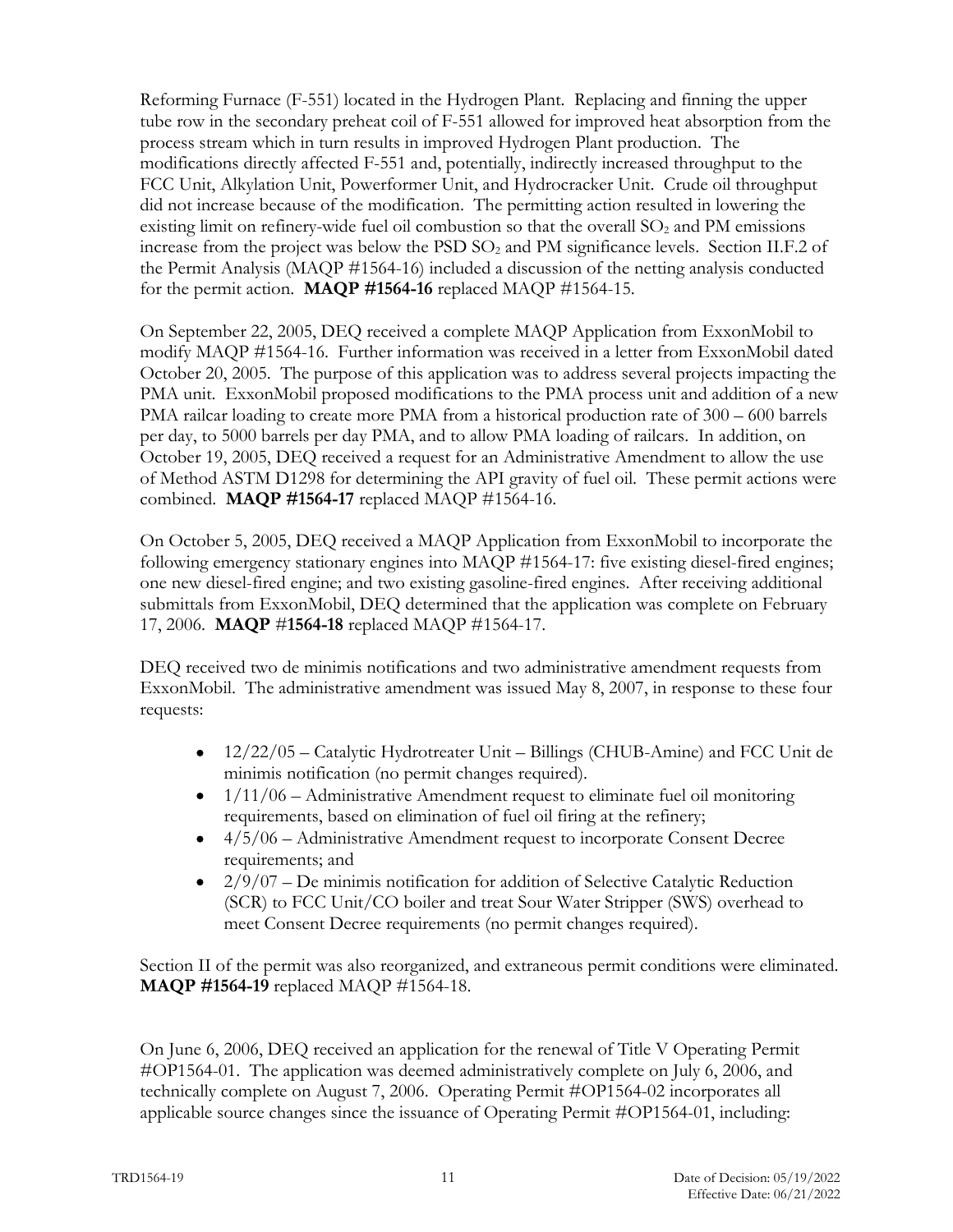- Consolidation of all refinery fuel gas combustion requirements into a new EU00;
- Addition of a Refinery-wide fugitive emitting unit EU17;
- Elimination of all emitting units that have no applicable requirements, other than facility-wide applicable requirements (EU02, EU05, EU-06, EU07, EU08, EU10, EU11, EU12, EU13, EU16);
- Addition of a new emergency stationary engine EU18; and
- Inclusion of all Consent Decree requirements.

On December 3, 2007, Exxon appealed Operating Permit #OP1564-02 based on the inclusion of the entire Consent Decree CV-05-C-5809. DEQ included the Consent Decree because it considered the Consent Decree requirements as relevant terms and conditions required to be included in the Title V Operating Permit. The following language (and changes to the permit as described below) satisfy both Exxon and DEQ with respect to inclusion of Consent Decree requirement into the Title V Operating Permit. Exxon will continue to pursue the necessary permitting action as necessary to comply with the requirements of the Consent Decree.

ExxonMobil has entered into a Consent Decree (United States et al v. Exxon Mobil Corp., CV-05-C-5809 (N.D. Ill. Dec. 13, 2005)). Certain consent decree emission limits, standards, and schedules have been incorporated as applicable requirements into the appropriate sections of this permit. Other consent decree requirements, *including program enhancements, are not required by the Consent Decree to be incorporated into this permit as permit conditions and are thereby not included as applicable requirements in this permit.* These terms and conditions may only be enforced by the State of Montana and the United States Environmental Protection Agency pursuant to the provisions of the Consent Decree. This summary is intended for convenient reference only and the actual language of the Consent Decree governs the terms and conditions that are enforceable through the Consent Decree.

# **Operating Permit** #**OP1564-02** replaced Operating Permit #OP1564-01.

DEQ received three de minimis notifications and one administrative amendment requests from ExxonMobil. The current administrative amendment is in response to each of these requests described more thoroughly below.

On February 28, 2008, a de minimis notification was received proposing process modifications to achieve emission reductions mandated by the US EPA Consent Decree (CD). The notification proposed the following process modifications:

- 1. Nitrogen Oxide  $(NO_x)$  control proposal to install a third catalyst bed to the Selective Catalytic Reduction (SCR) unit on the FCCU Carbon Monoxide Boiler (COB) to meet the requirements of ExxonMobil's CD, Paragraph 17a. This proposal supersedes the May 8, 2006, notification for installation of a Thermal  $DeNO<sub>x</sub>$  system and Ultralow  $NO<sub>x</sub>$  Burners, and is a modification and update of the February 9, 2007, notification for the installation of the SCR on the FCCU and FCCU COB.
- 2. Proposal to remove the five existing soot blowers and replace with 17 new soot blowers to assist with boiler tube fouling and increased temperatures in the boiler.
- 3. Proposal to replace air blowers for FCCU COB to help maintain current boiler capabilities at increased operating pressure.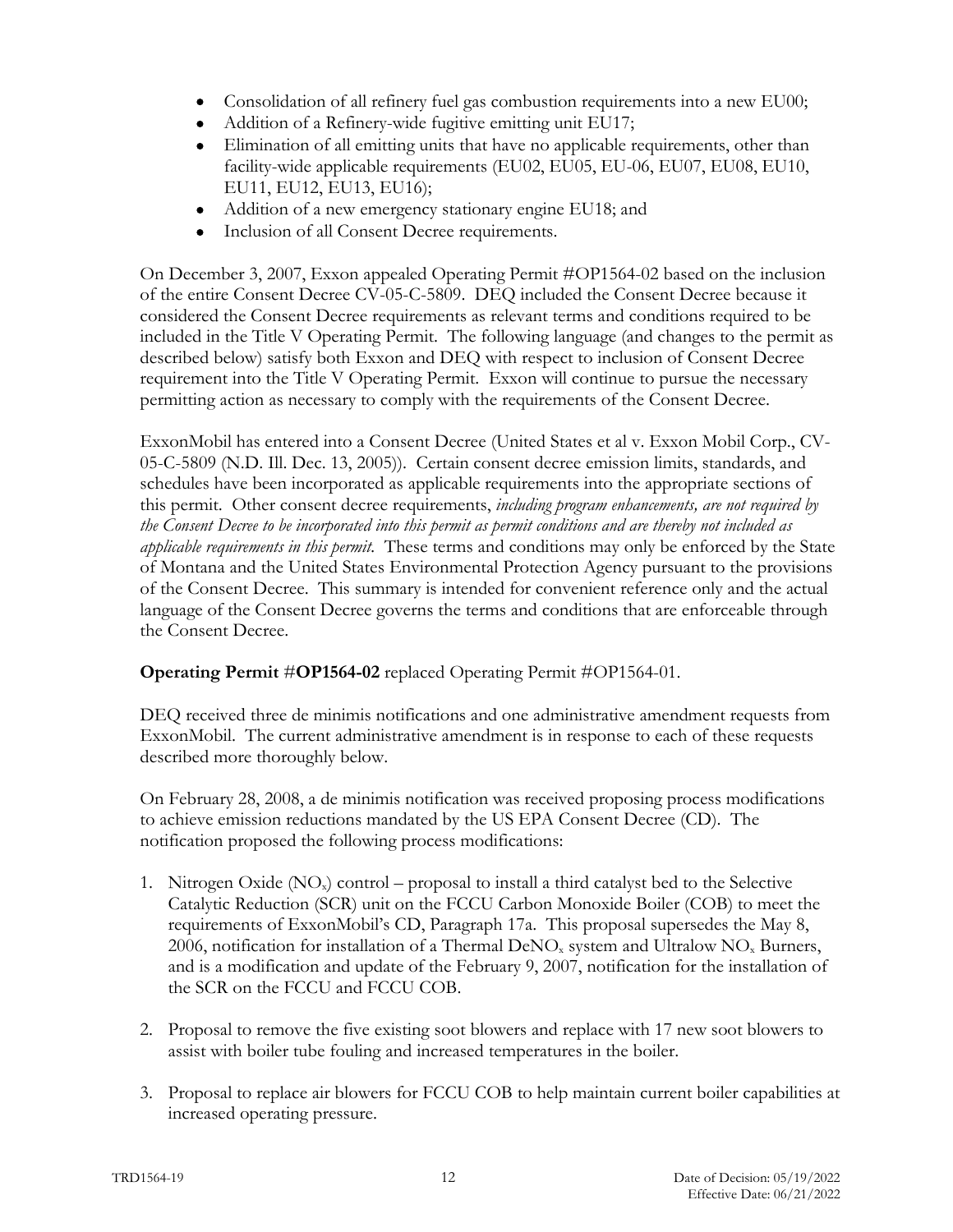4. SO2 control – proposal to treat the Sour Water Stripper (T-23) overhead gas (SWS Overhead Project) with hydrogen peroxide treatment, to meet Subpart A and J requirements as mandated by the CD paragraph 59. This supersedes the February 9, 2007, proposal to treat the SWS overhead gas with caustic wash treatment.

On April 15, 2008, a de minimis notification was received proposing the following process modifications mandated by the US EPA CD that requires ExxonMobil to comply with the NSPS, 40 CFR 60, Subparts A and J for the main flare and turnaround flare:

- 1. Flare Gas Recovery (FGR) Unit modifications to existing FGR unit, including a proposal to install a two-stage dry helical screw compressor to pressurize the flare gas and to allow gas to be sent to MSCC.
- 2. Sweet Fuel Gas Letdown Facilities proposal to add a sweet fuel gas letdown line with associated knock out (KO) drum to allow flaring of the sweet fuel gas if MSCC is shut down.
- 3. Connection between J-901 and C-311 proposal to use the J-901 Flare Gas Eductor to recover flare gas into C-310 FCC Wet Gas Compressor if the FGR unit is shut down. In addition, ExxonMobil proposed to add new piping to recover flare gas from J-901 into C-311 Coker Gas Compressor if both the FGR unit and the FCCU are shutdown.
- 4. H2S continuous emission monitoring system (CEMS) proposal to add a CEMS to the flare header to monitor H2S concentration of the gas sent to either the turnaround flare or the main flare.
- 5. Unsaturated Light Ends (ULEB) Unit modification to ULEB unit to mitigate potential flaring events, including: replacement of safety valves on the Unsaturated Caustic Prewash Drum D-326 and Unsaturated Caustic Settling Drum D-327; addition of a sleeve/dipleg added to D-327, and the addition of high pressure alarms on the two DEA regenerator towers (T-305 and T-607).
- 6. Modification to D-942 Seal Drum modify or replace the existing sparger in the D-942 Seal drum to increase the existing 12-inch glycol seal to between 18 and 24 inches.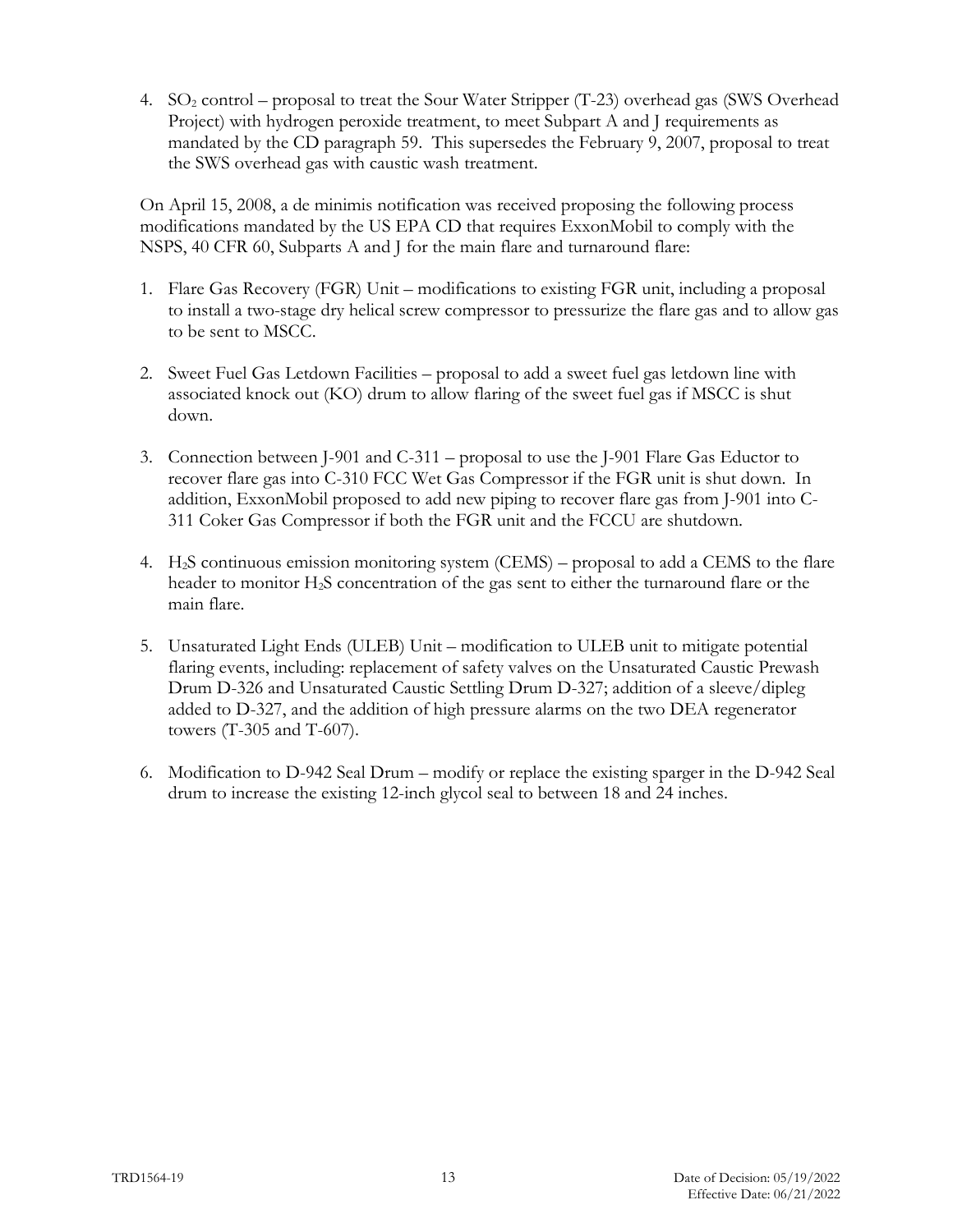On June 19, 2008, a de minimis notification was received for operation of a natural gas furnace in a new Operation and Control Center Building. The natural gas fired residential furnace is rated at 10 standard cubic feet per minute (scfm) resulting in potential emissions significantly less than 15 tons per year (TPY).

On November 24, 2008, an Administrative Amendment request was received proposing inclusion of language in the permit signifying modified or the potential to modify CD deadlines as negotiated by ExxonMobil.

**MAQP #1564-20** replaced MAQP #1564-19.

**Operating Permit** #**OP1564-03** replaced Operating Permit #OP1564-02, incorporating the applicable changes associated with permit action MAQP #1564-20, primarily the addition of language signifying modified or the potential to modify Consent Decree deadlines as negotiated by ExxonMobil.

On April 17, 2009, DEQ received a request from ExxonMobil to amend (via administrative amendment) MAQP #1564-20 and modify Operating Permit #OP1564-02 with language that states ExxonMobil will control NOx emissions from F-700 with ULNBs as defined in the Consent Decree. The Operating Permit was assigned **Operating Permit #OP1564-04**; however, as explained below, this permit action was rolled into the permit action that followed. **Operating Permit #OP1564-04** was not issued.

On July 6, 2009 (with additional information received on August 11, 2009), DEQ received a request from ExxonMobil to modify their current permit to reflect decommissioning of the existing B-8 boiler, construction, and operation of a temporary natural gas-fired boiler for a period of up to twelve months, and construction of a new permanent B-8 natural gas and/or refinery fuel gas-fired boiler.

The decommissioning of the existing B-8 boiler is part of a  $NO<sub>x</sub>$  reduction strategy as required by the US EPA CD (United States *et al*. v. Exxon Mobil Corporation *et al*., dated December 13, 2005).

In addition to making the requested change, DEQ deleted all references to 40 CFR 63, Subpart DDDDD: NESHAP for Industrial, Commercial, and Institutional Boilers and Process Heaters, as it was removed from the ARM in October 2008 following a federal court vacature.

# **MAQP #1564-21** replaced MAQP #1564-20.

On December 18, 2009, DEQ received a request from ExxonMobil to administratively amend their current permit to clarify permit conditions contained in MAQP #1564-21, specifically pertaining to a temporary B-8 boiler (B-8 Temp). Inadvertently, a portion of the conditions identified in MAQP #1564-21 for B-8 Temp were incorrectly stated. Specifically, these conditions pertain to operational time frames of B-8 Temp and the existing B-8 boiler.

On December 24, 2009, DEQ received an Application for an Air Quality Permit Modification from ExxonMobil to incorporate modifications to MAQP #1564-21. The requested changes include the addition of new fugitive volatile organic compound (VOC) components and a modification to compressor C-310.

Because of the uncertainty associated with the current Montana de minimis rule (ARM 17.8.745) with respect to the rule having not yet been approved by EPA into Montana's State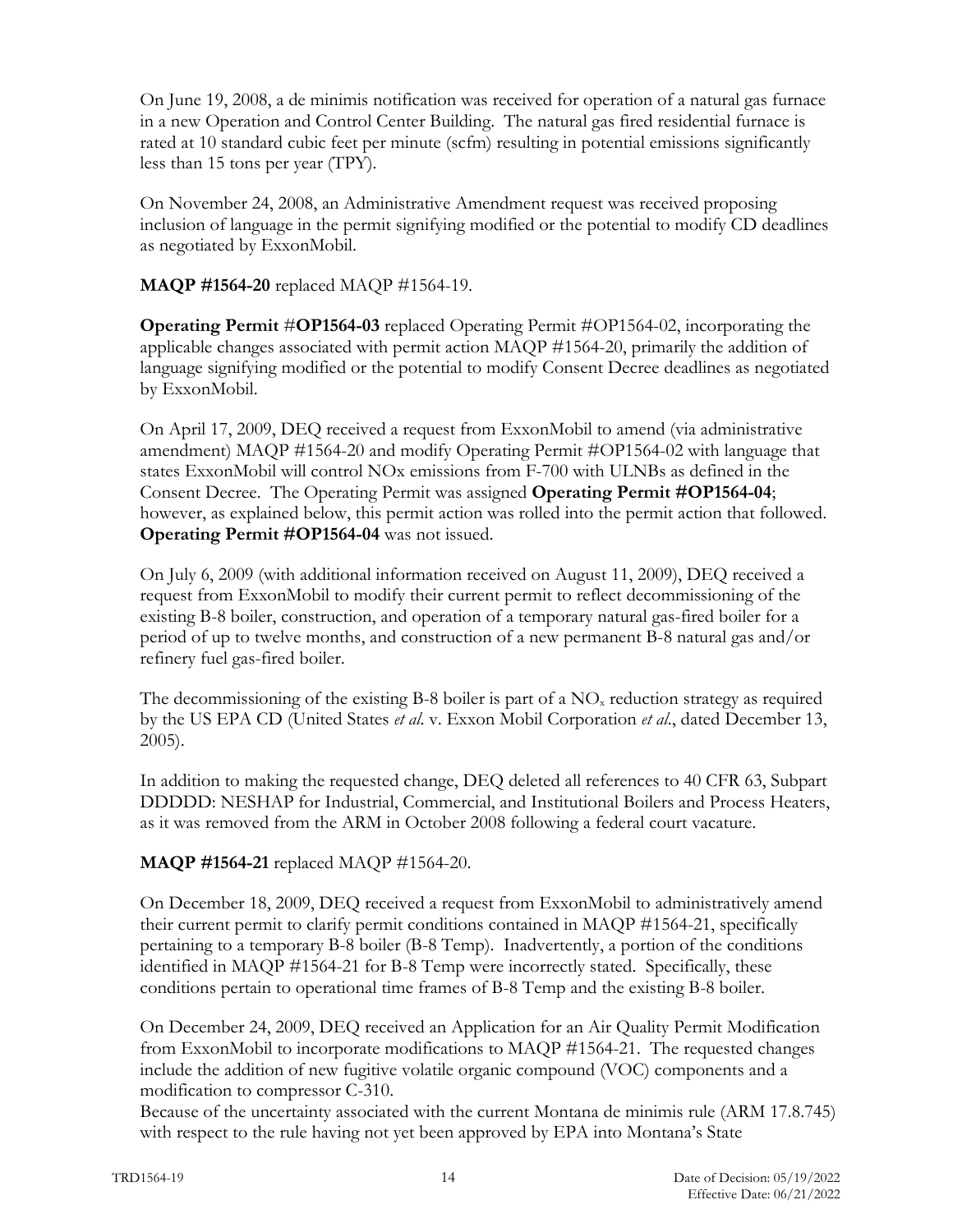Implementation Plan (SIP) and the need to comply with internal company policy, ExxonMobil chose to group future VOC fugitive component additions and apply for a permit modification on that basis instead of using ARM 17.8.745 when such components were added in smaller increments and associated with separate projects.

To meet requirements outlined within the EPA CD, ExxonMobil intends to install a larger second eductor (J-902) for flare gas management. The gas to operate J-902 will come from C-310. The increase of flare gas recovery associated with J-902 will result in a decrease of C-310 gas compression from the fluidized catalytic cracking unit (FCCU), which in turn will decrease FCCU capacity. To recover this lost FCCU capacity, the proposed project is to install a new, larger C-310. In April 2009, a de minimis request was approved for a modification to this unit. ExxonMobil has changed the scope of the project to install a new unit, which is included in this permit action. **MAQP #1564-22** replaced MAQP #1564-21.

The application associated with the decommissioning of the existing B-8 boiler as part of a  $NO<sub>x</sub>$ reduction strategy outlined in the Consent Decree was deemed substantively and technically complete on December 24, 2009.

The action (ULNBs on F-700) associated with the application for Operating Permit #OP1564- 04 was combined with Operating Permit #OP1564-05. Therefore, Operating Permit #OP1564- 04 was never issued.

Operating Permit #1564-05 incorporated the modifications necessary because of decommissioning of the existing B-8 boiler and addition of ULNBs on F-700. In addition to making the requested changes, DEQ deleted all references to 40 CFR 63, Subpart DDDDD: NESHAP for Industrial, Commercial, and Institutional Boilers and Process Heaters, as it was removed from the ARM in October 2008. **Operating Permit #1564-05** replaced Operating Permit #OP1564-03.

On May 17, 2010, DEQ received a request from ExxonMobil to administratively amend MAQP #1564-22 and on June 1, 2010, DEQ received a request from ExxonMobil to incorporate a significant modification to their operating permit (#OP1564-05). The amendment and significant modification requests were submitted to incorporate into each permit, applicable requirements contained in paragraphs 70, 71, and 73 of the Consent Decree and the amendments to the CD filed on January 26, 2009. Paragraph 145 of the CD requires permit limits outlined within paragraphs 70, 71, and 73 to survive the termination of the CD. This permit action incorporated these specific limits as outlined. **MAQP #1564-23** was issued on August 5, 2010 and replaced MAQP #1564-22. **Operating Permit #OP1564-06** was issued on February 12, 2011 and replaced Operating Permit #OP1564-05.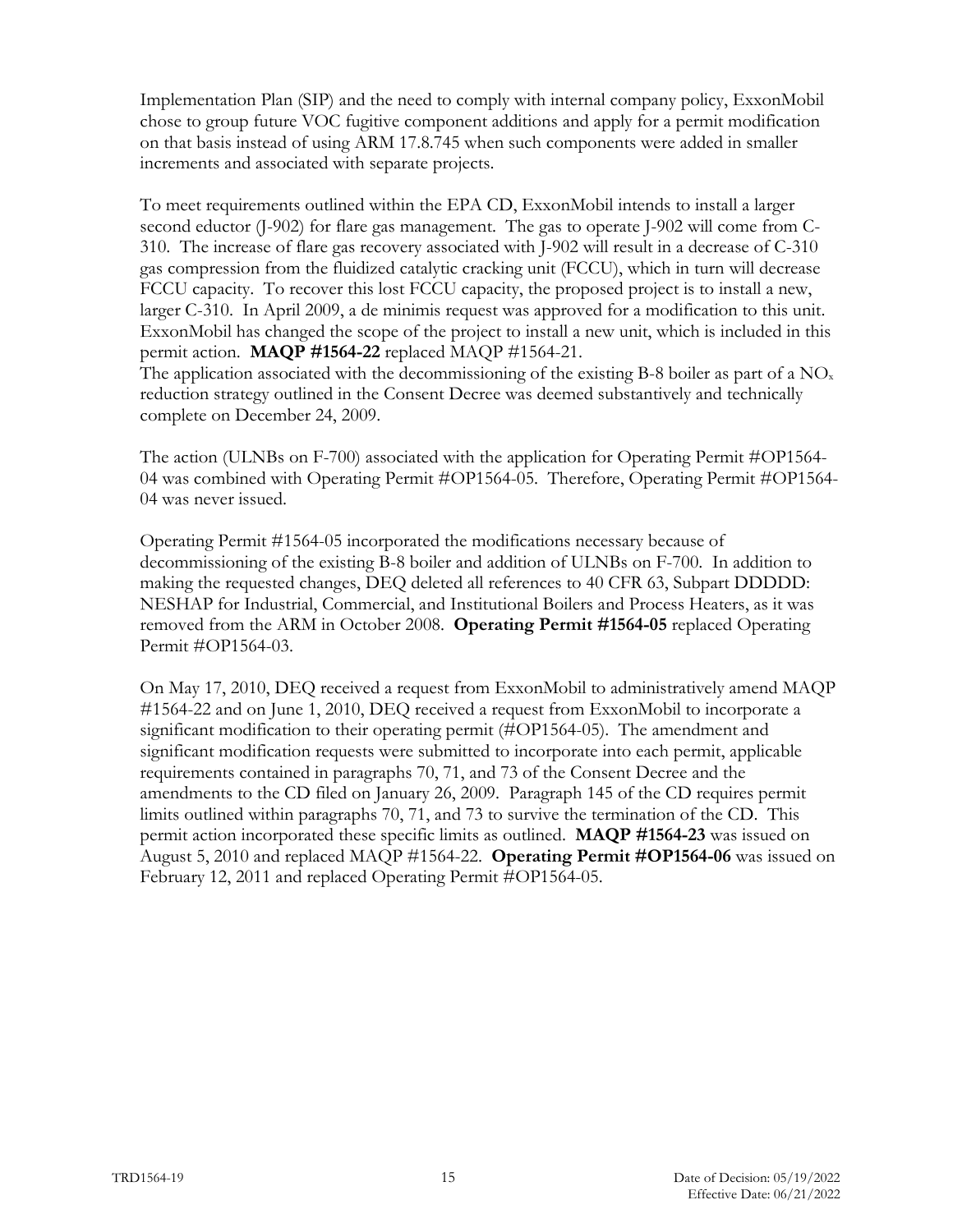On April 29, 2011, DEQ received an application for concurrent modifications to MAQP #1564-23 and Title V operating permit #OP1564-06 from ExxonMobil to incorporate several different portable diesel engines certified to EPA Tier 3 emission standards into these permits. The application included proposed limits on annual hours of operation for some of the engines to keep the combined emissions from the permitting action below any NSR/PSD major source modification significant emission rate (SER) thresholds. DEQ replied with an incompleteness letter on June 7, 2011, indicating that the engine emissions needed to be based on the most conservative Tier 3 standards based on the proposed permit conditions and that ExxonMobil must provide compliance, recordkeeping, and reporting methods for a Title V modification. ExxonMobil responded with a letter received June 29, 2011, that addressed the issues presented in the Incompleteness Letter. The engines and operating conditions were as follows:

- Project #1: Two portable emergency backup diesel engines not to exceed 500-hp each and limited to 1,500 hours per year each that is certified to EPA Tier 3 emission standards or better. These engines are likely to drive either air compressors or electric generators and would be used as emergency backup engines to existing electrical equipment.
- Project #2: Three portable remediation activity diesel engines not to exceed 250-hp each with no limits on annual hours of operation that are certified to EPA Tier 3 emission standards or better. These engines would likely drive either air compressors or other equipment used for remediation projects.
- Project #3: Miscellaneous portable diesel engines not to exceed 500-hp each and limited to a combined 2,100,000-brake horsepower-hours (hp-hrs) per year that are certified to EPA Tier 3 emission standards or better. To maximize operational flexibility, ExxonMobil was limited on total hp-hrs rather than annual hour limits for each engine. Hp-hrs is equal to the engine's maximum rated hp multiplied by the actual hours of operation. The sum of the hp-hrs from each engine in Project #3 was limited to 2,100,000-hp-hrs. These portable limited-use engines would likely drive either air compressors or electrical generators on an as-needed basis.

ExxonMobil submitted comments on the draft MAQP #1564-24 requesting that all permit conditions referencing the temporary B-8 boiler be removed from the MAQP and operating permit. ExxonMobil stated that a temporary B-8 boiler that was permitted in MAQP #1564-21 as part of the decommissioning and replacement project for this unit was never constructed or operated. Therefore, the use of the temporary B-8 is not needed and could be eliminated from the permits. The replacement B-8 boiler commenced operation on July 31, 2010.

On October 4, 2011, DEQ sent a letter to ExxonMobil describing that periodic  $NO<sub>x</sub>$  emissions reporting and NOx CEMS performance reporting from the FCCU COB are not being routinely reported similar to all other refinery CEMS. The  $NO<sub>x</sub>$  emission limits and CEMS installation is a Consent Decree requirement and the MAQP and Title V operating permit contain the appropriate  $NO<sub>x</sub>$  emission limits and monitoring requirements. However, there were no requirements prior to this permit action to report the  $NO<sub>x</sub>$  emissions performance and  $NO<sub>x</sub>$ CEMS performance such as monitor downtime and excess emissions reporting. Unlike the other pollutant CEMS operating on the FCCU COB, there are no applicable federal regulations (e.g. Subpart J) that address periodic NOx emissions monitoring and CEMS performance reporting. The letter requested that ExxonMobil amend their MAQP and Title V operating permit to include periodic reporting of the  $NO<sub>x</sub>$  emissions performance and CEMS performance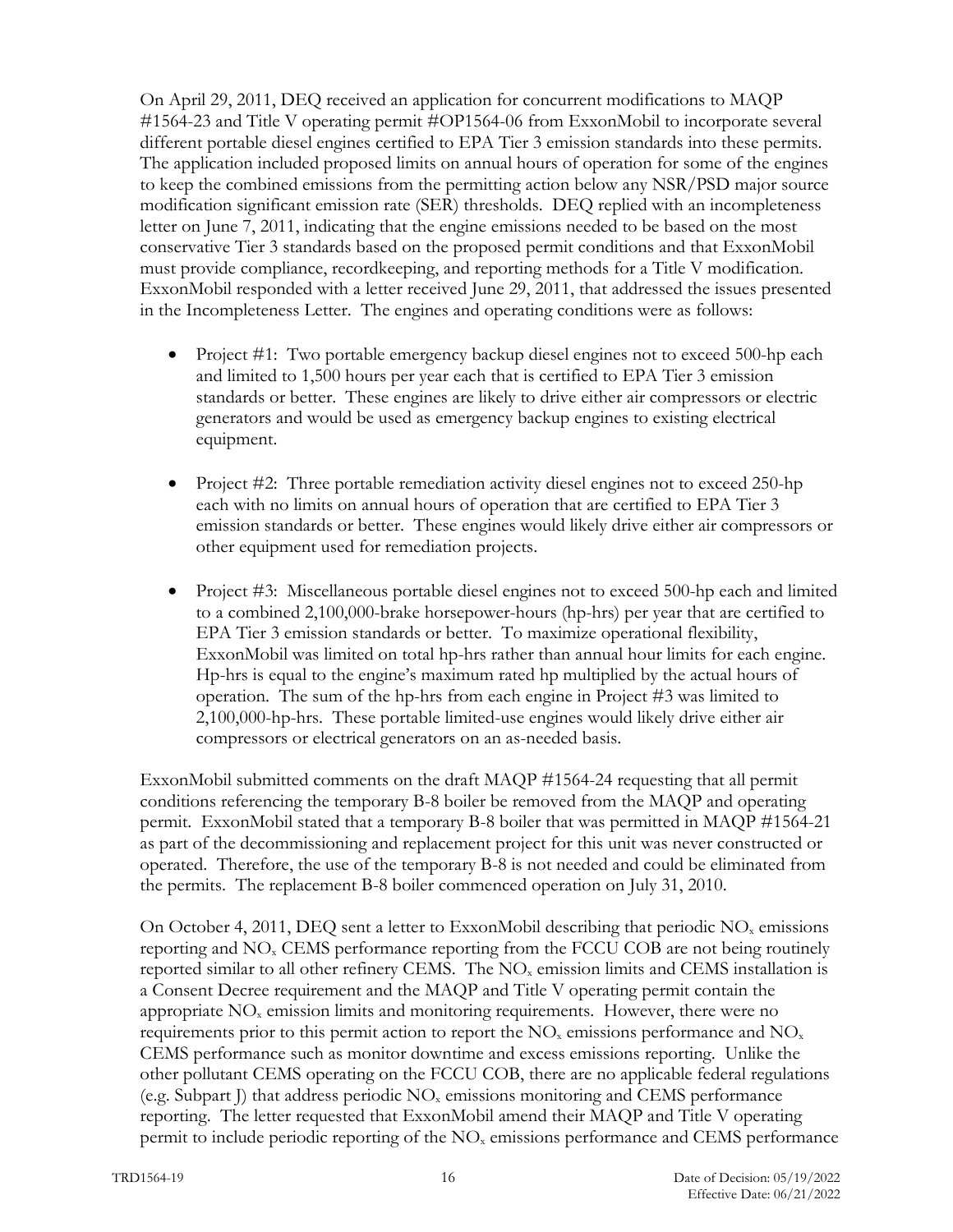to properly document compliance with the  $NO<sub>x</sub>$  emission limits. On November 3, 2011, ExxonMobil submitted correspondence to DEQ requesting that the MAQP and Title V operating permit be amended to include periodic  $NO<sub>x</sub>$  emissions and CEMS performance reporting for the FCCU COB.

This permit action incorporated these engines and conditions, updated the B-8 boiler information, and established recordkeeping and reporting requirements for the FCCU COB NOx emissions and CEMS performance. **MAQP #1564-24** was issued on September 13, 2011 and replaced MAQP #1564-23. **Operating Permit #OP1564-07** was final and effective on February 28, 2012, and replaced Operating Permit #OP1564-06.

On March 16, March 26, and March 29, 2012, DEQ received elements from ExxonMobil that made up a complete Application for an Air Quality Permit Modification.

To provide background information, on December 24, 2009, DEQ received an Application for an Air Quality Permit Modification from ExxonMobil to incorporate modifications to MAQP #1564-21. The requested changes included the addition of new VOC components. Because of the uncertainty associated with the current Montana de minimis rule (ARM 17.8.745) with respect to the rule having not yet been approved by EPA into Montana's SIP and the need to comply with internal company policy, ExxonMobil chose to group future VOC fugitive component additions and apply for a permit modification on that basis instead of using ARM 17.8.745 when such components were added in smaller increments and associated with separate projects.

On February 13, 2012, the EPA took final action to approve the de minimis rule into the SIP (FR Vol. 77, No. 29, pg. 7531-7534). As a result, ExxonMobil has requested DEQ to remove permit conditions associated with installation, monitoring, and reporting of new fugitive VOC components.

This permit action removed these permit conditions. **MAQP #1564-25** replaced MAQP #1564-24.

On August 6, 2012, DEQ received correspondence from ExxonMobil requesting that DEQ amend the MAQP and Title V operating permit to change the emitting unit ID and description of the portable diesel-fired air compressor engine SE8 from "SLEB Backup Air Compressor (SL/Port2)" to "Boiler House Backup Air Compressor (UT/Port2)". The compressor was originally located at the SLEB unit but will now be located at the boiler house. **MAQP #1564- 26** replaces MAQP #1564-25.

On April 16, 2012, DEQ received the semi-annual monitoring report for the period September 1, 2011 through February 29, 2012. Included in that report, was a notification of a change in Responsible Official as of April 1, 2012 to Monica M. Mainland, Refinery Manager.

On August 6, 2012, DEQ received two items of correspondence from ExxonMobil. One was the previously mentioned request that DEQ amend the MAQP and Title V operating permit to change the emitting unit ID and description of the portable diesel-fired air compressor engine SE8. The other served as notification of a proposed change in operations that does not require a revision to Title V Operating Permit #OP1564-07.

ExxonMobil proposed to subsume and streamline the sour water feed monitoring requirement from Section III.C.8 of #OP1564-07 with the monitoring and compliance demonstration associated with the NSPS Subpart J requirement in Section III.F.10. Operating Permit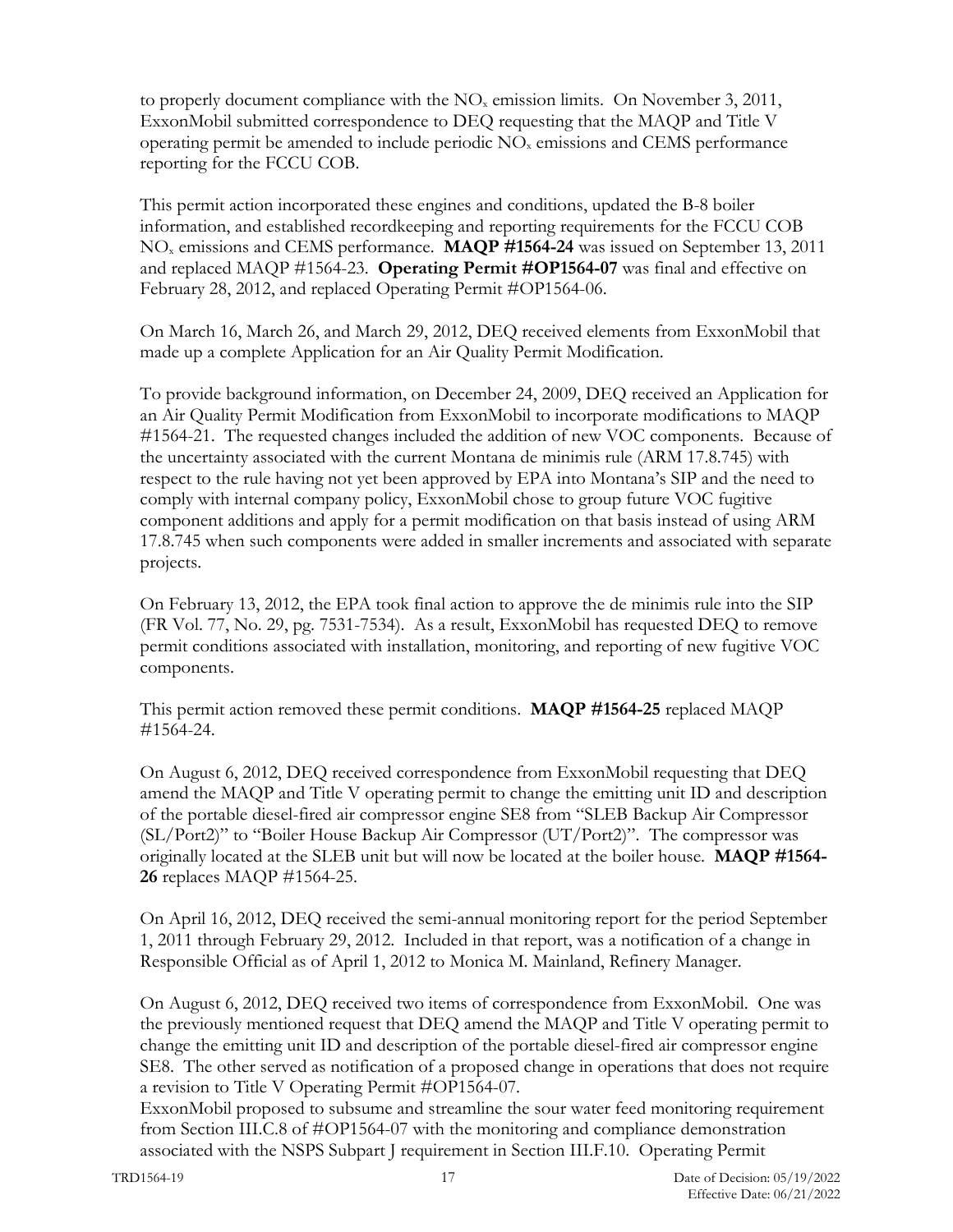#OP1564-07 required that ExxonMobil comply with a SIP-derived sampling requirement on the sour water stream for determining H2S content when a sour water stripper overhead (SWSOH) stream is being burned in the F-1 Crude Furnace or in the flare. A consent decree required ExxonMobil to apply the NSPS Subpart J H2S control requirements at all times for this SWSOH gas stream. ExxonMobil monitors compliance with NSPS Subpart J with an Alternative Monitoring Plan (AMP) that has been approved by the United States Environmental Protection Agency (EPA). ExxonMobil's implementation of the NSPS Subpart J requirements eliminates the emission of  $SO<sub>2</sub>$  from the combustion of this SWSOH gas stream; therefore, the SIPrequired sampling for H2S content is unnecessary for determining compliance with the applicable  $SO<sub>2</sub>$  emission limit from the combustion of this SWSOH gas stream during the specified operating scenario.

DEQ reviewed the notification and concurred that ExxonMobil's implementation of the NSPS Subpart J requirements renders the SIP-required sampling for H2S content for the SWSOH gas stream unnecessary for demonstrating compliance with the applicable  $SO<sub>2</sub>$  emission limit. Monitoring compliance with NSPS Subpart J via the EPA-approved AMP can be considered a surrogate monitoring demonstration for the sampling requirements of Section III.C.8 of #OP1564-07. This change in operations could occur without a revision to the Title V Operation Permit #OP1564-07 in accordance with ARM 17.8.1224 because the change did not require a modification of ExxonMobil's current MAQP, did not result in any change in emissions from the source, maintained permit terms that are necessary for enforcing applicable emission limitations, and ExxonMobil provided notice to both EPA Region VIII and DEQ. For consistency and clarity, DEQ recommended that ExxonMobil request for this determination to be incorporated into Section IV.D of their Title V Operating Permit which summarizes other subsumed and streamlined requirements that are applicable to the facility. DEQ received this request from ExxonMobil on September 28, 2012.

This permitting action was an administrative permit action that updated the Responsible Official for the facility, changed the emitting unit ID and description of the portable diesel-fired air compressor engine SE8, and updated the monitoring requirements for when the SWSOH is being burned in the F-1 Crude Furnace or flare. **Operating Permit #OP1564-08** replaced Operating Permit #OP1564-07.

An administrative action added a portable, 100-brake horsepower, Tier 3, diesel-fired engine to be used for emergency backup and to assist with on-going remediation efforts. This action added the emitting unit ID (SE13) including a description of the portable diesel-fired engine, and updated permit language. **Operating Permit #OP1564-09** replaced Operating Permit #OP1564-08.

On November 27, 2013, DEQ received a request to modify MAQP #1564-27 and OP1564-09. The action permitted an increase in maximum allowable horsepower of two diesel-fired engines utilized for air compression from 500 brake horsepower to 600 brake horsepower. These engines are emergency backup units to existing equipment. These engines were permitted in a flexible manner so any engine that meets the designated emissions standards and does not exceed the maximum rated horsepower assigned can be utilized, including swapping out of engines as necessary. The engines are designated the SE7 and SE8 engines. Because the renewal application, assigned application #OP1564-10, was not yet issued, this action was assigned #OP1564-11, and the permitting sequence skipped from #OP1564-09 to #OP1564-11. **Operating Permit #OP1564-11** replaced Operating Permit #OP1564-09. **MAQP #1564-28** replaced MAQP #1564-27.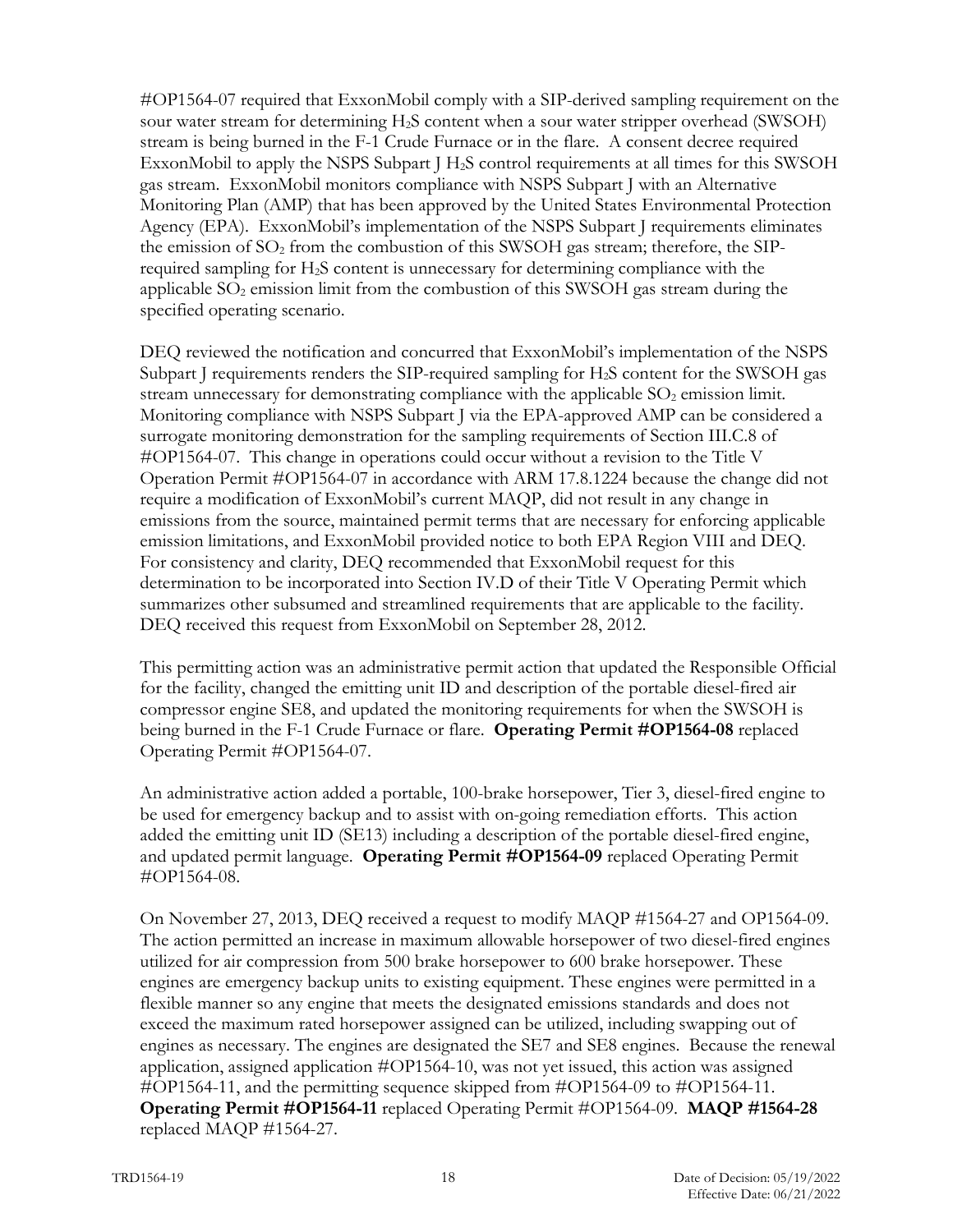On May 27, 2014, DEQ received an MAQP administrative amendment request from ExxonMobil to remove references to consent decree regulatory references. ExxonMobil requested that regulatory authority reside outside of the consent decree, through ARM 17.8.749. Startup, shutdown, and malfunction (SSM) exclusions, as originally contained in the consent decree, were also requested to be incorporated into the permit, under ARM 17.8.749. DEQ incorporated these requests.

ExxonMobil requested that several New Source Performance Standards (NSPS) and Maximum Achievable Control Technology (MACT) regulations applicable to the refinery be added to the MAQP, including NSPS Kb, IIII, and Dc, and MACT DDDDD, EEEE, and ZZZZ. Other administrative changes included removal of permit conditions allowing Tank 55 to be modified for asphalt service.

ExxonMobil also requested that the UT/C4 emergency generator engine be worded such that flexibility is provided to allow this engine to be swapped out for an engine of equal or smaller horsepower and equivalent emission level/Environmental Protection Agency (EPA) tier rating or better. DEQ has typically provided this kind of flexible permitting to generator engines and incorporated this change into this permit at ExxonMobil's request. **MAQP #1564-29** replaced MAQP #1564-28.

On July 23, 2013 DEQ received from ExxonMobil an operating permit renewal application. The permit action renewed the Title V Operating Permit. Changes and updates included those achieved in MAQP #1564-29, and various updates to NSPS and MACT applicability. **Operating Permit #OP1564-10** replaced Operating Permit #OP1564-11.

On April 28, 2015 DEQ received from ExxonMobil an administrative amendment request. ExxonMobil requested that Condition III.F.9 be returned to the original language of the consent decree, by including the option to re-route sour water stripper overhead gas. In addition, several other administrative changes were requested to the formatting and content of conditions tables. Also, ExxonMobil requested applicability of 40 CFR Part 60, Appendix F, Procedure 3, to the COMs required in Section III.F be noted. This action was assigned Operating Permit **#OP1564-13**, which replaced Operating Permit #OP1564-10. Operating Permit #OP1564-12 was assigned to a modification action issued at a later date.

On February 4, 2015, DEQ received from ExxonMobil an application for modification of the MAQP in regard to the B-8 Boiler, and for addition of a new 600 horsepower portable diesel fired engine. MAQP #1564-30 permitted these changes. This action incorporated the conditions of MAQP #1564-30 into the Title V. **Title V Operating Permit #OP1564-12** replaced Title V Operating Permit #OP1564-13.

On August 1, 2016, DEQ received from ExxonMobil a letter notifying DEQ of a change in responsible official, including signature of the outgoing responsible official, and signature of incoming responsible official. DEQ took Administrative Action on the Title V permit to update the responsible official noted in the permit. **Title V Operating Permit #OP1564-14** replaced #OP1564-12.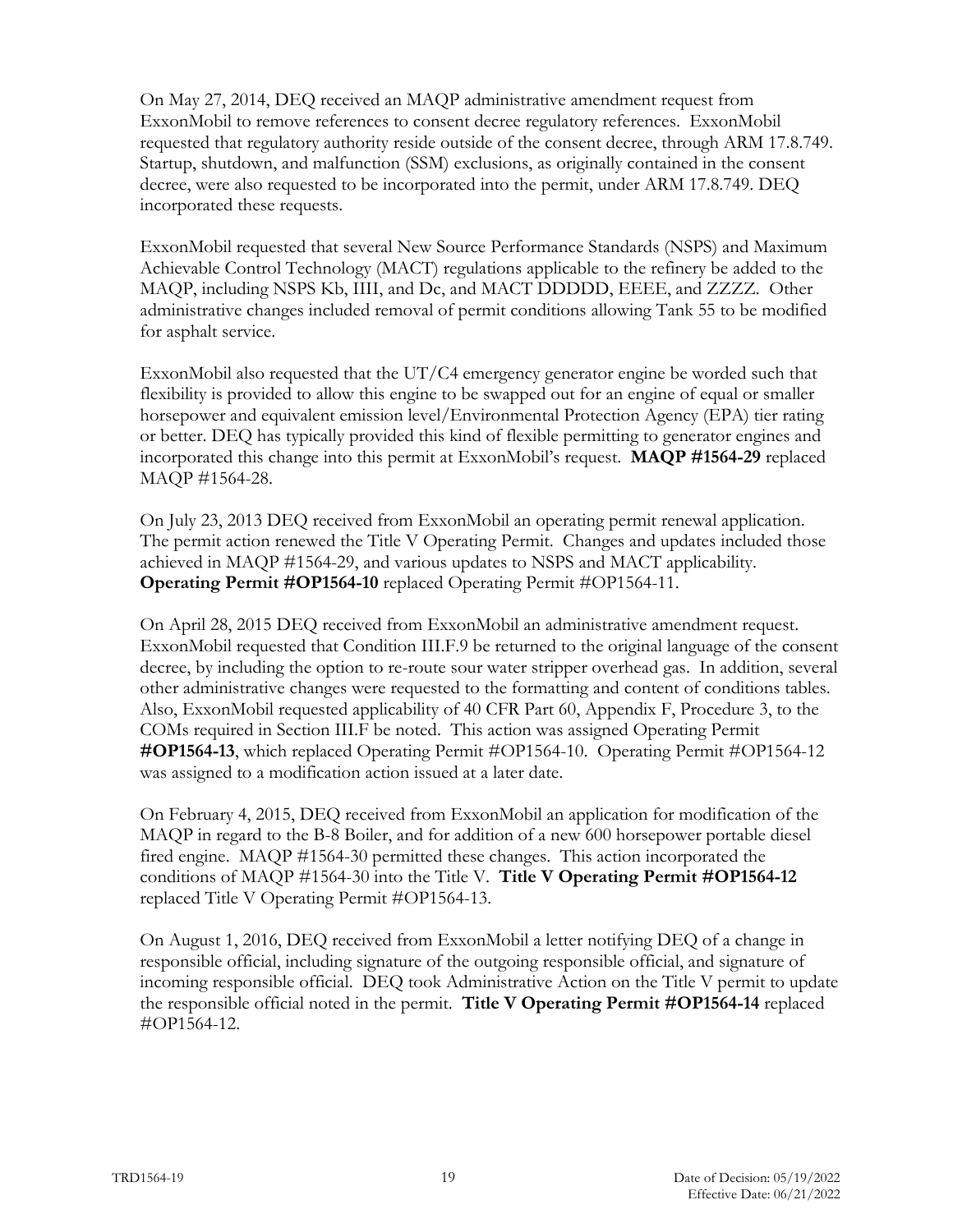On October 20, 2016, DEQ received from ExxonMobil a minor modification request to update the Title V permit to reflect the compliance extension granted for new miscellaneous maintenance process vent requirements in MACT CC. ExxonMobil has need for construction of at least 55 maintenance vent connections to the existing or a new flare header. As such, an extension was determined appropriate to allow for appropriate planning time including determination and request of financial needs, purchasing including lead time requirements, construction and development of operating procedures, and commissioning. While new MACT requirements are often provided a 3-year timeframe for affected sources to comply, in this case, less time was provided by the rule. Language reflecting the extension was added as necessary in Section III.G. of the permit. Operating Permit #OP1564-15 replaced #OP1564-14.

On April 5, 2018, DEQ received from ExxonMobil a request to update the contact person for this facility, as well as the facility name. The current permit action updates the facility contact from Joe Lierow to Joshua McIntosh. Additionally, the name is changed from ExxonMobil Refining & Supply Company to ExxonMobil Fuels & Lubricants Company. **Operating Permit #OP1564-16** replaces #OP1564-15.

On March 27, 2020, DEQ received from ExxonMobil a renewal application. The permit action renewed the Title V permit for another 5-year term. Some streamlining between federal implementation plan requirements and state control plan requirements as summarized in Section IV.D was accepted in this action, with federal implementation plan requirements combined with other state and federal requirements, subsuming certain state control plan requirements. Other streamlining efforts included recognizing that the generally applicable opacity requirements to the flares can be subsumed. Other changes were largely administrative in nature, clarifying or providing specificity to rule applicability. The facility contact was also updated. **Operating Permit #OP1564-17** replaced #OP1564-16.

On August 20, 2021, DEQ received a request from ExxonMobil to incorporate emissions limits on the Fluid Catalytic Cracking Unit into the MAQP and Title V. The limits reflect an Environmental Protection Agency (EPA) determination of a final SO<sub>2</sub> limit as was required by a consent decree. **MAQP#1564-35** replaced MAQP #1564-34, and **Operating Permit #OP1564-18** replaces #OP1564-17.

# **D. Current Permit Action**

On April 15, 2022, DEQ received notification from ExxonMobil of a change in responsible official, including signature of the outgoing responsible official, and signature of incoming responsible official. DEQ took Administrative Action on the Title V permit to update the responsible official noted in the permit. **Title V Operating Permit #OP1564-19** replaces #OP1564-18.

# **E. Taking and Damaging Analysis**

HB 311, the Montana Private Property Assessment Act, requires analysis of every proposed state agency administrative rule, policy, permit condition or permit denial, pertaining to an environmental matter, to determine whether the state action constitutes a taking or damaging of private real property that requires compensation under the Montana or U.S. Constitution. As part of issuing an operating permit, DEQ is required to complete a Taking and Damaging Checklist. As required by 2-10-101 through 2-10-105, MCA, DEQ conducted the following private property taking and damaging assessment.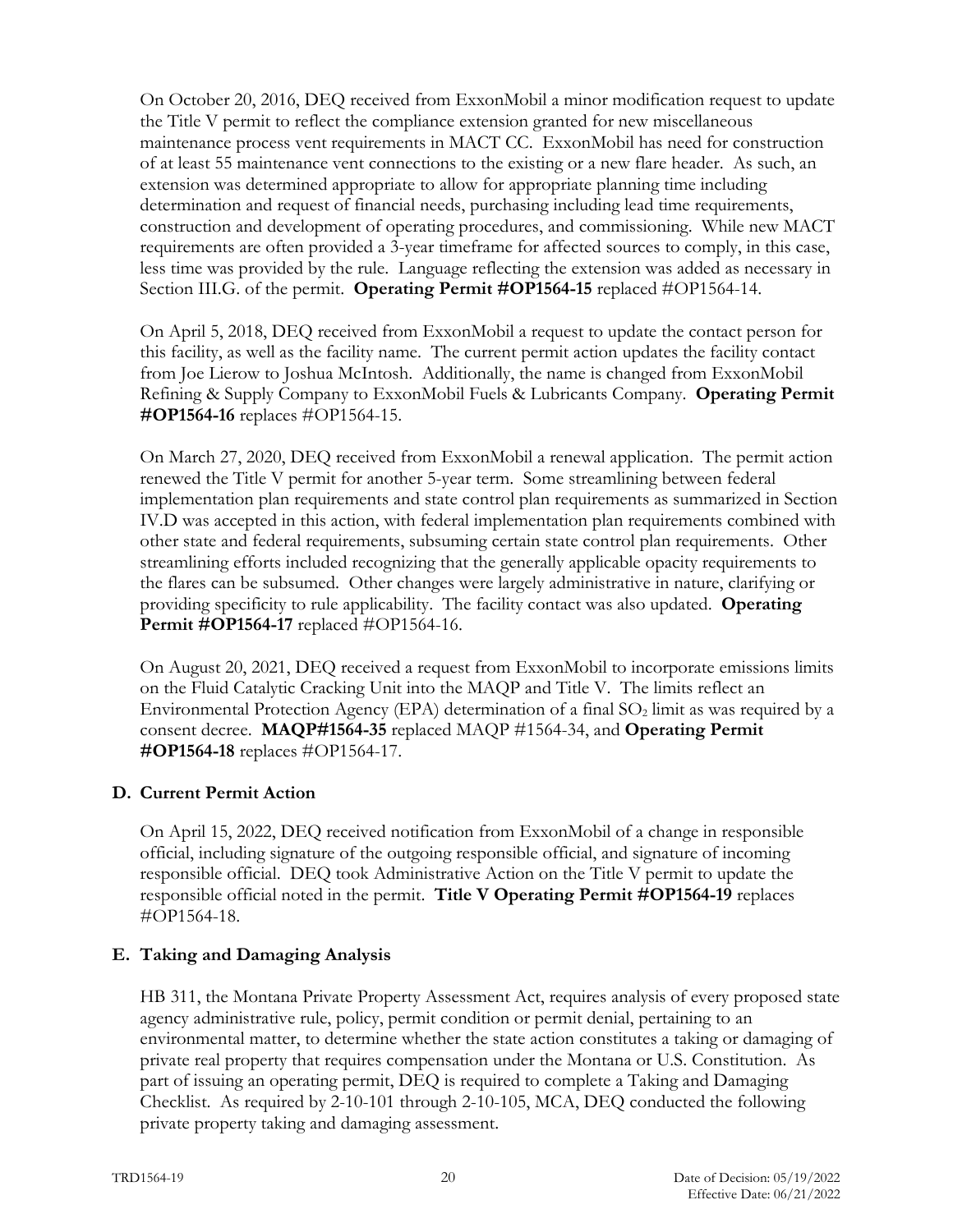| <b>YES</b>  | NO                        |                                                                                              |
|-------------|---------------------------|----------------------------------------------------------------------------------------------|
| $\mathbf X$ |                           | 1. Does the action pertain to land or water management or environmental regulation           |
|             |                           | affecting private real property or water rights?                                             |
|             | X                         | 2. Does the action result in either a permanent or indefinite physical occupation of private |
|             |                           | property?                                                                                    |
|             | $\boldsymbol{\mathrm{X}}$ | 3. Does the action deny a fundamental attribute of ownership? (ex.: right to exclude         |
|             |                           | others, disposal of property)                                                                |
|             | $\mathbf X$               | 4. Does the action deprive the owner of all economically viable uses of the property?        |
|             | X                         | 5. Does the action require a property owner to dedicate a portion of property or to grant    |
|             |                           | an easement? $[If no, go to (6)].$                                                           |
|             |                           | 5a. Is there a reasonable, specific connection between the government requirement and        |
|             |                           | legitimate state interests?                                                                  |
|             |                           | 5b. Is the government requirement roughly proportional to the impact of the proposed use     |
|             |                           | of the property?                                                                             |
|             | X                         | 6. Does the action have a severe impact on the value of the property? (consider economic     |
|             |                           | impact, investment-backed expectations, character of government action)                      |
|             |                           |                                                                                              |
|             | $\mathbf X$               | 7. Does the action damage the property by causing some physical disturbance with respect     |
|             |                           | to the property in excess of that sustained by the public generally?                         |
|             | $\mathbf X$               | 7a. Is the impact of government action direct, peculiar, and significant?                    |
|             | $\boldsymbol{\mathrm{X}}$ | 7b. Has government action resulted in the property becoming practically inaccessible,        |
|             |                           | waterlogged or flooded?                                                                      |
|             |                           | 7c. Has government action lowered property values by more than 30% and necessitated the      |
|             | $\mathbf X$               | physical taking of adjacent property or property across a public way from the property in    |
|             |                           | question?                                                                                    |
|             |                           | Takings or damaging implications? (Taking or damaging implications exist if YES is           |
|             | X                         | checked in response to question 1 and to any one or more of the following questions: 2, 3,   |
|             |                           | 4, 6, 7a, 7b, 7c; or if NO is checked in response to questions 5a or 5b; the shaded areas)   |

Based on this analysis, DEQ determined there are no taking or damaging implications associated with this permit action.

# **F. Compliance Designation**

On August 18, 2020, DEQ conducted an inspection and observed monitoring equipment for several permitted emitting units. Based upon the site visit, the facility appeared to be in compliance with the conditions and limitations of the air quality permits on the day of the inspection.

On September 8, 2020, DEQ conducted an inspection and reviewed data and processes for emitting unit shut down and startup. Based upon the site visit, the facility appeared to be in compliance with the conditions and limitations of the air quality permits on the day of the inspection.

A full compliance evaluation of ExxonMobil Refinery was conducted on September 17, 2020 ExxonMobil was found to be in compliance with the limits and conditions of MAQP #1564-33 and Title V Operating Permit #OP1564-16 at the time of the inspection.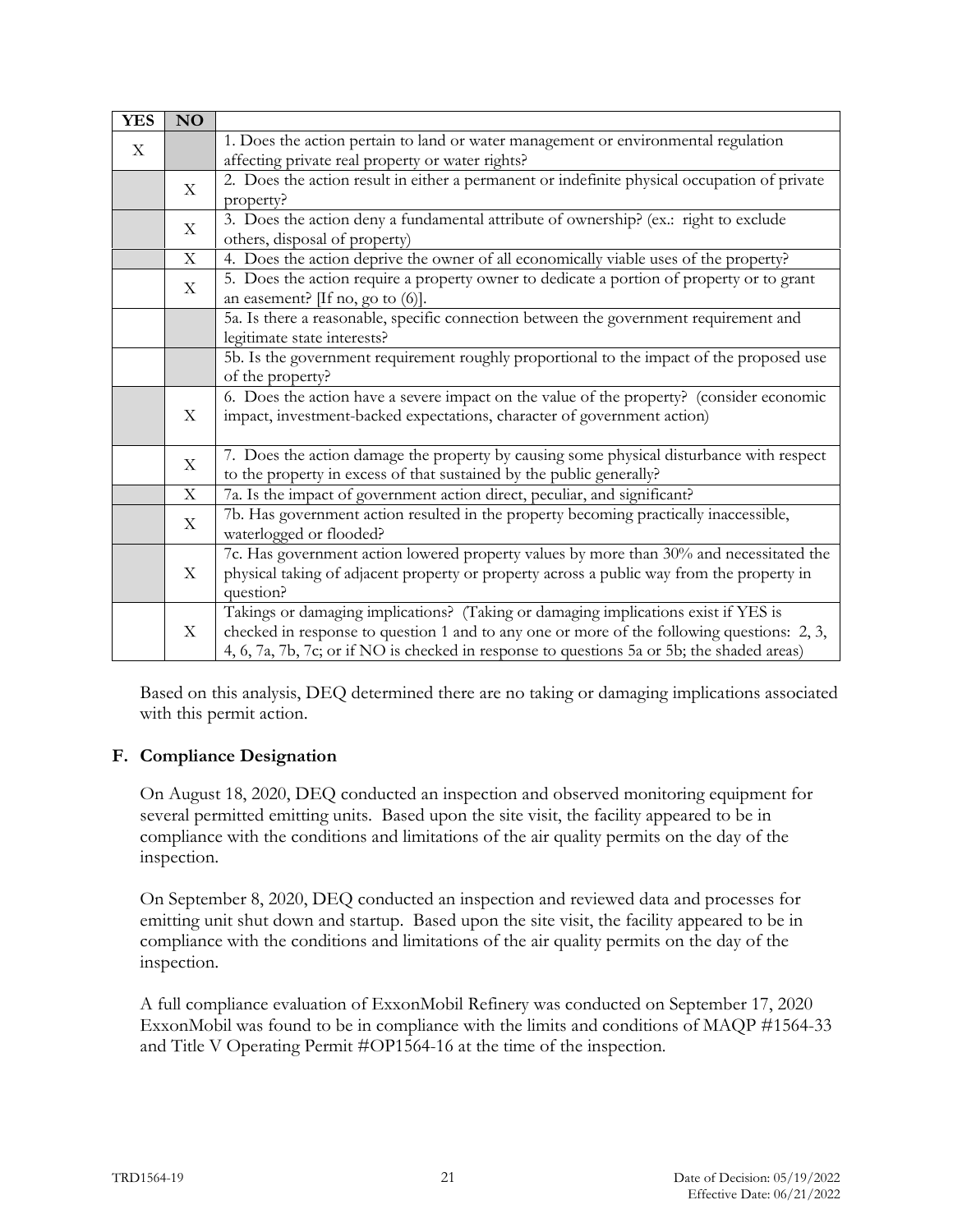# **SECTION II. SUMMARY OF EMISSION UNITS**

# **A. Facility Process Description**

ExxonMobil operates a greater than 52,000 barrel per day petroleum refinery designed to process high sulfur crude oil. Major processing equipment includes:

- 1. Atmospheric and vacuum crude distillation towers
- 2. Fluid Catalytic Cracking Unit
- 3. Hydrocracker/Hydrogen Plant
- 4. Fluid Coker
- 5. Naphtha Fractionator
- 6. Catalytic Reformer
- 7. Hydrofluoric Alkylation Unit
- 8. Three Hydrotreaters for polishing the distillate streams
- 9. Catalytic Hydrotreater Unit Billings (CHUB Unit)

ExxonMobil does not have a sulfur recovery unit at this refinery. Refinery gases high in  $H_2S$  are piped to an off-site sulfur recovery plant owned and operated by Montana Sulphur & Chemical Company (MSCC). MSCC has an Amine unit to treat the sour fuel gas and return the sweet refinery fuel gas to ExxonMobil.

The refinery and the adjacent ExxonMobil bulk terminal are considered one facility for the purpose of any permitting completed in accordance with the New Source Review Program. In addition, according to EPA and Department interpretations, ExxonMobil's bulk terminal is considered a "support facility" for the refinery and is therefore part of a Title V major source. At the request of the company, the bulk terminal will be permitted separately under the Title V operating permit program.

### **B. Emission Units and Pollution Control Device Identification**

### **EU00: RFG – including 12 heaters & boilers not otherwise listed**

This emitting unit incorporates all of the facility-wide refinery fuel gas requirements (including 40 CFR 60, Subpart J limitations, and requirements for monitoring, testing, recordkeeping and reporting). This emitting unit also includes the facility-wide Stipulation  $SO<sub>2</sub>$  limitations. Compliance is demonstrated for the 40 CFR, Subpart J requirements through use of a H2S CEMS on the refinery fuel gas (RFG) header. Compliance is demonstrated for the lb/hr Stipulation limitations through use of an RFG fuel gas flow meter in addition to the H2S CEMS.

EU1b: F-3 Heater Stack. This unit is a process heater that heats crude for the oil fractionation process.

EU2a: F-3x Heater Stack and EU2b F-5 Heater Stack. These units are process heaters that heat naphtha and/or distillates for the desulfurization process.

EU3b: F-202 - Heater Stack. This unit is a process furnace that super heats used steam in the fluid coking process.

EU4a: F-700 Heater Stack. This unit is a process heater that heats naphtha for the reforming process.

EU5a: F-402 Heater Stack. This unit is a hot oil heater that heats a circulating diesel material used to exchange heat to other hydrocarbons for fractionation and other process heating requirements.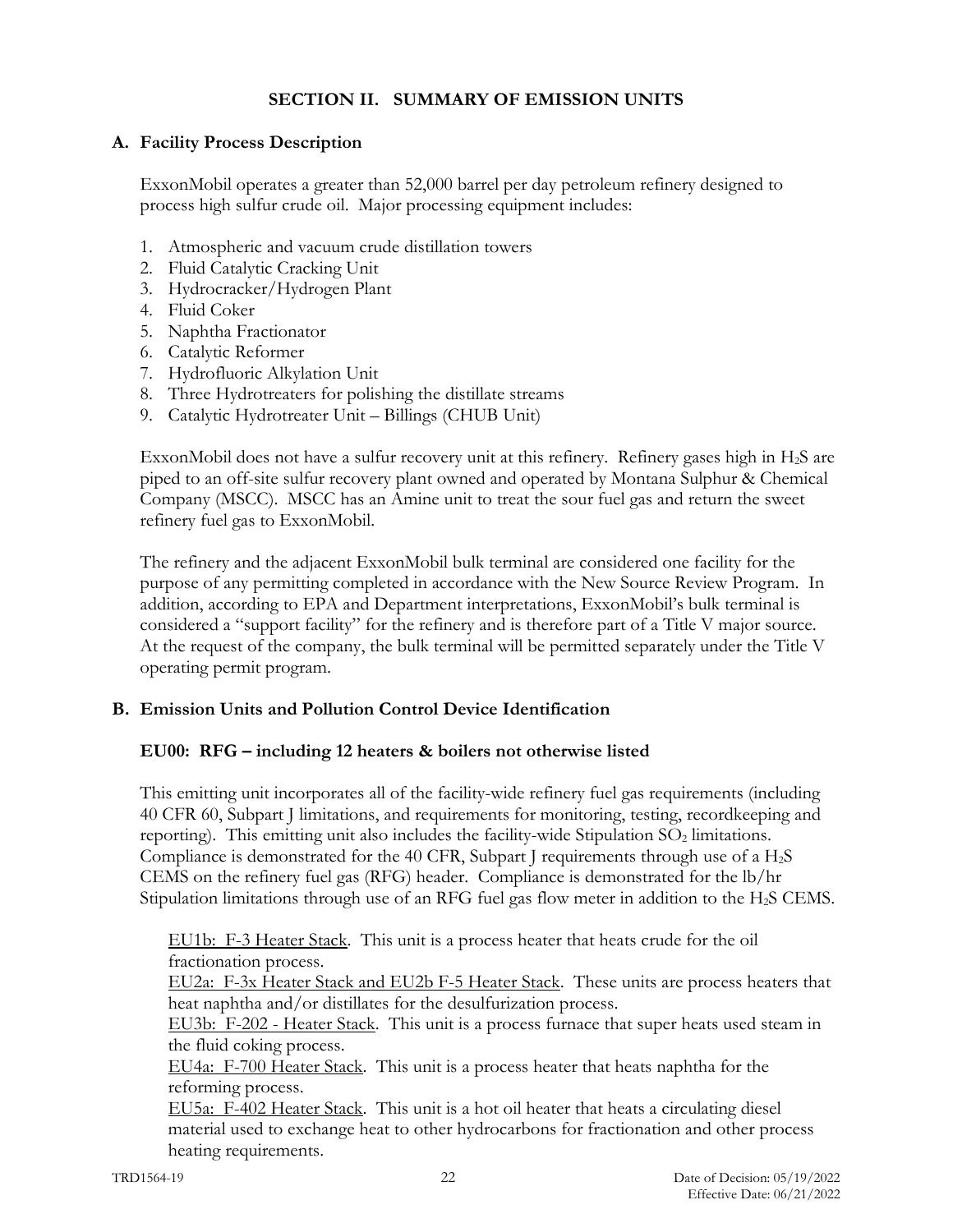EU7a: F-201 Heater Stack. This unit is a process heater that heats distillates and hydrogen for the desulfurization process.

EU11a: F-651 Heater Stack. This unit is a process heater that heats feedstock for the hydrocracking process.

EU12a: F-551 Heater Stack. This unit is a gas-fired, steam-reforming heater that contains a catalyst and manufactures hydrogen.

EU13: B-8 Backup Boiler

EU14b: F-10 Stack – Heater. This unit is a gas-fired storage tank heater which heats circulating oil. This unit fires only sweetened fuel.

EU16a: F-1201 Heater Stack. This unit is a process heater in support of the low sulfur motor gasoline process. This stack is required to have ultra-low  $NO<sub>x</sub>$  burners. EU03a: Coker CO Boiler (KCOB) and EU09a: FCCU CO Boiler (CCOB) are included

under the RFG requirements of this section but are also regulated under individual emitting units.

# **EU01: Crude – Atmospheric Pipe Still (APS) and Vacuum Pipe Still (VPS)**

The #1 Crude unit fractionates or separates petroleum crude oils into fractions including gas, naphtha, distillate, gas oil and residuum, with the lightest molecules at the top of the APS fractionating tower and the heaviest molecules at the bottom of the tower. The heavy "bottoms" from the first fractionation tower (APS) are further fractionated in a vacuum tower (VPS).

EU1a: F-2 Crude Vacuum Heater (F-1 Crude Furnace/ F-401 Vacuum Heater). This unit is a process heater that heats crude and reduced crude oil for the fractionation process. EU1c: D-4 Drum Atmospheric Stack. This unit is a safety device to control and manage both routine and abnormal process unit releases.

**EU02: HF #2/3 – Hydrofining Units #2 & #3 –** *this EU was eliminated since the heaters are now included under EU00.*

# **EU03: Coker - Fluid Coker**

This unit thermally cracks residuum into materials including gases, naphtha, gas oils and coke using a fluidized coke. The primary control is the YELP process.

EU3a: KCOB - Coker CO Boiler. This unit is a steam boiler, which may burn coker process gases in addition to supplemental fuel. There is an opacity and stack flow and  $SO<sub>2</sub>$ CEMS monitors on this stack.

EU3c: Coker Process Gas Vent. Collection of Group I Miscellaneous Process Vents.

# **EU04: Catalytic Reforming (POFO – Powerforming) Unit**

This unit reforms low octane naphtha into high-octane gasoline using a catalyst.

**EU05: Alky/Splitter/Deethanizer/Diene - Alkylation Unit, Alky Feed Treater, Rerun of Alkylate for Avgas –** *this EU was eliminated since the heaters are now included under EU00.*

**EU06: Treater - Cat Naphtha Caustic Treater (Merox Unit) after Cat Cracker –** *this EU was eliminated since fugitive leak requirements under 40 CFR 63, Subpart CC are now included under a new EU17.*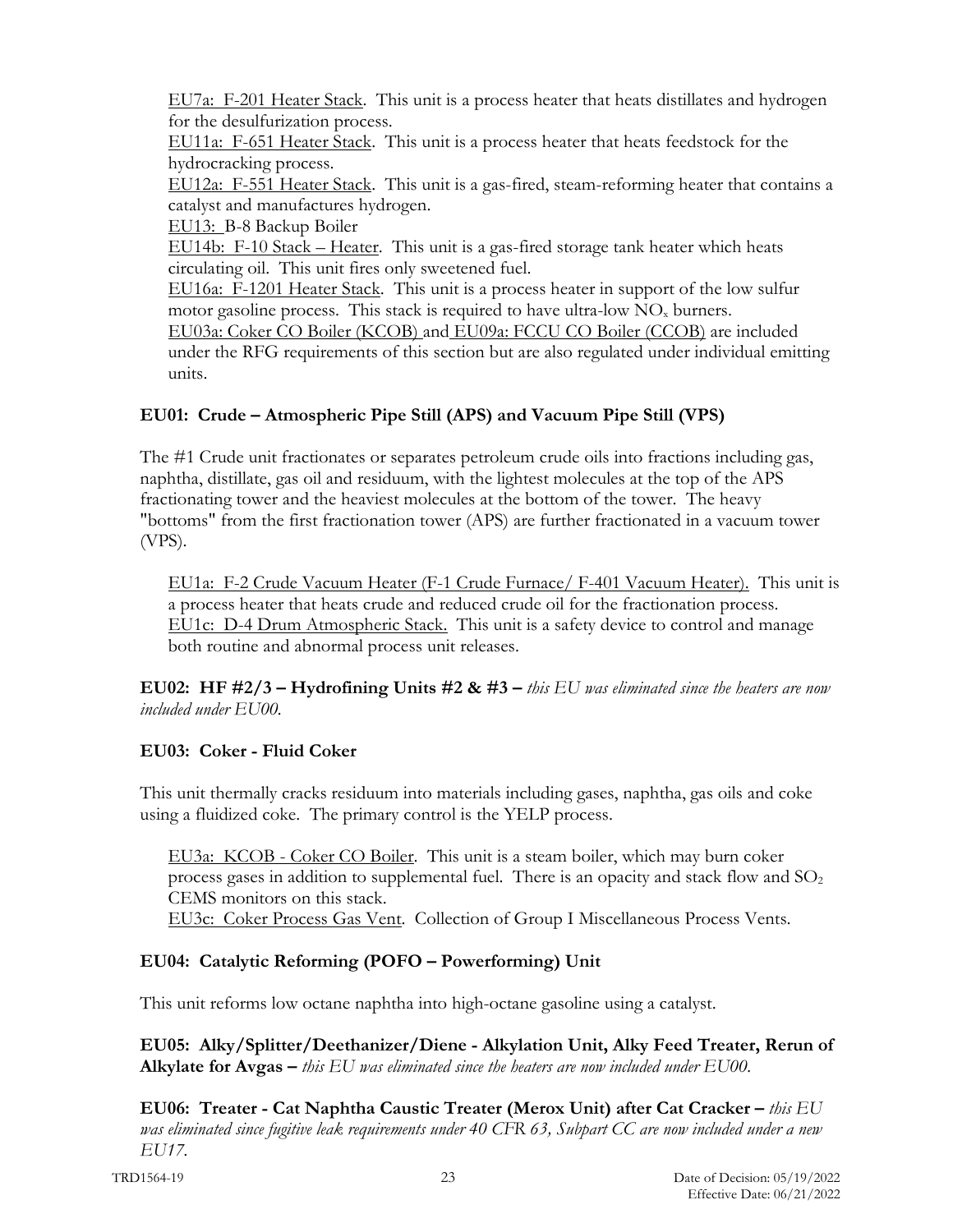**EU07: HF#1 -** *this EU was eliminated since the heaters are now included under EU00.*

**EU08: DEC2 - Deethanizer Unit -** *this EU was eliminated since fugitive leak requirements under 40 CFR 63, Subpart CC are now included under a new EU17. The Deethanizer is now included under EU05.*

# **EU09: FCCU - Catalytic Cracking Unit**

This unit catalytically cracks heavy petroleum gas oils into lighter materials including gas, naphtha, olefins, and cycle oils using a circulation bed of fluidized catalyst.

EU9a: CCOB - FCC CO Boiler. This unit is a steam boiler, which may burn catalytic cracking process gases in addition to supplemental fuels. This stack has both an opacity monitor and an  $SO<sub>2</sub>$  CEMS. EU9b: CCOB Bypass.

**EU10: ULEB/SLEB - Unsaturated Light Ends Unit, Saturated Light Ends Unit, Sour Water Strippers, Gas Compression -** *this EU was eliminated since fugitive leak requirements under 40 CFR 63, Subpart CC are now included under a new EU17*

**EU11: HCBL - Hydrocracking Unit -** *this EU was eliminated since the heaters are now included under EU00.*

**EU12: H2 Plant/HRUB - H2 Plant, H2 Upgrade (Recovery) Facility, MDU Replacement -** *this EU was eliminated since the heaters are now included under EU00.*

**EU13: Utilities - Air Compressors/Dryers, Boiler Feed Water -** *this EU was eliminated since the boilers are now included under EU00.*

### **EU14: OM&U - Oil Movements & Utilities**

This unit consists of the flare system

EU14a: Flare and Turnaround Flare. This unit is a flare for combustion of emergency gaseous hydrocarbon releases. The Turnaround flare is used only when the primary flare is not operating.

EU14c: Flare Seal Drum. This unit is a Group I Miscellaneous Process Vent.

### **EU15: OM&S - Oil Movements & Shipping**

This unit includes petroleum storage tank farms and the PMA unit. All non-unit specific storage tanks are included in this unit, which consists of about 80 tanks of various sizes and four spheres and four horizontal propane storage vessels.

**EU16: Low Sulfur MoGas -** *this EU was eliminated since fugitive leak requirements under 40 CFR 63, Subpart CC are now included under a new EU17*

### **EU17: Refinery-Wide Fugitive Emissions**

This new unit includes all VOC, HAPs and benzene equipment leaks throughout the facility.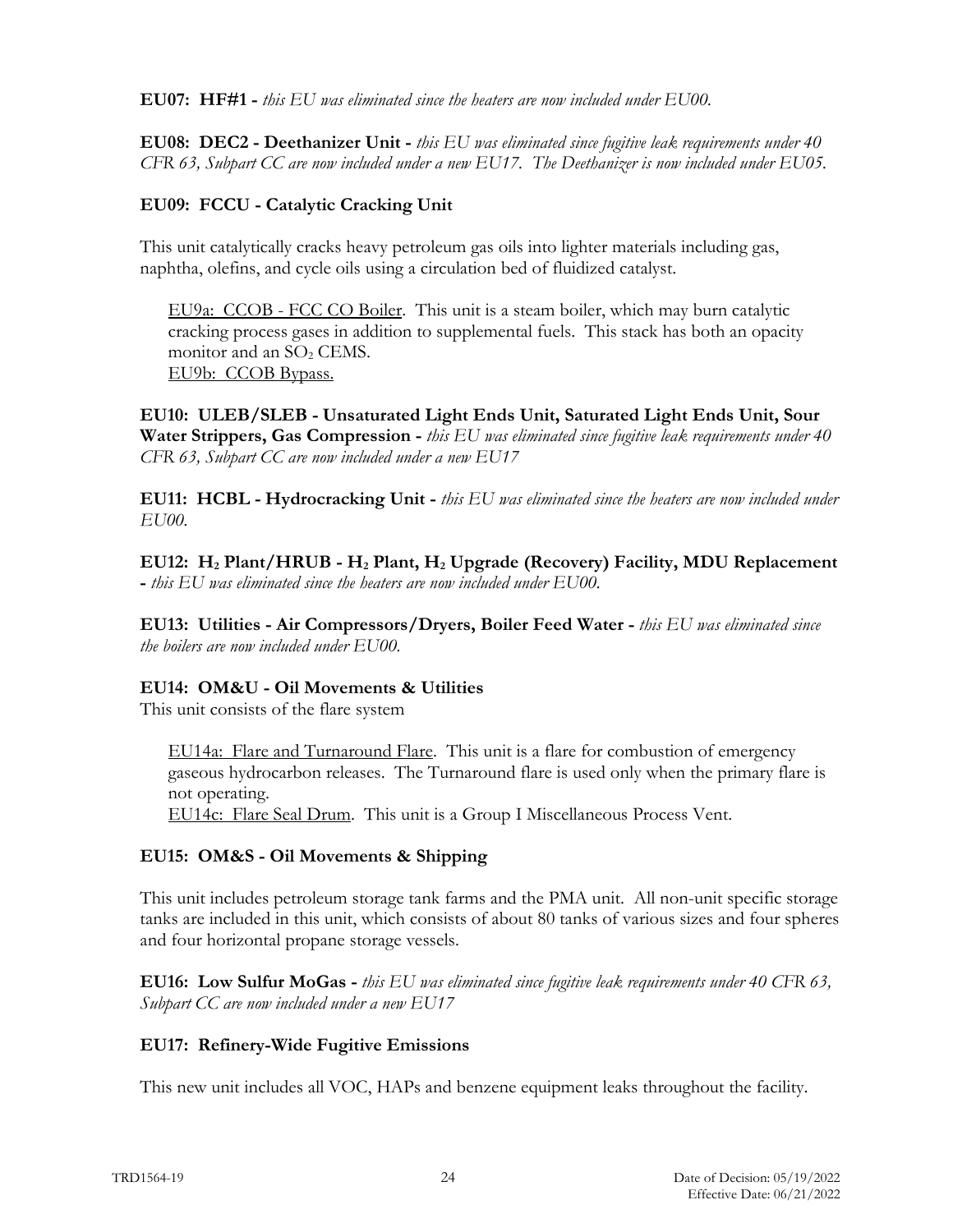## **EU18 – Emergency/Backup Stationary and Portable Engines**

EU18a: SE1-SE14, IEU6a & IEU6b: 14 or more diesel and 2 gasoline engines. Units SE1 through SE11, SE13, and SE14 are individual diesel-fired engines. SE12 is comprised of one or more diesel-fired engines that are collectively regulated as a single emitting unit. IEU6a and IEU6b are individual gasoline-fired engines.

## **C. Categorically Insignificant Sources/Activities**

Insignificant emission units under Title V are defined under ARM 17.8.1201(22) to mean any emissions unit with the potential to emit less than five tons per year (TPY) of a regulated pollutant, 500 TPY of lead, and 500 lbs/yr of hazardous air pollutants (HAPs); and are not regulated by an applicable requirement, other than a generally applicable requirement.

Appendix A of the Operating Permit lists insignificant emission units at the facility. ExxonMobil is not required to update a list of insignificant emission units outside of renewal or significant modification applications; therefore, the emission units and/or activities may change from those specified in Appendix A.

| <b>Emission Unit</b> | Description                                  |
|----------------------|----------------------------------------------|
| ID                   |                                              |
| IEU01                | Warehouse building heater                    |
| IEU02                | Mechanical building heater                   |
| IEU03                | Operations Control Center building heater    |
| IEU04                | FCCU/HCBL Shelter heater                     |
| IEU07                | Laboratory building heater                   |
| IEU08                | Laboratory equipment testing emissions       |
| IEU09                | Gasoline knock engines (3)                   |
| IEU10                | Main office building heater                  |
| IEU11                | Trailer heating units (8)                    |
| IEU17                | Propane odorant facility                     |
| IEU18                | Operator's Shelter heater (natural gas-fired |
|                      | residential furnace rated at 10 scfm)        |
| IEU19                | MOB HVAC System                              |
| IEU20                | Diesel tank for MOB Backup Generator         |
| IEU21                | Lab Hydrocarbon Waste Tank                   |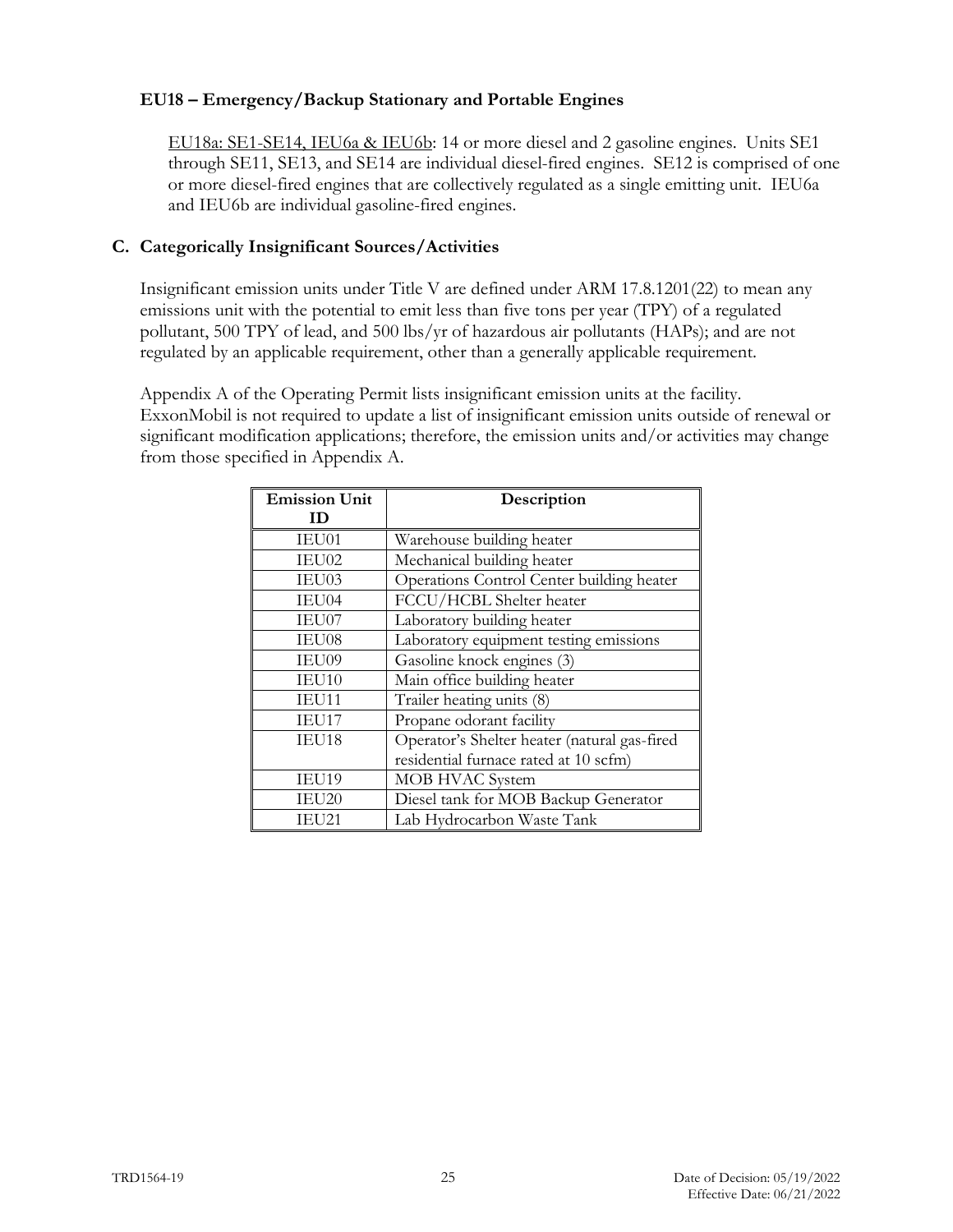## **SECTION III. PERMIT CONDITIONS**

### **A. Emission Limits and Standards**

Emission limits and standards in the Title V operating permit were established by ExxonMobil's MAQP #1564, the Billings/Laurel SIP, NSPS requirements, NESHAP requirements, and MACT requirements. The definitions of terms apply to where the limit or condition was derived from. If a condition is placed in the permit from the SIP, then the definition that applies to that condition would be the SIP definition.

## **B. Monitoring Requirements**

ARM 17.8.1212(1) requires that all monitoring and analysis procedures or test methods required under applicable requirements are contained in operating permits. In addition, when the applicable requirement does not require periodic testing or monitoring, periodic monitoring must be prescribed that is sufficient to yield reliable data from the relevant time that is representative of the source's compliance with the permit.

The requirements for testing, monitoring, recordkeeping, reporting, and compliance certification sufficient to assure compliance do not require the permit to impose the same level of rigor for all emission units. Furthermore, they do not require extensive testing or monitoring to assure compliance with the applicable requirements for emission units that do not have significant potential to violate emission limitations or other requirements under normal operating conditions. When compliance with the underlying applicable requirement for an insignificant emissions unit is not threatened by lack of regular monitoring and when periodic testing or monitoring is not otherwise required by the applicable requirement, the status quo **(i.e., no monitoring)** will meet the requirements of ARM 17.8.1212(1). Therefore, the permit does not include monitoring for insignificant emission units.

The permit includes periodic monitoring or recordkeeping for each applicable requirement. The information obtained from the monitoring and recordkeeping will be used by the permittee to periodically certify compliance with the emission limits and standards. However, DEQ may request additional testing to determine compliance with the emission limits and standards.

# **C. Test Methods and Procedures**

The operating permit may not require testing for all sources if routine monitoring is used to determine compliance, but DEQ has the authority to require testing if deemed necessary to determine compliance with an emission limit or standard. In addition, the permittee may elect to voluntarily conduct compliance testing to confirm its compliance status.

All requirements to perform any type of test in this permit were previously established by ExxonMobil's MAQP, the Billings/Laurel SIP, NSPS requirements, NESHAP requirements, and MACT requirements, except for the requirement to perform test on the FCC CO boiler and the Coker CO boiler. This permit requires Method 9 tests (as required by DEQ and Section III.A.1) and biannual Method 5 tests to be performed on the FCC CO boiler and the Coker CO boiler. These testing requirements were established by DEQ's testing policy.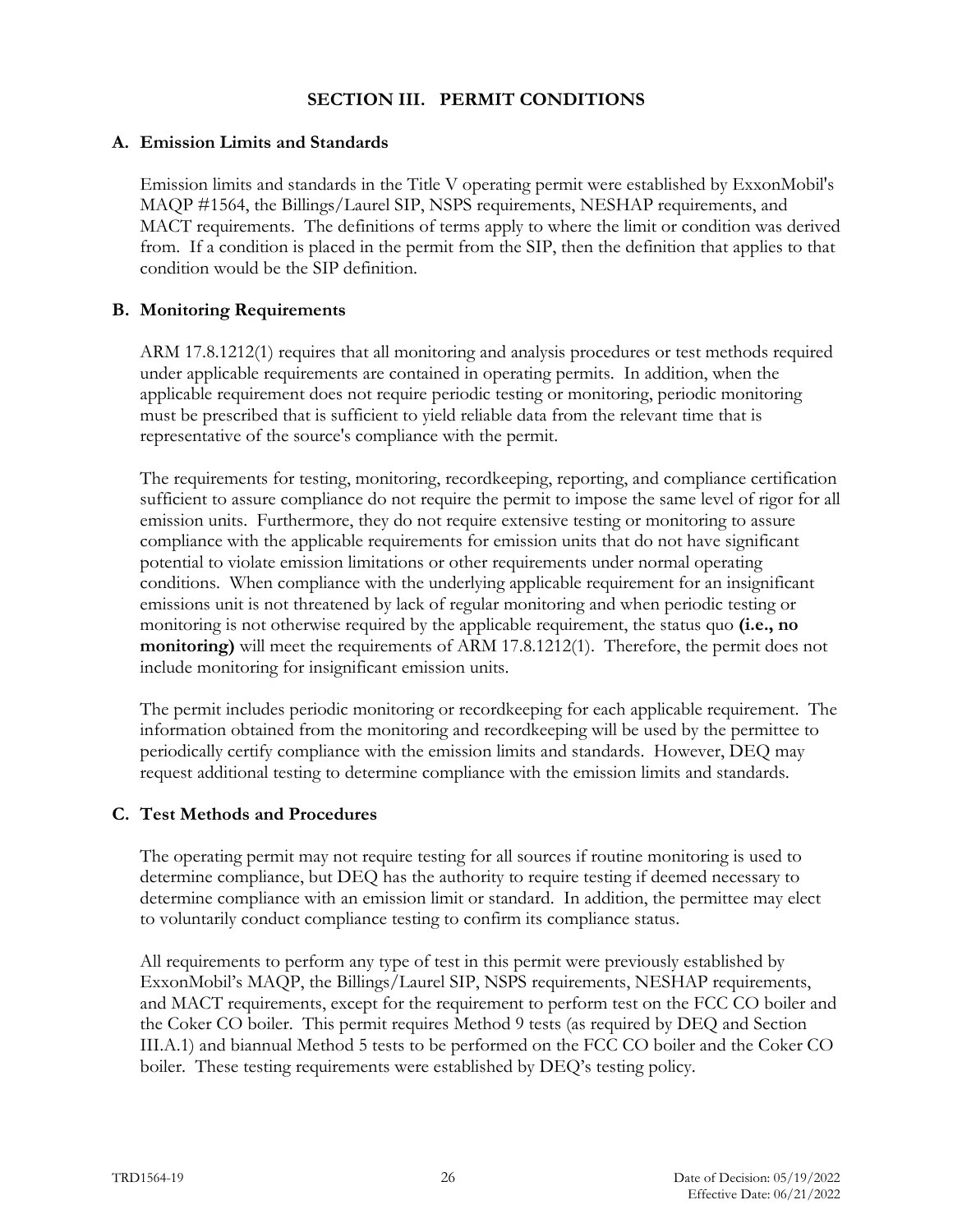### **D. Recordkeeping Requirements**

The permittee is required to keep all records listed in the operating permit as a permanent business record for at least five years following the date of the generation of the record.

### **E. Reporting Requirements**

Reporting requirements are included in the permit for each emissions unit and Section V of the operating permit "General Conditions" explains the reporting requirements. ExxonMobil is required to submit quarterly, semi-annual, and annual monitoring reports to DEQ and to annually certify compliance with the applicable requirements contained in the permit. The reports must also include a list of all emission limit and monitoring deviations, the reason for any deviation, and the corrective action taken because of any deviation.

To eliminate redundant reporting, a source may reference previously submitted reports (with at least the date and subject of the report) in the semi-annual and annual reports instead of resubmitting the information in monthly, quarterly, and/or other reports. However, a source must still certify continuous or intermittent compliance with each applicable requirement annually.

#### **F. Public Notice**

As an administrative amendment, no public notice is required.

### **G. Draft Permit Comments**

As an administrative amendment, no public comment period is required.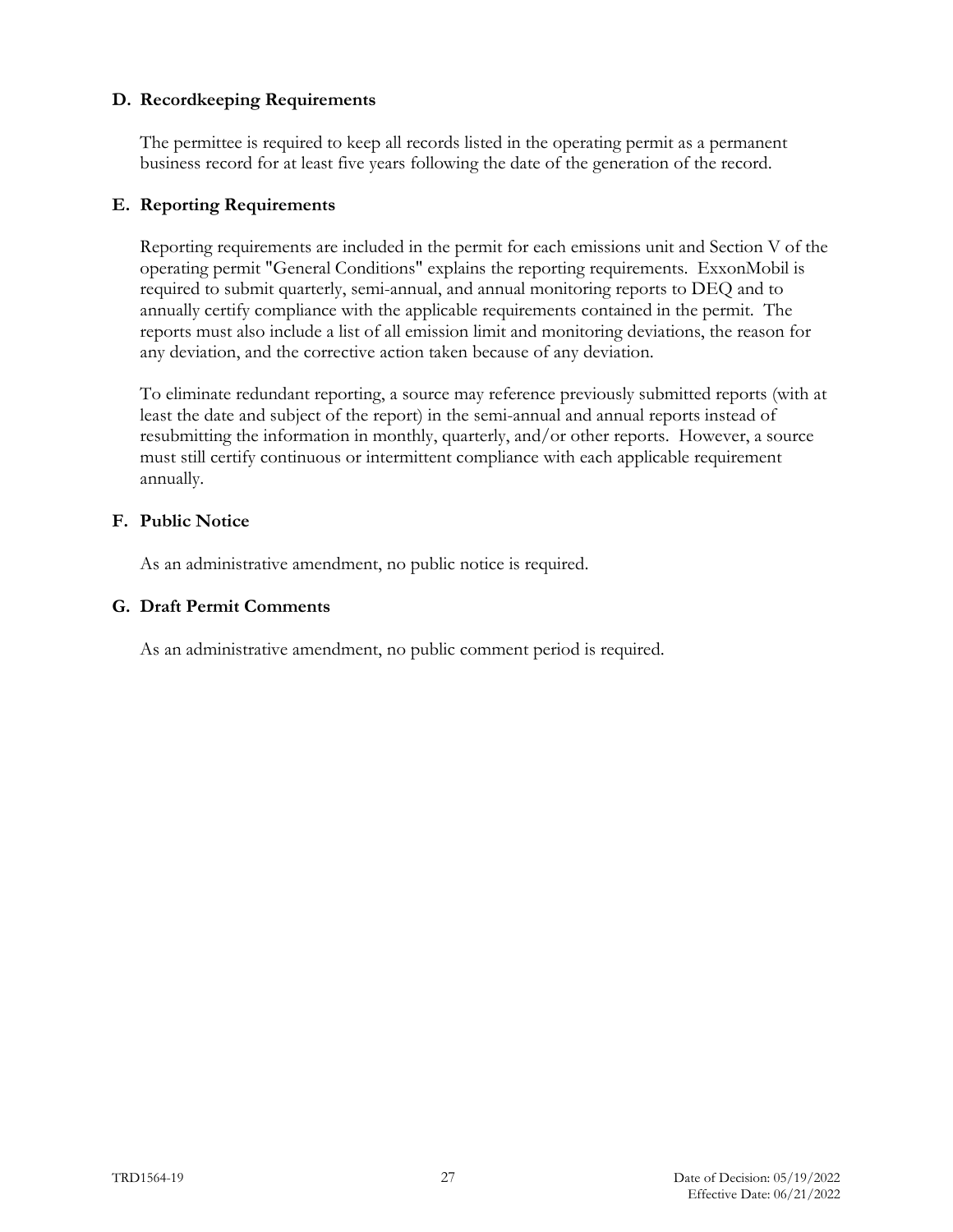# **SECTION IV. NON-APPLICABLE REQUIREMENT ANALYSIS**

# **A. Requirements Not Identified as Non-Applicable**

Pursuant to ARM 17.8.1221, ExxonMobil requested a permit shield for all non-applicable regulatory requirements and regulatory orders identified in the Title V Renewal application for Operating Permit #OP1564-10. In addition, that application also requested a permit shield for both the facility and for certain emission units. This section remains in place until the next renewal review.

The following table outlines those requirements that ExxonMobil had identified as nonapplicable in Permit Application #OP1564-10 but will not be included in the operating permit as non-applicable. The table includes both the request and reason that DEQ did not provide the shield. This section remains in place until the next renewal review.

| <b>Applicable Requirement</b>                                                                                                                                                                                                                                   | <b>Reason for Not Including</b>                                                                                                                                                                                                                                                       |  |  |
|-----------------------------------------------------------------------------------------------------------------------------------------------------------------------------------------------------------------------------------------------------------------|---------------------------------------------------------------------------------------------------------------------------------------------------------------------------------------------------------------------------------------------------------------------------------------|--|--|
| <b>NSPS</b>                                                                                                                                                                                                                                                     |                                                                                                                                                                                                                                                                                       |  |  |
| 40 CFR 60 Subpart Db - Standards of Performance for<br>Industrial-Commercial-Institutional Steam Generating<br>Units                                                                                                                                            | These are requirements which may be or may become<br>applicable to the source category which is being<br>permitted.                                                                                                                                                                   |  |  |
| Subpart UU-Standards of Performance for Asphalt<br>Processing and Asphalt Roofing Manufacture                                                                                                                                                                   | These are requirements which may be or may become<br>applicable to the source category which is being<br>permitted.                                                                                                                                                                   |  |  |
| Subpart VV-Standards of Performance for Equipment<br>Leaks of VOC in the Synthetic Organic Chemicals<br>Manufacturing Industry for which Construction,<br>Reconstruction, or Modification Commenced After<br>January 5, 1981, and on or Before November 7, 2006 | Because certain requirements of this NSPS are<br>required through NSPS GGG and MACT CC, DEQ<br>has not provided a shield from this NSPS.                                                                                                                                              |  |  |
| Subpart VVa-Standards of Performance for<br>Equipment Leaks of VOC in the Synthetic Organic<br>Chemicals Manufacturing Industry for Which<br>Construction, Reconstruction, or Modification<br>Commenced                                                         | Because certain requirements of this NSPS are<br>required through NSPS GGGa, DEQ has not<br>provided a shield from this NSPS.                                                                                                                                                         |  |  |
| Subparts CCC, EEE, MMM - Reserved                                                                                                                                                                                                                               | These sections are reserved; therefore, a shield is<br>neither necessary nor appropriate.                                                                                                                                                                                             |  |  |
| Subpart QQQ                                                                                                                                                                                                                                                     | These are requirements which may be or may become<br>applicable to the source category which is being<br>permitted                                                                                                                                                                    |  |  |
| Subpart XX and R                                                                                                                                                                                                                                                | The ExxonMobil Billings Refinery contains a separate<br>Title V permit from the ExxonMobil Billings<br>Terminal, however, a shield is not appropriate, as the<br>two facilities are viewed as one source. Applicable<br>requirements are contained in the Terminal Title V<br>permit. |  |  |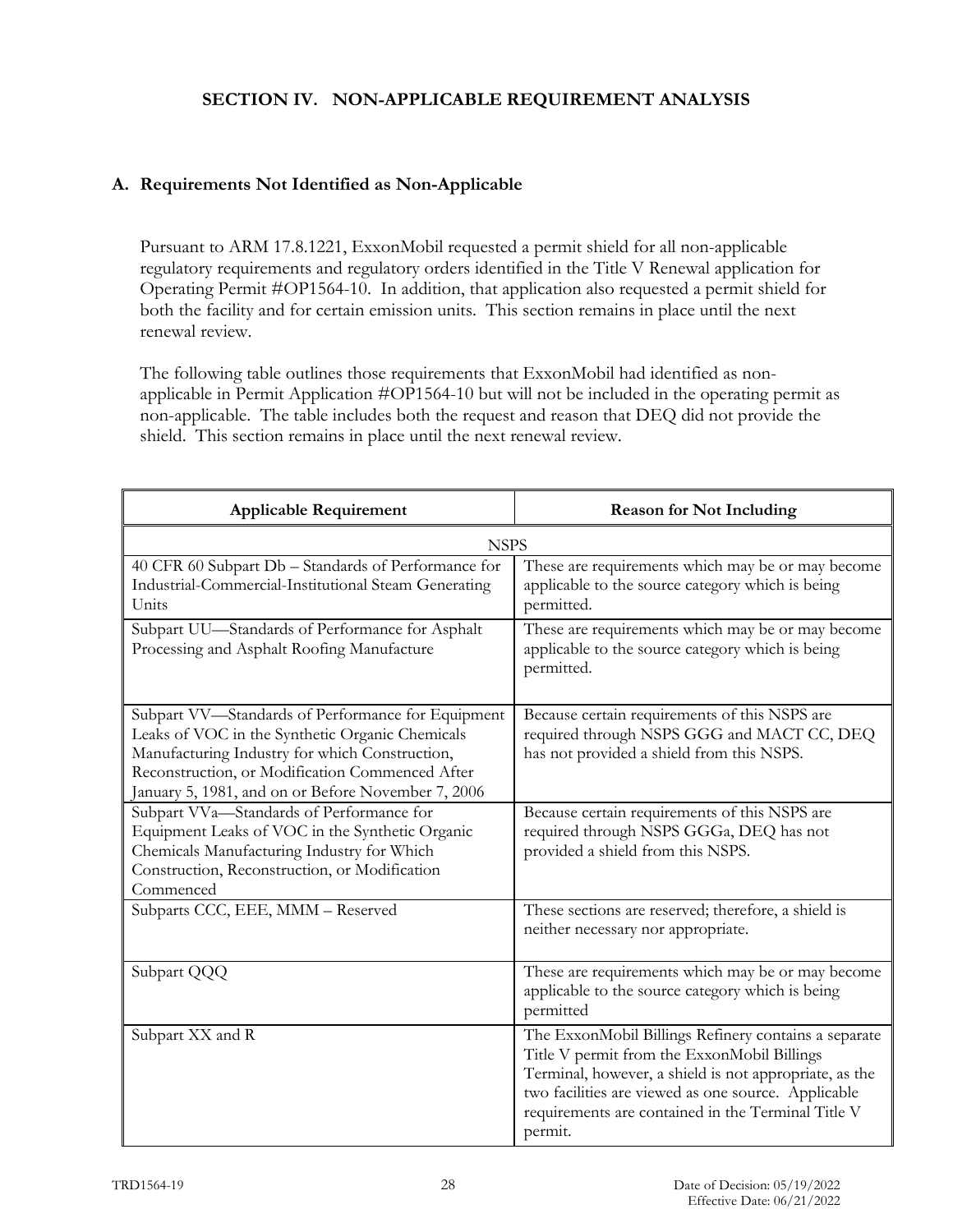| <b>Applicable Requirement</b>                                                                                                                                              | <b>Reason for Not Including</b>                                                                                                                                                                                                                                                       |
|----------------------------------------------------------------------------------------------------------------------------------------------------------------------------|---------------------------------------------------------------------------------------------------------------------------------------------------------------------------------------------------------------------------------------------------------------------------------------|
| <b>MACT</b>                                                                                                                                                                |                                                                                                                                                                                                                                                                                       |
| 40 CFR 63 Subpart F, G, H and I                                                                                                                                            | These are requirements which may have certain<br>provisions required by reference by other relevant<br>standards.                                                                                                                                                                     |
| 40 CFR 63 Subpart E - Approval of state programs and<br>delegation of federal authorities                                                                                  | These are requirements for EPA or state and local<br>authorities and provide authority to impose specific<br>requirements. A shield is not appropriate.                                                                                                                               |
| 40 CFR 60 Subpart LLLLL - National Emissions<br>Standards for Hazardous Air Pollutants: Asphalt<br>Processing and Asphalt Roofing Manufacturing                            | These are requirements which may be or may become<br>applicable to the source category which is being<br>permitted                                                                                                                                                                    |
| 40 CFR 63 Subpart AAAAAA - Reserved                                                                                                                                        | These sections are reserved; therefore, a shield is<br>neither necessary nor appropriate.                                                                                                                                                                                             |
| 40 CFR 63 Subpart BBBBBB - National Emissions<br>Standards for Hazardous Air Pollutants: Gasoline<br>Distribution Bulk Terminals, Bulk Plants, and Pipeline<br>Facilities. | The ExxonMobil Billings Refinery contains a separate<br>Title V permit from the ExxonMobil Billings<br>Terminal, however, a shield is not appropriate, as the<br>two facilities are viewed as one source. Applicable<br>requirements are contained in the Terminal Title V<br>permit. |
| 40 CFR 63 Subpart AAAAAAA - National Emissions<br>Standards for Hazardous Air Pollutants: Asphalt<br>Processing and Asphalt Roofing Manufacturing                          | These are requirements which may be or may become<br>applicable to the source category which is being<br>permitted                                                                                                                                                                    |

The following table outlines those requirements that ExxonMobil had identified as non-applicable on an emitting unit basis in Permit Application #OP1564-10 but will not be included in the operating permit as non-applicable. This section remains in place until the next renewal review.

| <b>Emission Unit ID</b>      | <b>Rule Citation</b>       | <b>Reason for not including</b>             |
|------------------------------|----------------------------|---------------------------------------------|
| For Tanks other than Tanks   | 40 CFR 60, Subparts K, Ka, | The definition of the emitting unit is too  |
| $\#11$ and $\#101$           | Kb                         | broad, and these are requirements which may |
|                              |                            | be or may become applicable to the source   |
|                              |                            | category which is being permitted.          |
| For all units other than Low | 40 CFR 60, Subpart GGG     | The definition of the emitting unit is too  |
| Sulfur Mogas.                |                            | broad, and these are requirements which may |
|                              |                            | be or may become applicable to the source   |
|                              |                            | category which is being permitted.          |
| EU00 - Process Heaters       | 40 CFR 60, Subparts Db and | This requirement may be or may become       |
| Other: F-1 and F-401         | Dc                         | applicable to the source category which is  |
|                              |                            | being permitted.                            |
| Refinery-wide Benzene-       | 40 CFR 61.344 Standards:   | This requirement may be or may become       |
| containing Wastewater        | Surface Impoundments       | applicable to the source category which is  |
|                              |                            | being permitted.                            |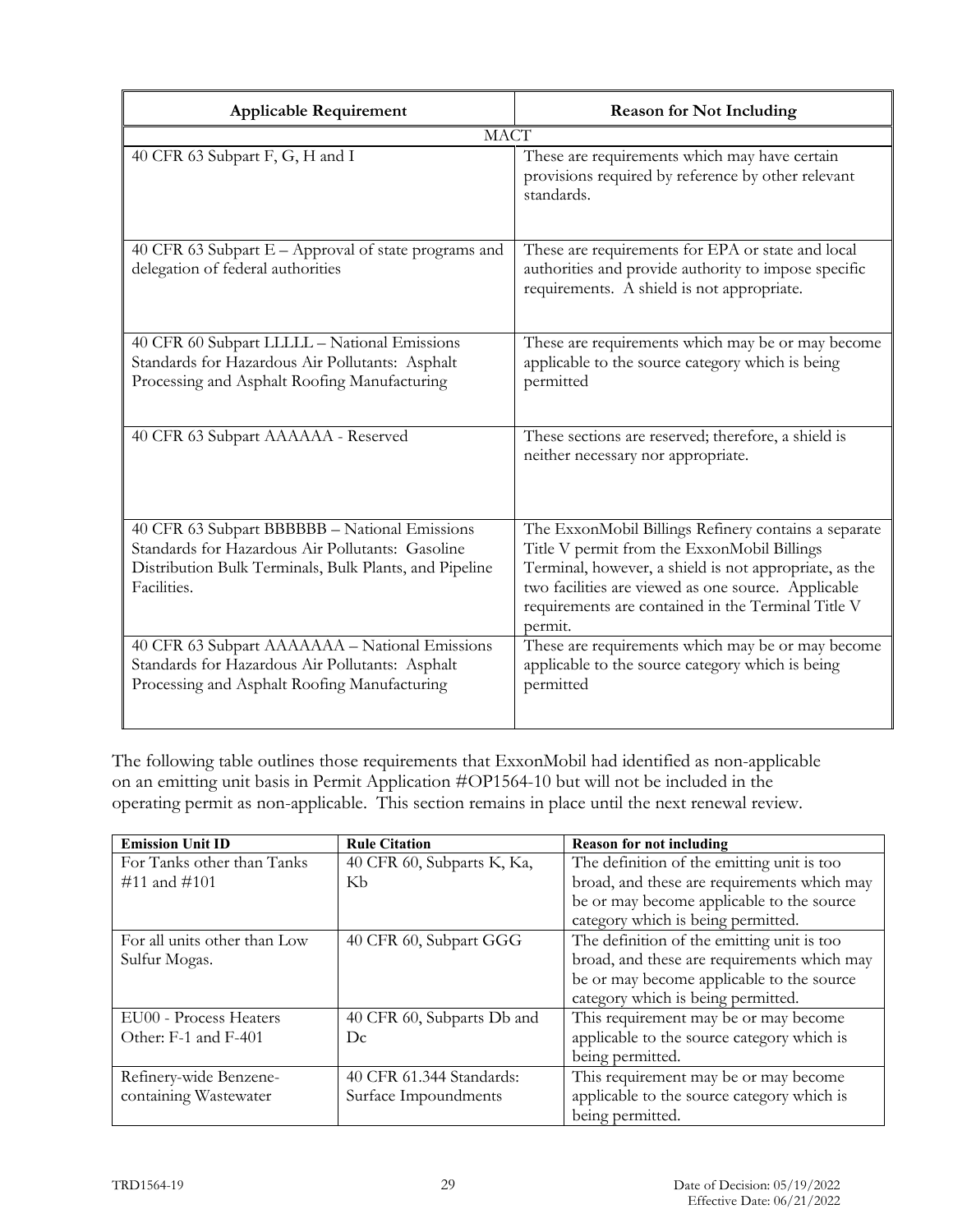| <b>Emission Unit ID</b> | <b>Rule Citation</b>         | <b>Reason for not including</b>            |
|-------------------------|------------------------------|--------------------------------------------|
| Refinery-wide Benzene-  | 40 CFR 61.347 Standard: Oil- | This requirement may be or may become      |
| containing Wastewater   | water separators             | applicable to the source category which is |
|                         |                              | being permitted.                           |

## **B. Streamlined Requirements**

Pursuant to ARM 17.8.1212, as of 1/23/09 when Operating Permit #OP1564-02 became final and effective, the federally enforceable standards, monitoring, recordkeeping, reporting and other applicable requirements cited in the following table for the listed source or group of sources are subsumed by the more stringent requirement or by a "hybrid" compliance demonstration scheme. DEQ has determined that compliance with the streamlined requirements listed below and elsewhere in this permit will assure compliance with the substantive provisions of the subsumed requirements.

| <b>Emission Unit ID</b>                                                                                                                           | <b>Subsumed Rule</b>                                                                                                                                                                                                                                                                                                                                    | <b>Streamlined Rule</b>                                                                                                                                                                                                                                                                                                                                                                                                                                                    | Reason                                                                                                                                                                           |
|---------------------------------------------------------------------------------------------------------------------------------------------------|---------------------------------------------------------------------------------------------------------------------------------------------------------------------------------------------------------------------------------------------------------------------------------------------------------------------------------------------------------|----------------------------------------------------------------------------------------------------------------------------------------------------------------------------------------------------------------------------------------------------------------------------------------------------------------------------------------------------------------------------------------------------------------------------------------------------------------------------|----------------------------------------------------------------------------------------------------------------------------------------------------------------------------------|
|                                                                                                                                                   | Citation                                                                                                                                                                                                                                                                                                                                                | <b>Citation</b>                                                                                                                                                                                                                                                                                                                                                                                                                                                            |                                                                                                                                                                                  |
| Fuel Gas<br><b>Combustion Devices</b><br>$\bullet$ EU00<br>$\bullet$ EU03a (KCOB)<br>$\bullet$ EU09a (CCOB)<br>· EU14a (Flare<br>and $T/A$ Flare) | ARM 17.8.322(4) Sulfur<br>in Fuel - Liquid and Solid<br>Fuel limited to 1 lb sulfur<br>per million Btu fired.                                                                                                                                                                                                                                           | ARM 17.8.749, Consent<br>Decree paragraph 60:<br>ExxonMobil not capable<br>of combusting solid fuel,<br>and is not allowed to fire<br>fuel oil, except during<br>periods of natural gas<br>curtailment, and except for<br>(i) the use of torch oil in<br>an FCC Unit Regenerator<br>to assist in starting,<br>restarting, maintaining hot<br>standby, or maintaining<br>regenerator heat balance;<br>or (ii) combustion of acid-<br>soluble oil in a combustion<br>device. | Compliance with 40<br>CFR 60, Subpart J and<br>not firing fuel oil will<br>ensure compliance with<br>the more generous<br>subsumed rule.                                         |
| Fuel Gas<br><b>Combustion Devices</b><br>$\bullet$ EU00<br>$\bullet$ EU03a (KCOB)<br>$\bullet$ EU09a (CCOB)<br>· EU14a (Flare<br>and $T/A$ Flare) | ARM 17.8.322(5) Sulfur<br>in Gaseous Fuel - 50<br>grains/100 cubic feet<br>$(1,144 \text{ milligrams})$<br>H <sub>2</sub> S/dry standard cubic<br>meter fuel (mg $H_2S/dscm$<br>fuel)<br>Refinery-wide block<br>hourly fuel sulfur limit of<br>0.96 lb/MMBtu fired<br>$(13,234 \text{ mg } H2S/dscm)$<br>fuel at a minimum RFG<br>$HHV$ of 810 Btu/scf) | 40 CFR 60, Subpart J:<br>230 mg H <sub>2</sub> S/dscm fuel<br>(equivalent to 0.10<br>grains/dscf or $\sim$ 160 ppmv<br>$H_2S$ ( <i>a</i> ) STP)                                                                                                                                                                                                                                                                                                                            | The 40 CFR 60,<br>Subpart J fuel sulfur (as<br>$H_2S$ ) limit is much<br>more stringent.<br>Compliance with the<br>NSPS limit assures<br>compliance with the<br>subsumed limits. |
| Fuel Gas<br><b>Combustion Devices</b><br>$\bullet$ EU00                                                                                           | Billings/Laurel SO <sub>2</sub><br>Control Plan (Exhibit A),<br>Section $6(B)(3)$                                                                                                                                                                                                                                                                       | Hybrid Statement: NSPS<br>Subpart J continuous<br>monitoring (Fuel gas H <sub>2</sub> S<br>CEMS – $$60.105(a)(4)$ and<br>§60.13; and flow rate                                                                                                                                                                                                                                                                                                                             | The RFG H <sub>2</sub> S CEMS<br>required by 40 CFR 60,<br>Subpart J meets or<br>exceeds the<br>performance                                                                      |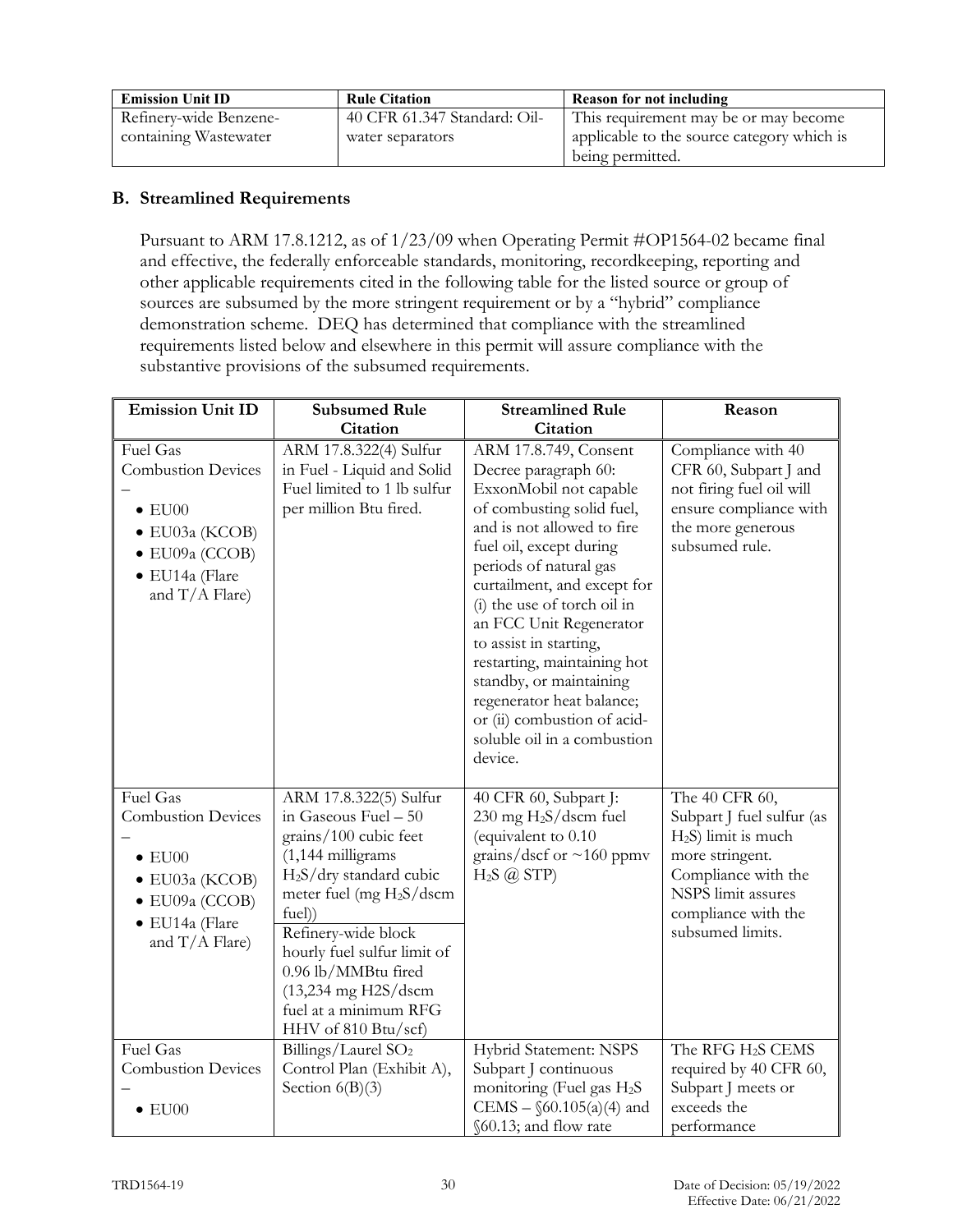| <b>Emission Unit ID</b>                                                                                                                   | <b>Subsumed Rule</b>                                                                                                                                       | <b>Streamlined Rule</b>                                                                                                                | Reason                                                                                                                                                                                                                                                                                                                                                                                                         |
|-------------------------------------------------------------------------------------------------------------------------------------------|------------------------------------------------------------------------------------------------------------------------------------------------------------|----------------------------------------------------------------------------------------------------------------------------------------|----------------------------------------------------------------------------------------------------------------------------------------------------------------------------------------------------------------------------------------------------------------------------------------------------------------------------------------------------------------------------------------------------------------|
|                                                                                                                                           | <b>Citation</b>                                                                                                                                            | <b>Citation</b>                                                                                                                        |                                                                                                                                                                                                                                                                                                                                                                                                                |
| · EU03a (KCOB)<br>$\bullet$ EU09a (CCOB)                                                                                                  | Billings/Laurel SO <sub>2</sub><br>Control Plan (Exhibit A),<br>Section 5 Emissions<br>Testing: §5(B) Annual<br>Source Testing Method<br>11 or equivalent. | monitoring CEMS -<br>Billings/Laurel SO <sub>2</sub><br>Control Plan (Exhibit A),<br>Section $6(B)(8)$ .<br>Annual RATA (Method<br>11) | specifications for the<br>Fuel gas H <sub>2</sub> S CEMS<br>required by continuous<br>monitoring provisions<br>of the Billings/Laurel<br>SO <sub>2</sub> Control Plan<br>(Exhibit A, Section<br>$6(B)(3)$ . The redundant<br>$RFG H2S$ CEMS is<br>eliminated.<br>The annual source<br>testing requirement is<br>not necessary, as the<br>annual RATA (Method<br>11) meets this<br>requirement.                 |
| EU17 - Equipment<br>Leaks Refinery-Wide                                                                                                   | 40 CFR 60, Subpart<br>GGG;<br>40 CFR 61, Subparts J<br>and V                                                                                               | 40 CFR 63, Subpart CC<br>(Petroleum Refinery<br><b>MACT</b> Rule)                                                                      | Process units refinery-<br>wide are subject to<br>equipment and work<br>practice standards, test<br>methods and<br>procedures, monitoring,<br>recordkeeping and<br>reporting requirements<br>for equipment leaks set<br>out in the Petroleum<br>Refinery MACT Rule,<br>which are at least<br>equivalent or more<br>stringent than the<br>equipment leak<br>standards and<br>provisions of NSPS and<br>NESHAPS. |
| $EU15 - Group 1$<br><b>Storage Vessels</b><br>(Crude oil, gasoline,<br>and petroleum<br>distillate tanks ><br>65,000 gallons<br>capacity) | $ARM$ 17.8.324(1) –<br>Hydrocarbon emissions -<br>Petroleum products                                                                                       |                                                                                                                                        | All tanks with a storage<br>capacity $> 65,000$<br>gallons and storing<br>crude oil, gasoline, or<br>distillates with a vapor<br>pressure of 2.5 psia<br>$(17.2kPa)$ or greater are<br>classified as Group I<br>storage vessels, which<br>are subject to the more<br>stringent Petroleum<br>Refinery MACT Rule.                                                                                                |
| Fuel Gas<br><b>Combustion Devices</b>                                                                                                     | ARM 17.8.322(5) Sulfur<br>in Gaseous Fuel - 50                                                                                                             | 40 CFR 60, Subpart J:<br>$230 \text{ mg H}_2\text{S/dscm}$ fuel                                                                        | The NSPS Subpart J<br>fuel sulfur (as $H_2S$ )                                                                                                                                                                                                                                                                                                                                                                 |
|                                                                                                                                           | grains/100 cubic feet                                                                                                                                      | (equivalent to 0.10                                                                                                                    | limit is much more                                                                                                                                                                                                                                                                                                                                                                                             |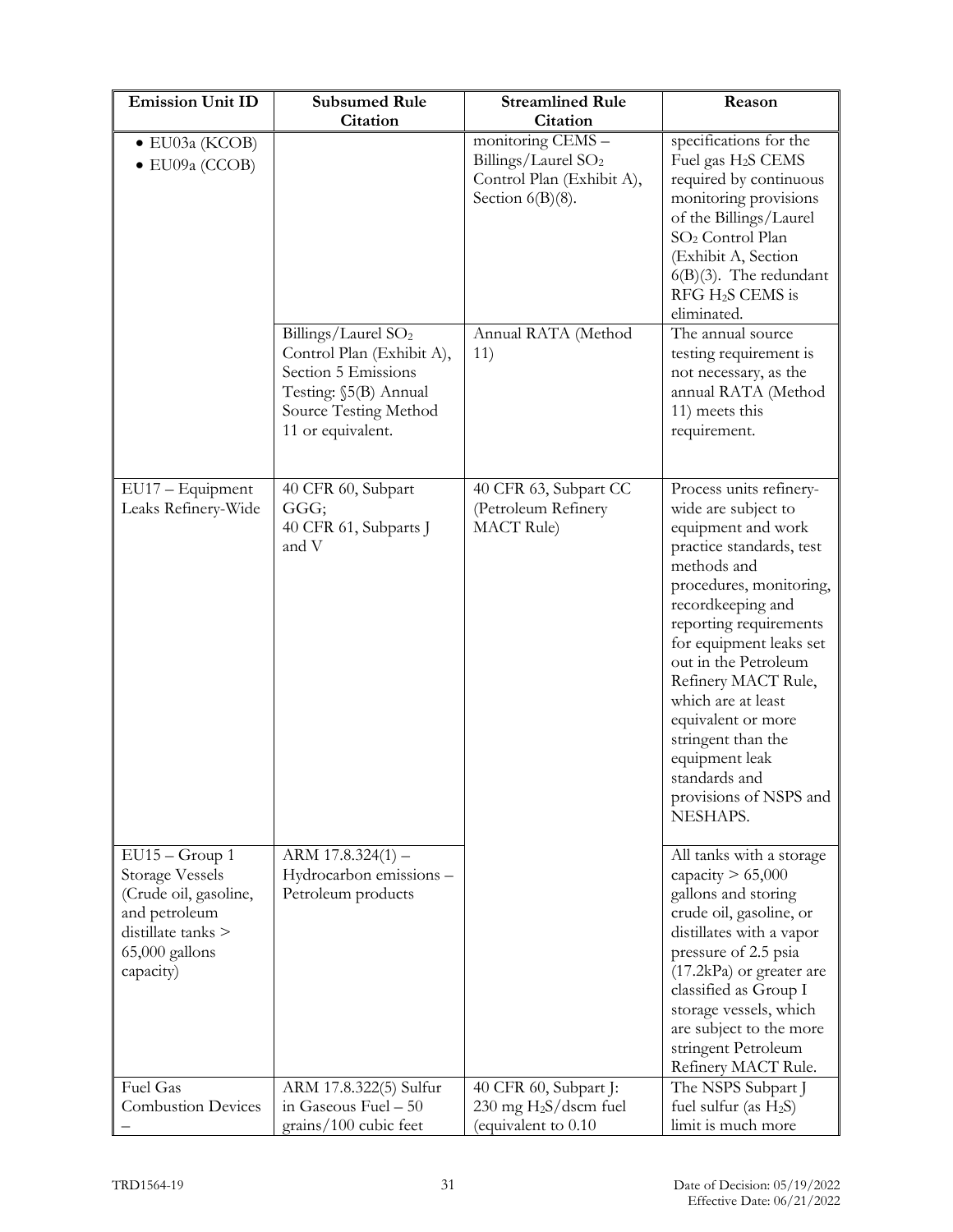| <b>Emission Unit ID</b>                                                                                | <b>Subsumed Rule</b>                                                                                                                                                                                                                                                                                                                                                                                                                                                                                                                                                                                                                                                                                                                                                                                                                                                 | <b>Streamlined Rule</b>                                                                                                                                                                                                                                                                                                                                                                                                                                                                                                                                                                                                                                                                                                                                                                                                                                                                                                                                                                | Reason                                                                                                   |
|--------------------------------------------------------------------------------------------------------|----------------------------------------------------------------------------------------------------------------------------------------------------------------------------------------------------------------------------------------------------------------------------------------------------------------------------------------------------------------------------------------------------------------------------------------------------------------------------------------------------------------------------------------------------------------------------------------------------------------------------------------------------------------------------------------------------------------------------------------------------------------------------------------------------------------------------------------------------------------------|----------------------------------------------------------------------------------------------------------------------------------------------------------------------------------------------------------------------------------------------------------------------------------------------------------------------------------------------------------------------------------------------------------------------------------------------------------------------------------------------------------------------------------------------------------------------------------------------------------------------------------------------------------------------------------------------------------------------------------------------------------------------------------------------------------------------------------------------------------------------------------------------------------------------------------------------------------------------------------------|----------------------------------------------------------------------------------------------------------|
|                                                                                                        | Citation                                                                                                                                                                                                                                                                                                                                                                                                                                                                                                                                                                                                                                                                                                                                                                                                                                                             | <b>Citation</b>                                                                                                                                                                                                                                                                                                                                                                                                                                                                                                                                                                                                                                                                                                                                                                                                                                                                                                                                                                        |                                                                                                          |
| $\bullet$ EU00<br>$\bullet$ EU03a (KCOB)<br>$\bullet$ EU09a (CCOB)<br>EU14a (Flare and<br>$T/A$ Flare) | $(1,144$ milligrams<br>$H2S/dry$ standard cubic<br>meter fuel (mg $H_2S/dscm$<br>fuel)                                                                                                                                                                                                                                                                                                                                                                                                                                                                                                                                                                                                                                                                                                                                                                               | grains/dscf or $\sim$ 160 ppm <sub>vd</sub><br>$H_2S$ ( <i>a</i> ) STP)                                                                                                                                                                                                                                                                                                                                                                                                                                                                                                                                                                                                                                                                                                                                                                                                                                                                                                                | stringent. Compliance<br>with the NSPS limit<br>assures compliance<br>with the subsumed<br>limits.       |
| F-1 Crude Furnace<br>or the Flare when<br>combusting SWSOH                                             | Sampling and analysis of<br>the sour water feed to the<br>T-23 sour water stripper<br>tower for H <sub>2</sub> S when<br>burning SWSOH in F-1<br>Crude Furnace or the<br>Flare (Billings/Laurel $SO_2$<br>Control Plan, approved<br>into the SIP by EPA on<br>May 2, 2002, and May 22,<br>2003)                                                                                                                                                                                                                                                                                                                                                                                                                                                                                                                                                                      | Treatment of the SWS<br>feed with hydrogen<br>peroxide complies with 40<br>CFR 60, Subpart J (ARM<br>17.8.340 and 40 CFR 60,<br>Subpart J;)                                                                                                                                                                                                                                                                                                                                                                                                                                                                                                                                                                                                                                                                                                                                                                                                                                            | SWSOH stream<br>qualifies as an<br>inherently low sulfur<br>stream as defined in 40<br>CFR 60 Subpart J. |
| EU03 - Coker -<br>Fluid Coker                                                                          | ExxonMobil may remove<br>the monitors from the<br>KCOB stack whenever<br>Coker process gas is not<br>being exhausted through<br>the stack. However, at<br>any time after initial<br>installation and<br>certification of the<br>monitors ExxonMobil<br>exhausts Coker process<br>gas through the KCOB<br>stack, ExxonMobil shall<br>within 48 hours:<br>a. Reinstall the monitors<br>at the same location on<br>the KCOB stack<br>(including probe<br>position in the stack);<br>b. Perform a cylinder gas<br>audit (CGA) or<br>Relative Accuracy<br>Audit (RAA) which<br>meets the requirements<br>and specifications of 40<br>CFR Part 60, Appendix<br>F; and<br>c. Operate the monitors<br>in accordance with the<br>quality assurance<br>requirements of<br>Section 6 as long as<br>Coker process gas<br>continues to be<br>exhausted through the<br>KCOB stack. | ExxonMobil shall operate<br>and maintain a CEMS to<br>measure SO <sub>2</sub><br>concentrations and a<br>continuous stack flow rate<br>monitor in the Coker CO<br>Boiler. Whenever Coker<br>flue gases are exhausted<br>through the Coker CO<br>Boiler stack, the CEMS<br>and flow rate monitor shall<br>be operational and shall<br>achieve a temporal<br>sampling resolution of at<br>least (1) concentration per<br>minute, calculate an hourly<br>average (as defined in<br>Section $(c)(14)$ of the FIP),<br>meet the CEMS<br>Performance<br>Specifications contained in<br>Section $6(c)$ and $6(D)$ of<br>the ExxonMobil 1998<br>Exhibit, except that a<br>Cylinder Gas Audit (CGA)<br>or a Relative Accuracy<br>Audit (RAA) shall be<br>conducted on the SO2<br>CEM which meets the<br>requirements of 40 CFR<br>60 Appendix F, within<br>eight hours of when the<br>Coker unit flue gases begin<br>exhausting through the<br>Coker CO Boiler stack<br>(Federal Implementation | The FIP limit is more<br>stringent than the SIP<br>limit.                                                |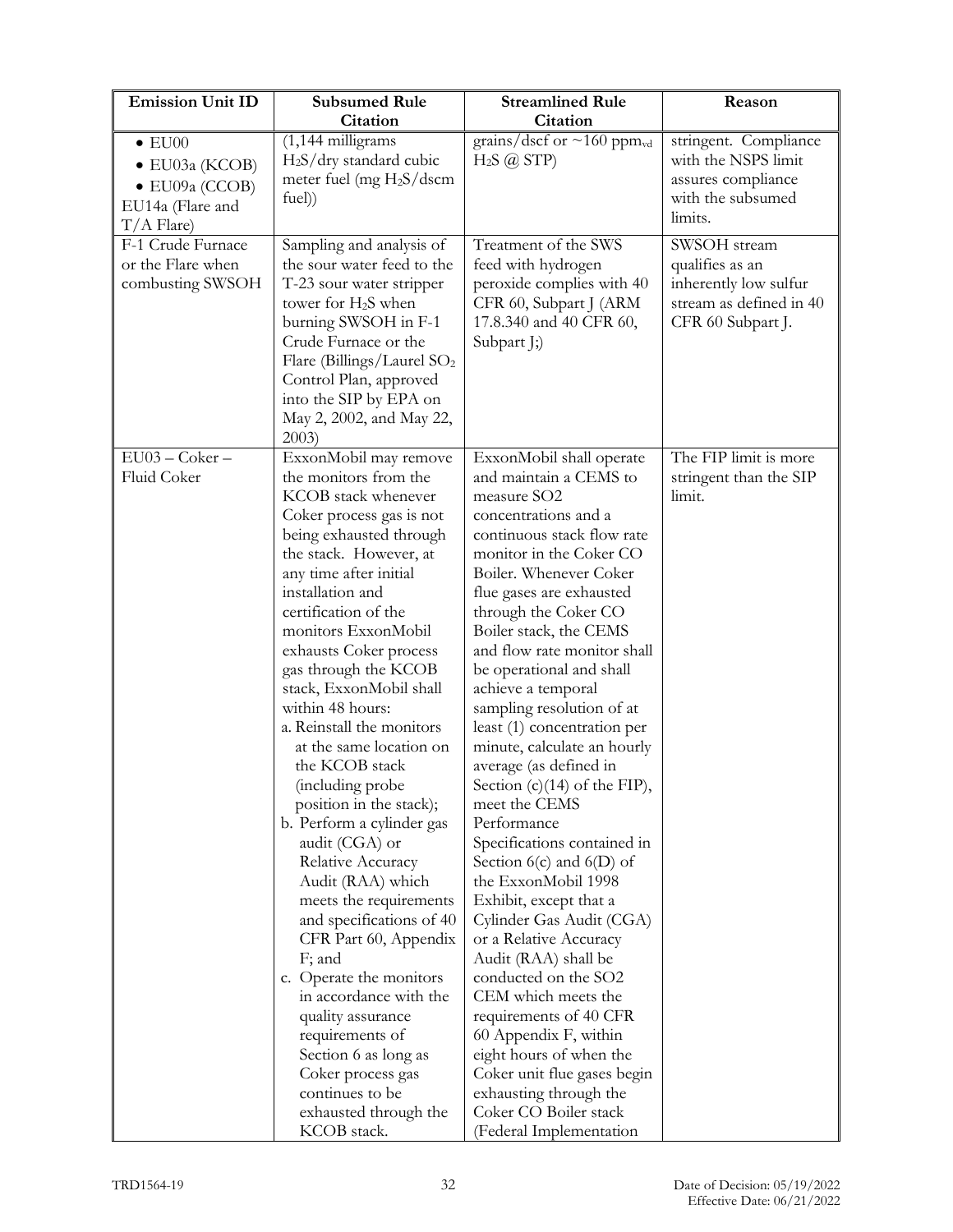| <b>Emission Unit ID</b>                                                                                 | <b>Subsumed Rule</b>                                                                                                                                                                                                                                                                                                                                                                                                                                | <b>Streamlined Rule</b>                                                                                                                                                                                                                                                                                                                                                                                                                                                                                                                                                                  | Reason                                                                                                                                    |
|---------------------------------------------------------------------------------------------------------|-----------------------------------------------------------------------------------------------------------------------------------------------------------------------------------------------------------------------------------------------------------------------------------------------------------------------------------------------------------------------------------------------------------------------------------------------------|------------------------------------------------------------------------------------------------------------------------------------------------------------------------------------------------------------------------------------------------------------------------------------------------------------------------------------------------------------------------------------------------------------------------------------------------------------------------------------------------------------------------------------------------------------------------------------------|-------------------------------------------------------------------------------------------------------------------------------------------|
|                                                                                                         | Citation                                                                                                                                                                                                                                                                                                                                                                                                                                            | Citation                                                                                                                                                                                                                                                                                                                                                                                                                                                                                                                                                                                 |                                                                                                                                           |
|                                                                                                         | (Billings/Laurel SO <sub>2</sub><br>Control Plan, approved<br>into the SIP by EPA on<br>May 2, 2002, and May 22,<br>2003)                                                                                                                                                                                                                                                                                                                           | Plan for the<br>Billings/Laurel Area FR<br>Vol. 73, No. 77, April 21,<br>2008).                                                                                                                                                                                                                                                                                                                                                                                                                                                                                                          |                                                                                                                                           |
| $EU14 - Oil$<br>Movements and<br>Utilities, specifically<br>EU14a: Flare - Flare<br>or Turnaround Flare | ExxonMobil shall not<br>allow $SO2$ emissions from<br>any flare, unless the<br>emissions are a minor<br>flaring event $(150 \text{ lb}/3 -$<br>hour period as defined in<br>Exhibit A-1 of the<br>Stipulation), or are the<br>result of startup,<br>shutdown, or a<br>malfunction as defined in<br>ARM 17.8.110 (Board<br>Order signed on June 12,<br>1998, and subsequent<br>revisions of March 17,<br>2000, this requirement is<br>"State Only"). | The total combined<br>emissions of the SO <sub>2</sub> from<br>the main and turnaround<br>flares shall not exceed<br>150.0 lbs per 3-hour<br>period (Federal<br>Implementation Plan for<br>the Billings/Laurel Area<br>FR Vol 73, No. 77, April<br>21, 2008).                                                                                                                                                                                                                                                                                                                            | The FIP limit is as<br>stringent or more<br>stringent than the<br>corresponding Board<br>Order.                                           |
| $EU14-Oi1$<br>Movements &<br>Utilities, specifically<br>EU14a: Flare - Flare<br>or Turnaround Flare     | Except for monitor<br>flaring events,<br>ExxonMobil shall<br>minimize $SO2$ emissions<br>from flaring. In addition,<br>when flaring of sulfur<br>bearing gases occurs due<br>to a malfunction,<br>ExxonMobil shall take<br>immediate corrective<br>action to correct the<br>malfunction (Board<br>Order signed on June 12,<br>1998, and subsequent<br>revisions of March 17,<br>2000; this requirement is<br>"State Only").                         | ExxonMobil shall at all<br>times and to the extent<br>practicable, including<br>during periods of<br>startup, shutdown,<br>upset and/or<br>malfunction, implement<br>good air pollution control<br>practices to minimize<br>emissions from the main<br>and turnaround flares, in a<br>manner consistent with<br>requirements imposed by<br>40 CFR 60.11(d)<br>(ARM 17.8.749).<br>And<br>ExxonMobil shall<br>conduct a Root Cause<br>Failure Analysis for<br>each acid gas flaring<br>event and hydrocarbon<br>flaring event within 45<br>days of the end of the<br>event, in accord with | Consent decree<br>requirements have<br>stricter flare provisions<br>than the Board Order,<br>from flare minimization<br>to investigation. |
| $EU14 - Oil$                                                                                            | For flaring events in                                                                                                                                                                                                                                                                                                                                                                                                                               | the Root Cause Failure<br>ExxonMobil shall conduct                                                                                                                                                                                                                                                                                                                                                                                                                                                                                                                                       | The Consent Decree                                                                                                                        |
| Movements &                                                                                             | excess of 150 lbs/3-hr                                                                                                                                                                                                                                                                                                                                                                                                                              | a Root Cause Failure                                                                                                                                                                                                                                                                                                                                                                                                                                                                                                                                                                     | provisions focus on                                                                                                                       |
| Utilities (OM&U),                                                                                       | period, ExxonMobil shall                                                                                                                                                                                                                                                                                                                                                                                                                            | Analysis for each acid gas                                                                                                                                                                                                                                                                                                                                                                                                                                                                                                                                                               | investigating and                                                                                                                         |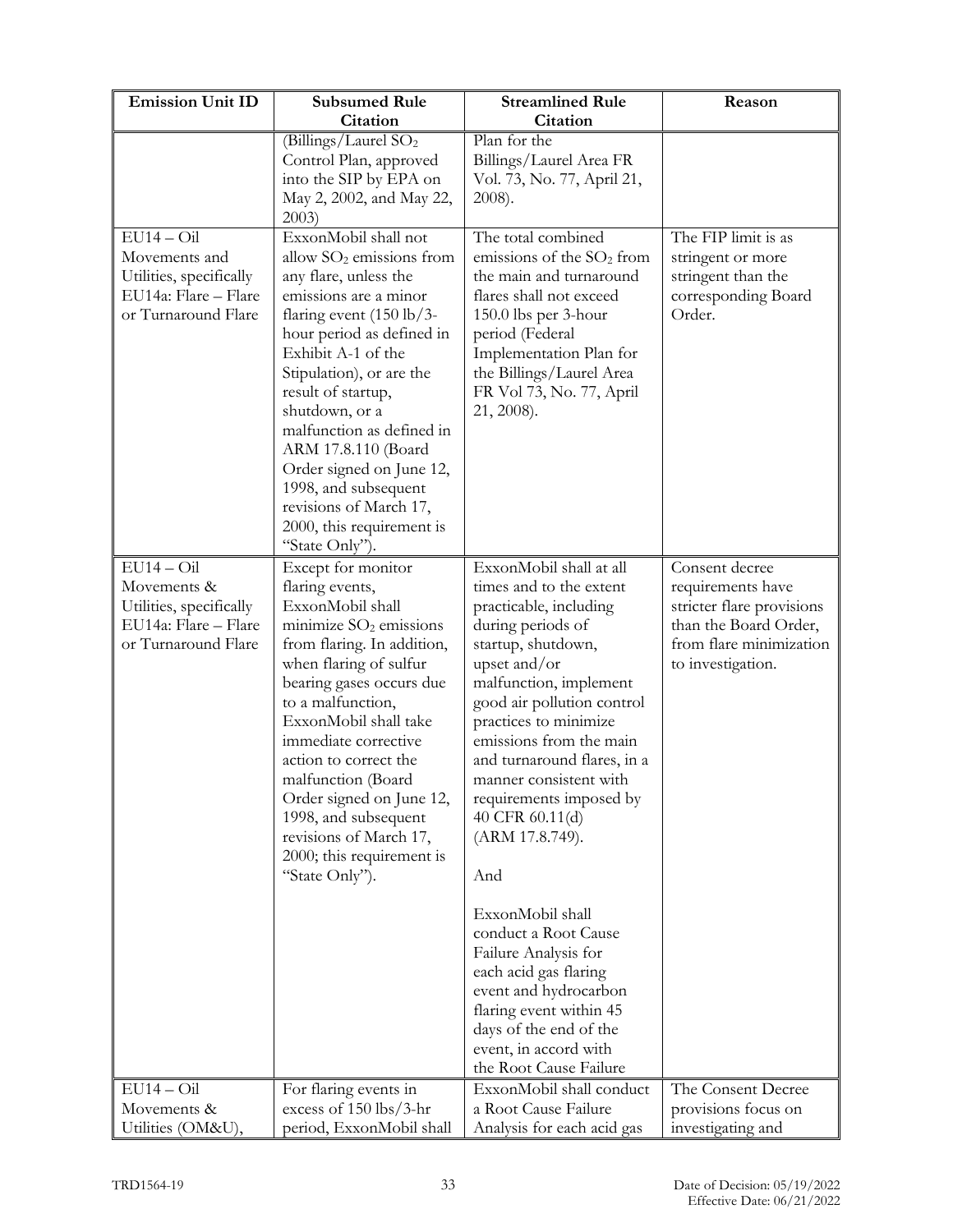| <b>Emission Unit ID</b> | <b>Subsumed Rule</b>       | <b>Streamlined Rule</b>   | <b>Reason</b>           |
|-------------------------|----------------------------|---------------------------|-------------------------|
|                         | Citation                   | <b>Citation</b>           |                         |
| specifically, EU14a:    | comply with the reporting  | flaring event and         | minimizing flaring      |
| Flare - Flare or        | requirements identified in | hydrocarbon flaring event | overall. In addition,   |
| Turnaround Flare        | Section $(3)(A)(5)$ of     | within 45 days of the end | under the Consent       |
|                         | Exhibit A-1 of the         | of the event, in accord   | Decree, any flaring     |
|                         | Stipulation (Appendix E    | with the Root Cause       | event in excess of 150  |
|                         | of this permit) (Board     | Failure Analysis as       | $lb/3$ -hr period is a  |
|                         | Order signed on June 12,   | prescribed in Appendix H  | permit deviation and    |
|                         | 1998, and subsequent       | (Consent Decree           | would have to be        |
|                         | revisions of March 17,     | paragraphs 79, 80, 81).   | reported as such. Also, |
|                         | 2000; this requirement     |                           | prompt deviation        |
|                         | is "State Only").          | And                       | reporting requirements, |
|                         |                            |                           | including malfunction   |
|                         |                            | Section V.E - Prompt      | reporting requirements, |
|                         |                            | Deviation requirements,   | apply.                  |
|                         |                            | including malfunction     |                         |
|                         |                            | reporting requirements    |                         |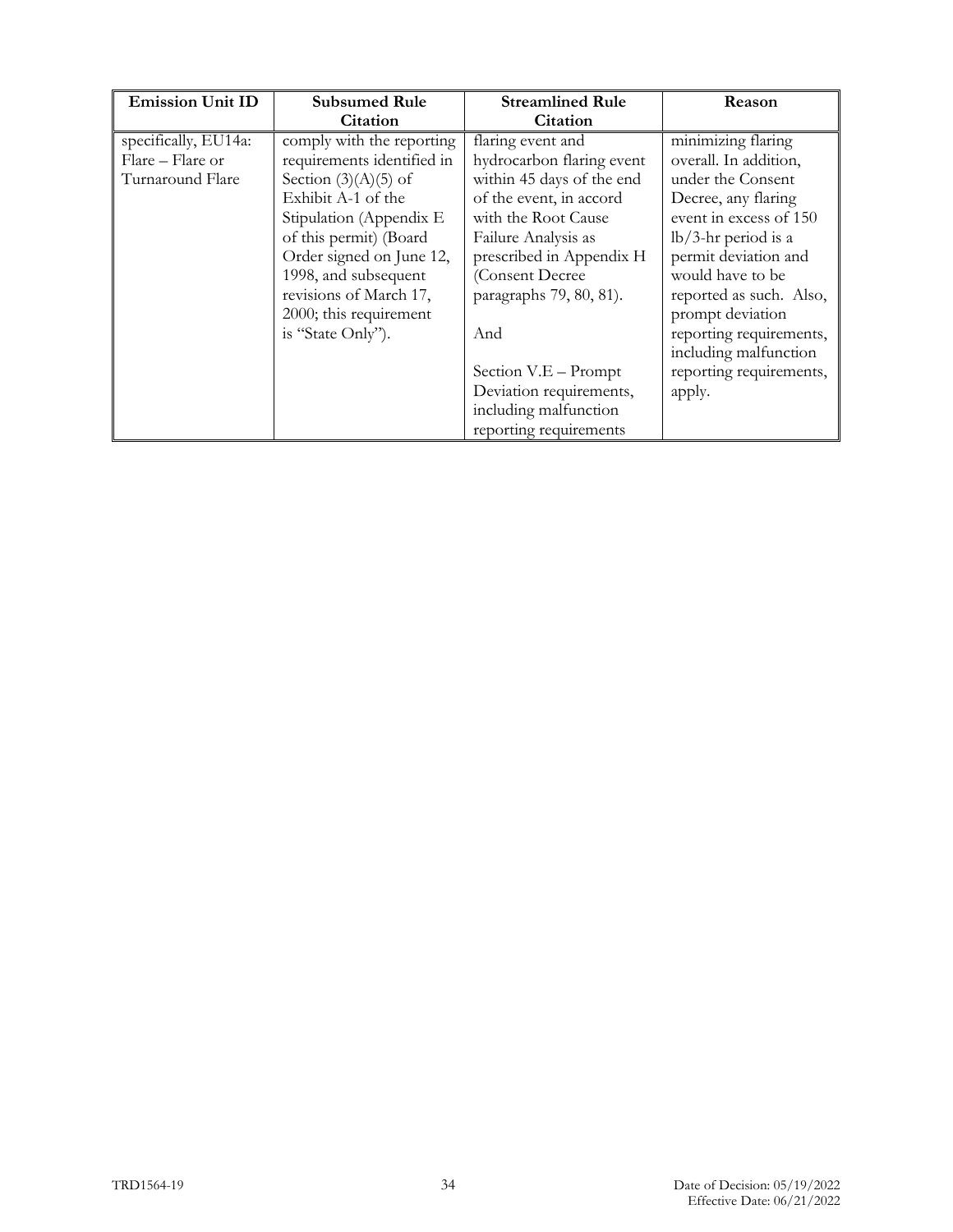## **SECTION V. FUTURE PERMIT CONSIDERATIONS**

## **A. MACT and NSPS Standards**

DEQ is not aware of any proposed or pending MACT or NSPS standards that may be applicable to ExxonMobil.

# **B. NESHAP Standards**

DEQ is unaware of any proposed or pending NESHAP standards, in addition to those already listed, that may be applicable to ExxonMobil.

## **C. NSPS Standards**

DEQ is unaware of any proposed or pending NSPS standards, in addition to those already listed, that may be applicable to ExxonMobil.

## **D. Risk Management Plan**

If a facility has more than a threshold quantity of a regulated substance in a process, the facility must comply with 40 CFR 68 requirements no later than June 21, 1999; three years after the date on which a regulated substance is first listed under 40 CFR 68.130; or the date on which a regulated substance is first present in more than a threshold quantity in a process, whichever is later.

Because ExxonMobil exceeds the minimum threshold quantity for several regulated substances listed under 40 CFR 68.115, ExxonMobil was required to submit a Risk Management Plan to EPA by June 21, 1999. ExxonMobil submitted the plan to EPA on June 21, 1999.

The refinery has several regulated flammables such as propane, butane, etc. In addition, the refinery uses and/or processes anhydrous ammonia, aqueous ammonia (>20%), hydrofluoric (HF) acid and hydrogen sulfide, which are also regulated substances. Although the anhydrous ammonia, aqueous ammonia  $(20\%)$ , and hydrogen sulfide are present in amounts less than the threshold quantities, ExxonMobil treats them in the same way by applying the accidental release prevention and the emergency response programs.

# **E. Compliance Assurance Monitoring (CAM) Plan**

An emitting unit located at a Title V facility that meets the following criteria listed in ARM 17.8.1503 is subject to Subchapter 15 and must develop a CAM Plan for that unit:

- The emitting unit is subject to an emission limitation or standard for the applicable regulated air pollutant (other than emission limits or standards proposed after November 15, 1990, since these regulations contain specific monitoring requirements);
- The emitting unit uses a control device to achieve compliance with such limit; and
- The emitting unit has potential pre-control device emissions of the applicable regulated air pollutant that are greater than major source thresholds.

ExxonMobil currently has one emitting unit that meets all the applicability criteria in ARM 17.8.1503: EU03 KCOB (Coker Unit CO Boiler). The unit is required to meet the process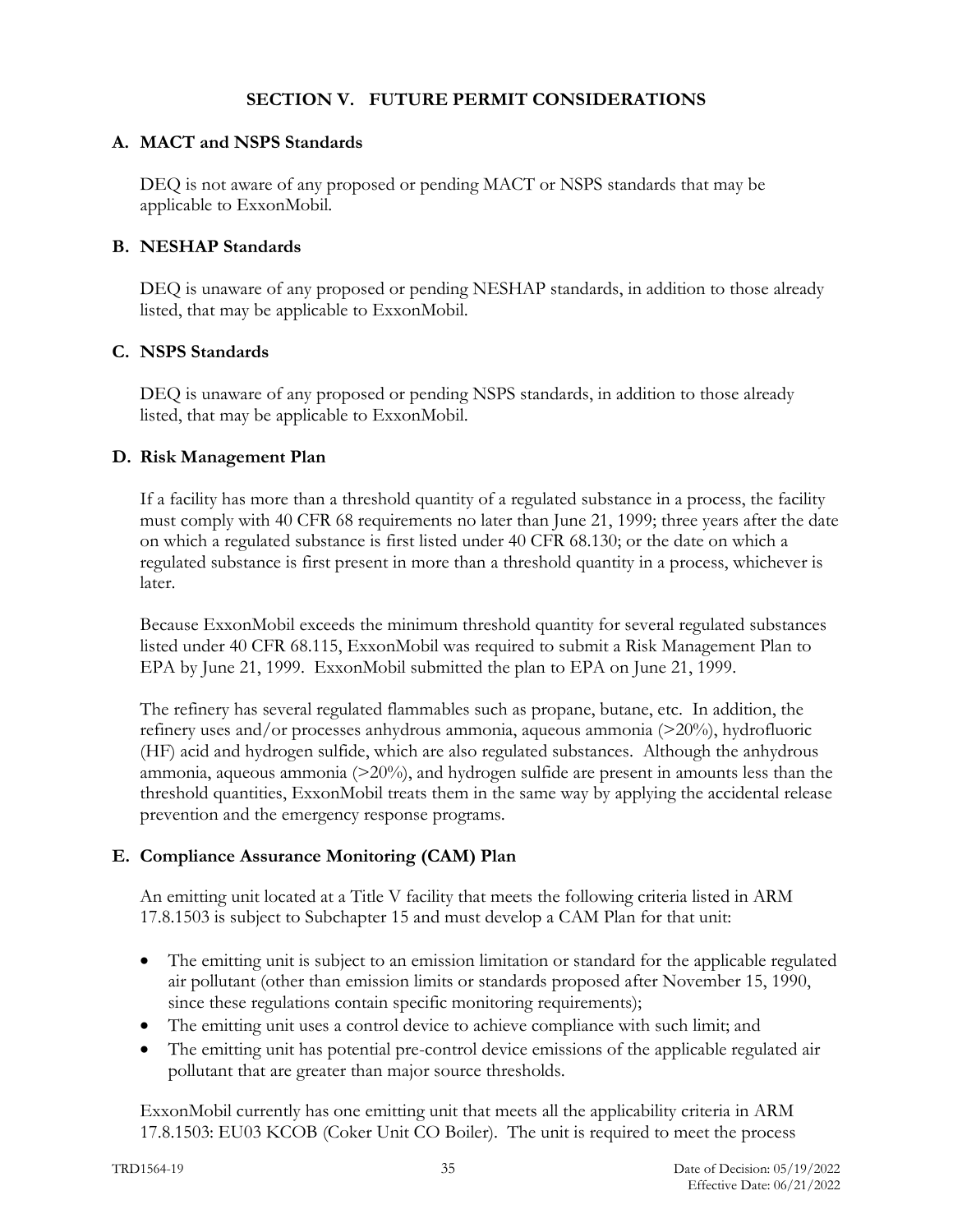weight rule for PM. A multiclone is used for PM control. ExxonMobil uses opacity monitoring as the on-going method of assuring compliance.

## **F. Prevention of Significant Deterioration (PSD) and Title V Greenhouse Gas Tailoring Rule**

On May 7, 2010, EPA published the "light duty vehicle rule" (Docket # EPA-HQ-OAR- 2009- 0472, 75 FR 25324) controlling greenhouse gas (GHG) emissions from mobile sources, whereby GHG became a pollutant subject to regulation under the Federal and Montana Clean Air Act(s). On June 3, 2010, EPA promulgated the GHG "Tailoring Rule" (Docket # EPA-HQ-OAR-2009-0517, 75 FR 31514) which modified 40 CFR Parts 51, 52, 70, and 71 to specify which facilities are subject to GHG permitting requirements and when such facilities become subject to regulation for GHG under the PSD and Title V programs.

Under the Tailoring Rule, any PSD action (either a new major stationary source or a major modification at a major stationary source) taken for a pollutant or pollutants other than GHG that was not final prior to January 2, 2011, would be subject to PSD permitting requirements for GHG if the GHG increases associated with that action were at or above 75,000 tons per year (tpy) of carbon dioxide equivalent  $(CO<sub>2</sub>e)$ . Similarly, if such action were taken, any resulting requirements would be subject to inclusion in the Title V Operating Permit. Starting on July 1, 2011, PSD permitting requirements would be triggered for modifications that were determined to be major under PSD based on GHG emissions alone, even if no other pollutant triggered a major modification. In addition, sources that exceed the  $100,000$  tpy  $CO<sub>2</sub>e$  threshold under Title V would be required to obtain a Title V Operating Permit if they were not already subject.

The Supreme Court of the United States (SCOTUS), in its Utility Air Regulatory Group v. EPA decision on June 23, 2014, ruled that the Clean Air Act neither compels nor permits EPA to require a source to obtain a PSD or Title V permit on the sole basis of its potential emissions of GHG. SCOTUS also ruled that EPA lacked the authority to tailor the Clean Air Act's unambiguous numerical thresholds of 100 or 250 TPY to accommodate a  $CO<sub>2</sub>e$  threshold of 100,000 TPY. SCOTUS upheld that EPA reasonably interpreted the Clean Air Act to require sources that would need PSD permits based on their emission of conventional pollutants to comply with BACT for GHG. As such, the Tailoring Rule has been rendered invalid and sources cannot become subject to PSD or Title V regulations based on GHG emissions alone. Sources that must undergo PSD permitting due to pollutant emissions other than GHG may still be required to comply with BACT for GHG emissions.